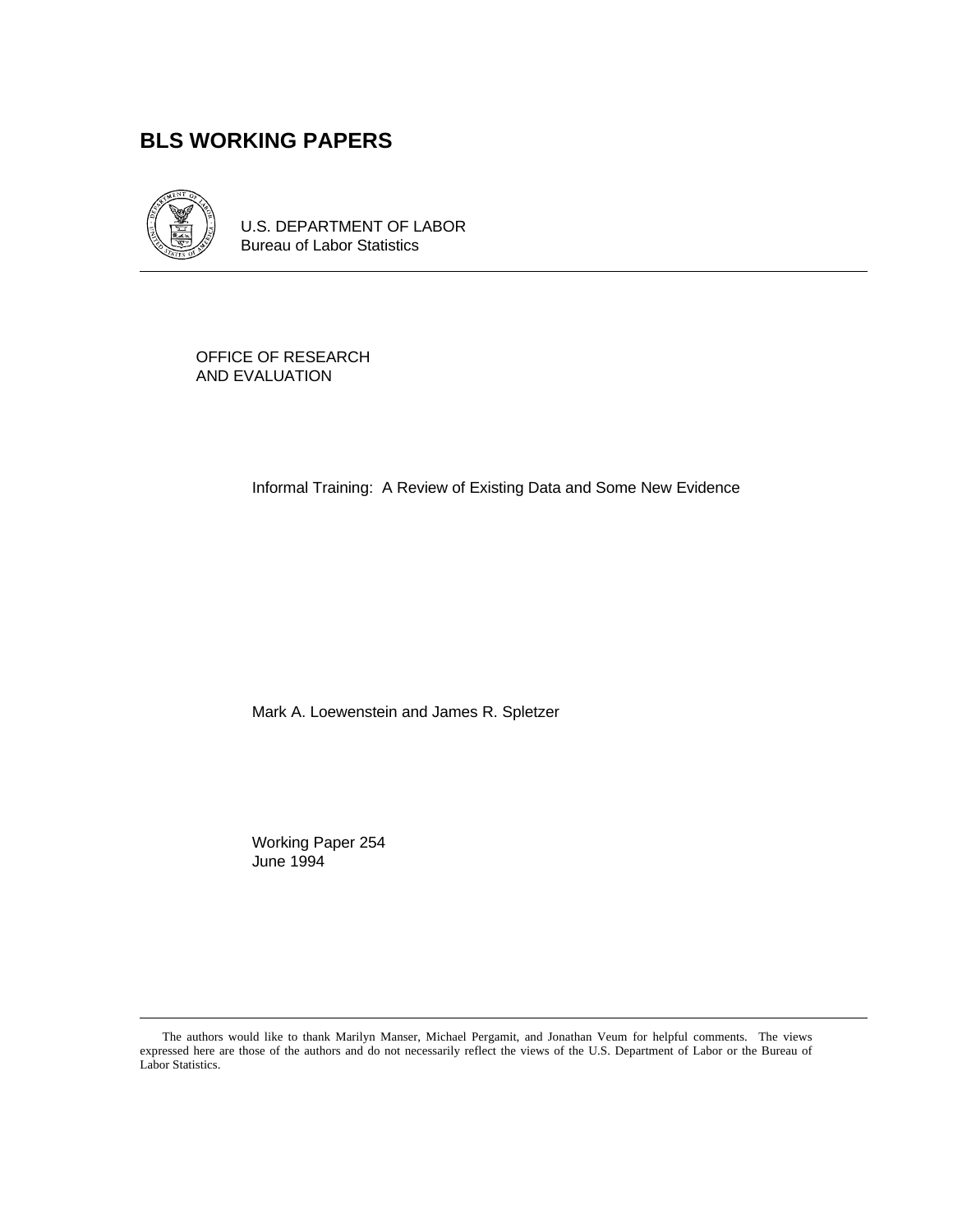# **Formal and Informal Training:**

**Evidence from the NLSY**

May 11, 1998 (revised from June 1994 version)

Forthcoming: Research in Labor Economics

Mark A. Loewenstein James R. Spletzer Bureau of Labor Statistics Bureau of Labor Statistics 2 Massachusetts Ave NE, Room 4130 2 Massachusetts Ave NE, Room 4945 Washington D.C. 20212 Washington D.C. 20212

Phone: 202-606-7385 Phone: 202-606-7393 E-Mail: Loewenstein\_M@bls.gov E-Mail: Spletzer\_J@bls.gov

The views expressed here are those of the authors and do not necessarily reflect the views of the U.S. Department of Labor or the Bureau of Labor Statistics. We thank John Bishop, George Jakubson, Duane Leigh, an anonymous referee, and participants at the November 1996 ILR-Cornell Institute for Labor Market Policies Conference "New Empirical Research on Employer Training: Who Pays? Who Benefits?" for helpful comments on a previous draft of this paper.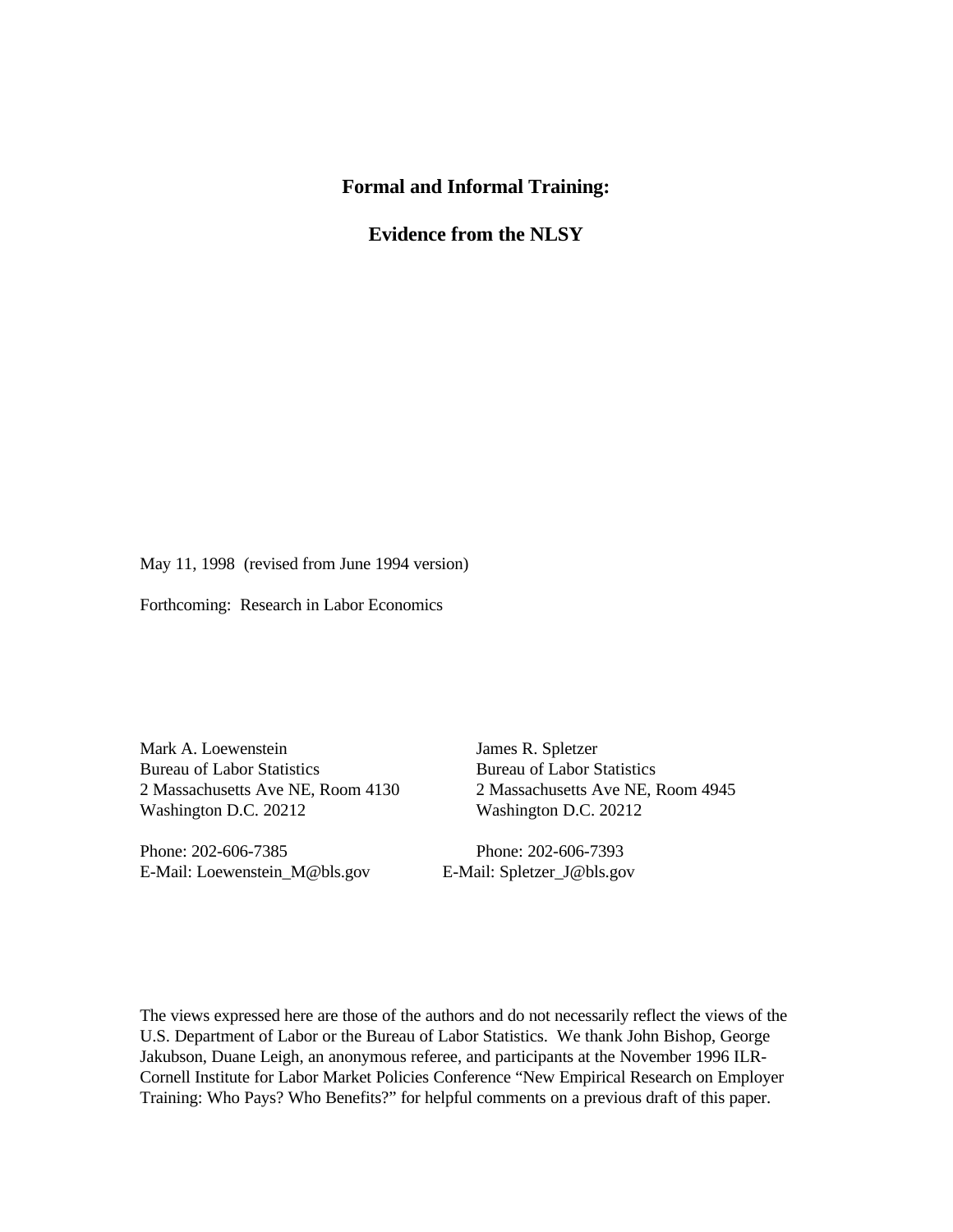# **ABSTRACT**

Although economists have long been aware of the importance of a worker's on-the-job human capital investments, current knowledge about the quantity of on-the-job training and its returns is still relatively scant. This paper analyzes the formal and the informal training information from four commonly used surveys, paying particular attention to the 1993 and 1994 data from the National Longitudinal Surveys of Youth. After accounting for differences across surveys with regard to their sample population and the reference period over which training is measured, the formal training responses appear quite consistent across data sets. The same cannot be said for informal training, and the variation in the incidence of informal training across surveys appears to be due to unsatisfactory routing patterns in the household survey questionnaires. Nevertheless, the new 1993 and 1994 NLSY informal training data appears to be capturing quite a bit of human capital accumulation that is missed by the formal training questions. When used together, the formal and informal training measures can explain much, but not all, of an individual's within job wage growth.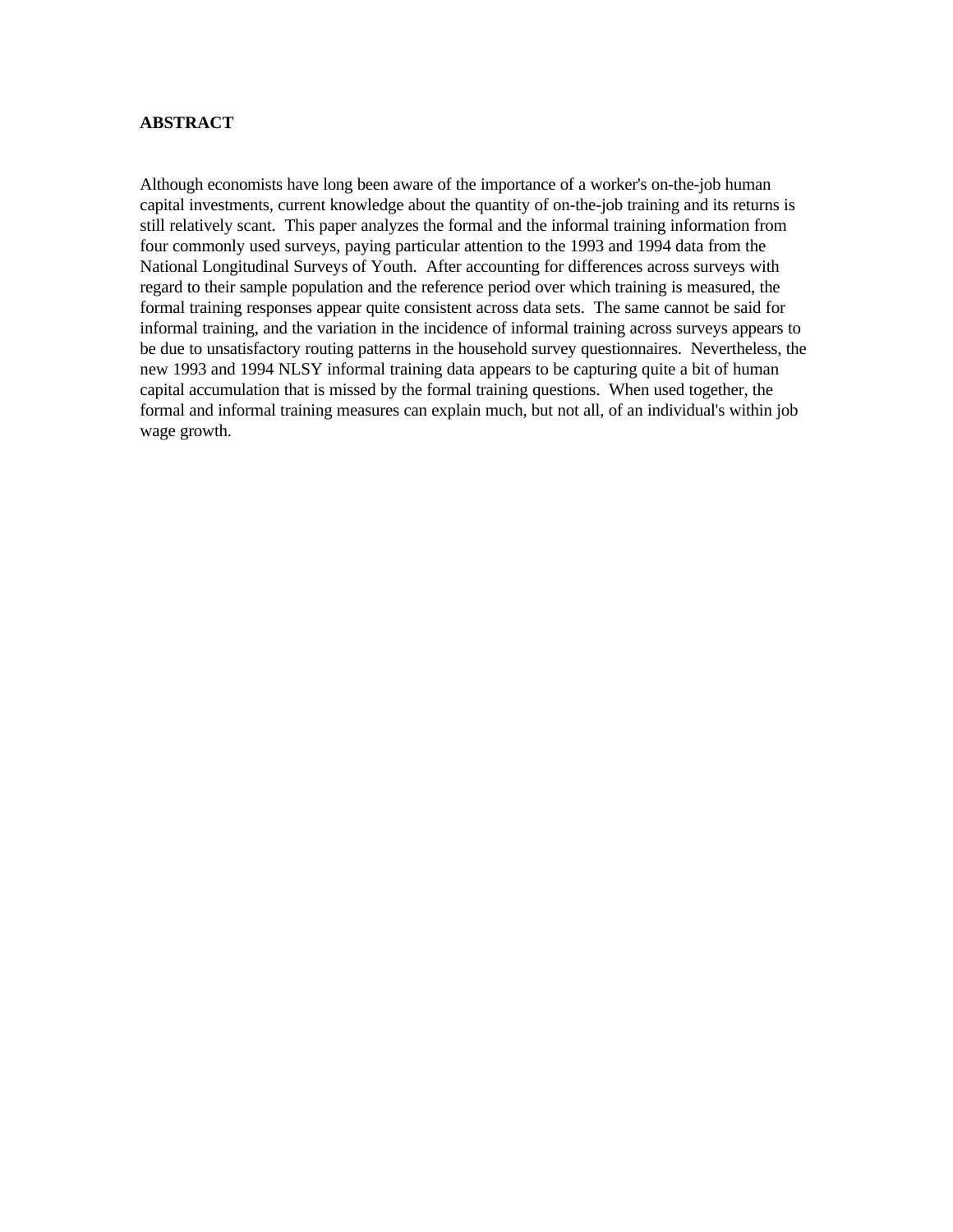#### **I. Introduction**

 As suggested some time ago by Becker (1962) and Mincer (1962), on-the-job training investments are likely responsible for a significant part of the wage growth that occurs in the early years of tenure. While economists have long been aware of the importance of on-the-job training, current knowledge about its quantity and its returns is still relatively scant. This is in large part due to the fact that much on-the-job training is informal.

 The National Longitudinal Surveys of Youth (NLSY) have been obtaining information on formal training for some time. Used in conjunction with the wealth of information that the NLSY contains on individual demographic characteristics, employment history, schooling, and ability, these data offer a great advantage for the study of the acquisition of and the returns to training. The NLSY included questions about informal training for the first time in 1993. These questions were then repeated in the 1994 survey. In this paper, we analyze the formal and the informal training information from the 1993 and 1994 NLSY data.

We begin with a general critique of the training information in four commonly used surveys: the Current Population Survey (CPS), the National Longitudinal Survey of the High School Class of 1972 (NLS-72), the Employer Opportunity Pilot Project (EOPP), and the National Longitudinal Surveys of Youth (NLSY). We highlight how differences in training incidence and duration across surveys can be explained by sample differences, different reference periods, and differences in question wording. We conclude that the formal training responses appear to be quite consistent across all four surveys, but that the CPS and NLS-72 are missing most informal training (while the pre 1993 National Longitudinal Surveys of Youth make no attempt to measure informal training).

With this comparison as background, we analyze the new informal training data in the 1993 and 1994 NLSY. We find that the routing pattern in the survey limits the usefulness of the new NLSY informal training data for estimating the incidence and duration of informal training. Nevertheless,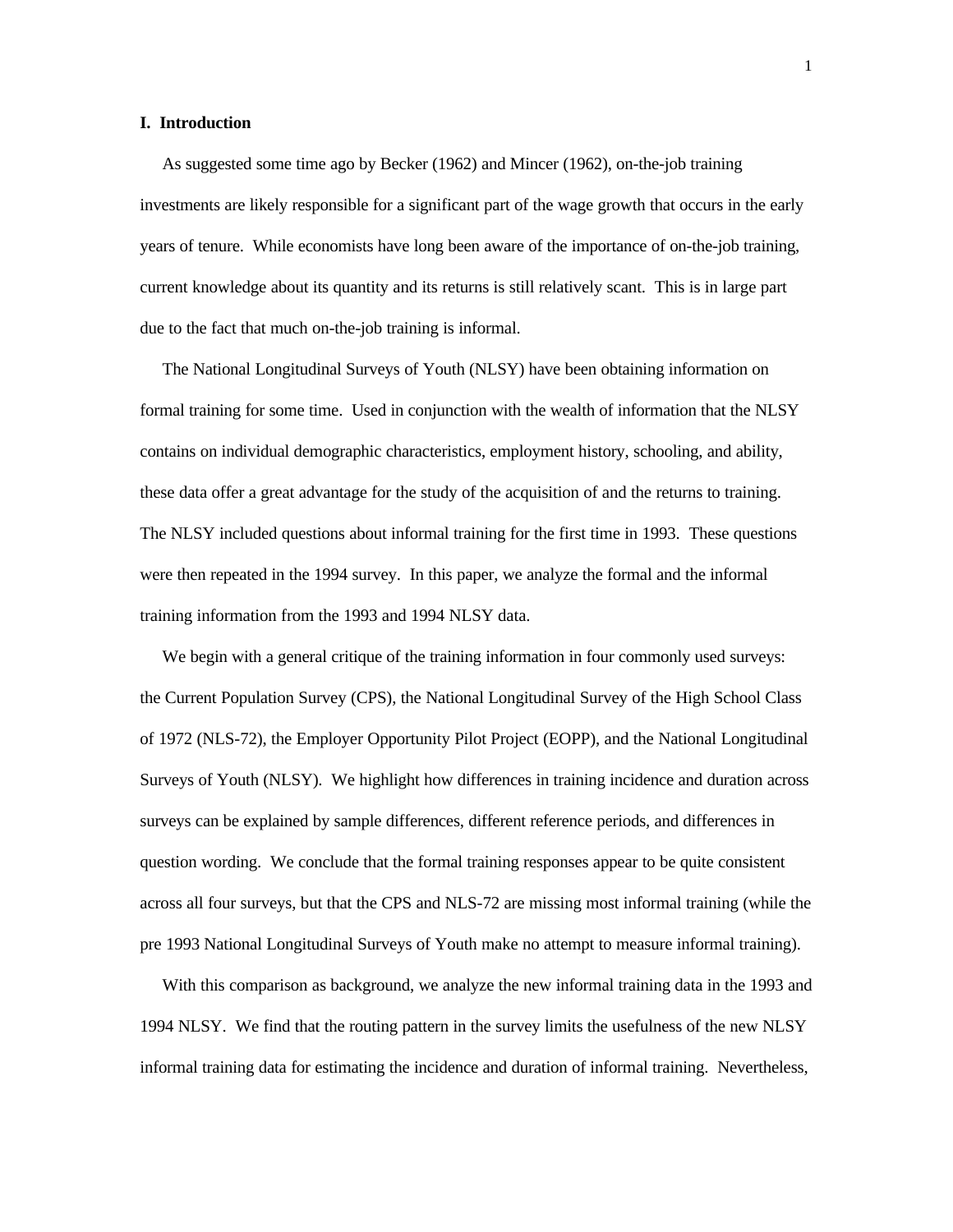the NLSY informal training data do capture a sizable number of episodes of skill upgrading that the formal training questions miss.

We then turn to an analysis of the relationship between wages and training. Our intent here is twofold. First, to estimate the separate effects of formal and informal training and, second, to determine the effect of omitting such a potentially important variable as informal training, which is unavailable in some data sets. We use both the NLSY and the EOPP datasets in our wage growth analysis. Interestingly, when used together, the formal and informal training measures explain much, but certainly not all, of the wage growth experienced by individuals in our data. We then conclude our analysis with a discussion of how individuals learn and become productive at their jobs, and we offer our opinion of how surveys might best measure this human capital accumulation.

## **II. A Critical Review of What is Currently Known about Training**

 As mentioned in the introduction, much of our lack of knowledge regarding on-the-job training is attributable to the fact that much of this training is informal. As Brown (1989) notes:

 While there are difficulties in measuring formal training, what we would like to measure is relatively well-defined: an individual is either in a training program or not, formal training has an identifiable start and end, and one should *in principle* be able to determine either how many hours the worker spent or how many dollars the employer spent on any particular training program.

 In contrast, informal training is produced jointly with the primary output of the worker, and is therefore more elusive. Workers learn from watching other workers, may share easier ways to do the work either while working or during breaks, and are indirectly instructed whenever a supervisor constructively criticizes their work. Knowing whether informal training is happening in any given week is difficult to determine; one hopes that for most workers it never ends. The dollar cost is elusive not only because the time spent by supervisors and other workers is not logged, but also because the worker's productivity is also likely to be reduced while in training...

Several existing surveys have attempted to obtain explicit information about whether workers

have participated in various training activities, and if so, how much time is devoted to these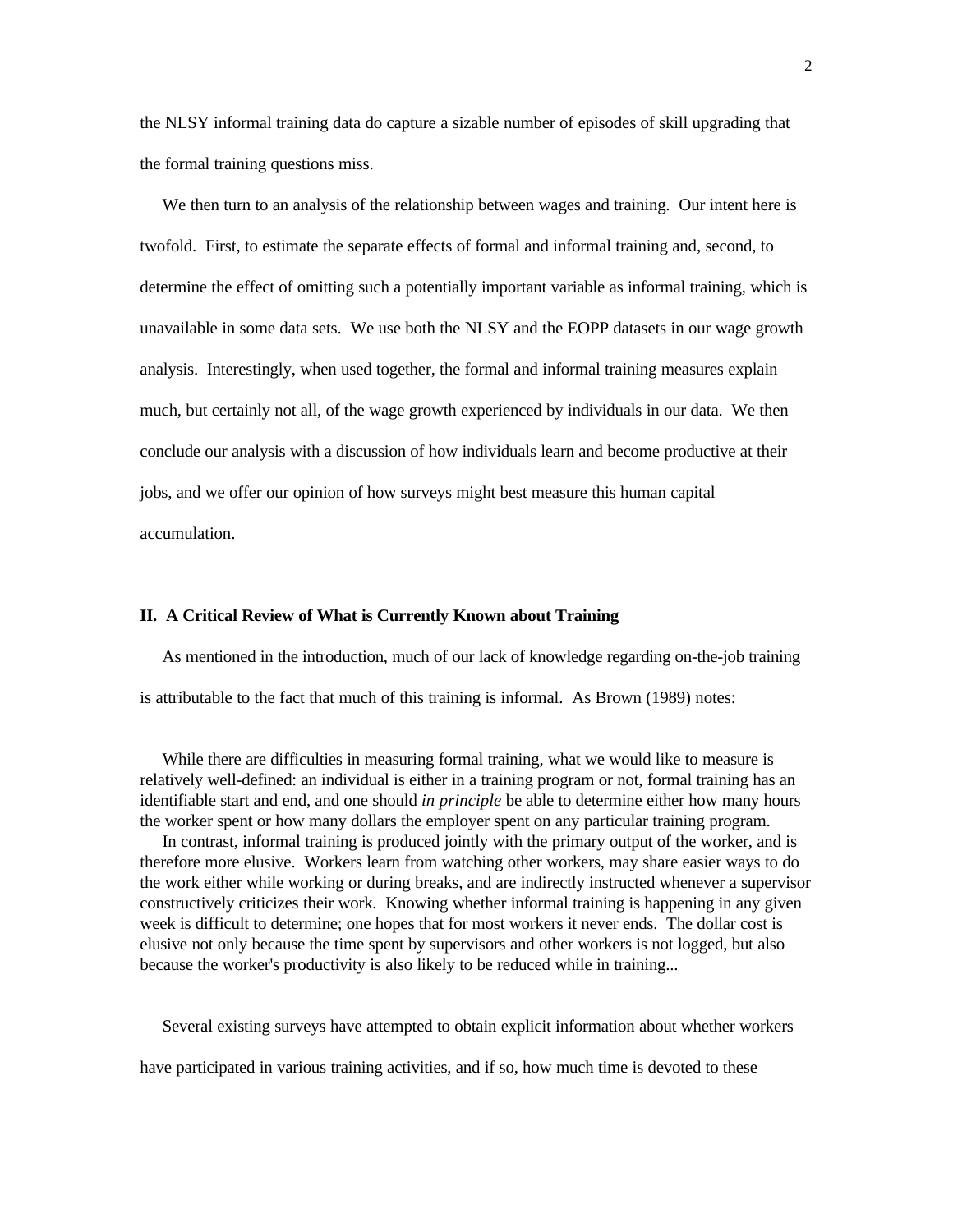training spells.<sup>1</sup> The questions used to measure training in several of the most widely used surveys are summarized in Table 1.

 The Current Population Survey (CPS) is one source of information on both formal and informal training.<sup>2</sup> This information comes from individuals' responses to two questions. First, individuals were asked, "Since you obtained your present job did you take any training to improve your skills?" Analysis of the data reveals that forty-four percent of workers in the CPS indicated that they had received training. These individuals were then asked, "Did you take the training in school, a formal company training program, informal on the job, [and/or] other?" Further analysis of the data indicates that the incidence of informal training is sixteen percent.

 The National Longitudinal Survey of the High School Class of 1972 (NLS-72) is a second data set with information on formal and informal training.<sup>3</sup> Individuals who held a full-time job between October 1979 and February 1986 were asked the question, "Considering the most recent full-time job you have held, did you receive or participate in any type of employer-provided training benefits or training programs?" Forty-six percent of individuals indicated that they had participated in some type of training program. These individuals were then asked to indicate the number of hours per week and the total number of weeks that they spent in the following types of

 $1$  The existing training measures can be divided into two categories. Some surveys attempt to measure the explicit costs of training by inquiring about the incidence and duration of various training activities. Other surveys ask how long it takes workers to become fully productive in their jobs as a means of measuring the implicit costs of training via the time devoted to "learning by doing." This paper focuses on explicit measures of training. We will return to a discussion of the learning by doing approach in the conclusion.

 $2^2$  The CPS is a monthly survey of approximately 60,000 households that provides information for the Bureau of Labor Statistics' monthly report on the nation's employment and unemployment situation. In January 1983 and January 1991, the survey obtained supplementary information about individuals' training. These training data have been used by Bowers and Swaim (1994), Constantine and Neumark (1994), Lillard and Tan (1992), Loewenstein and Spletzer (1997a), and Pergamit and Shack-Marquez (1987). The sample we use in this paper is that used by Loewenstein and Spletzer (1997a).

 $3$  The NLS-72 is a Department of Education survey of 22,652 people who were high school seniors during the 1971-72 academic year. 12,841 of the individuals in the initial survey were re-surveyed in 1986, and training information was obtained in this 1986 follow-up survey. See Altonji and Spletzer (1991) for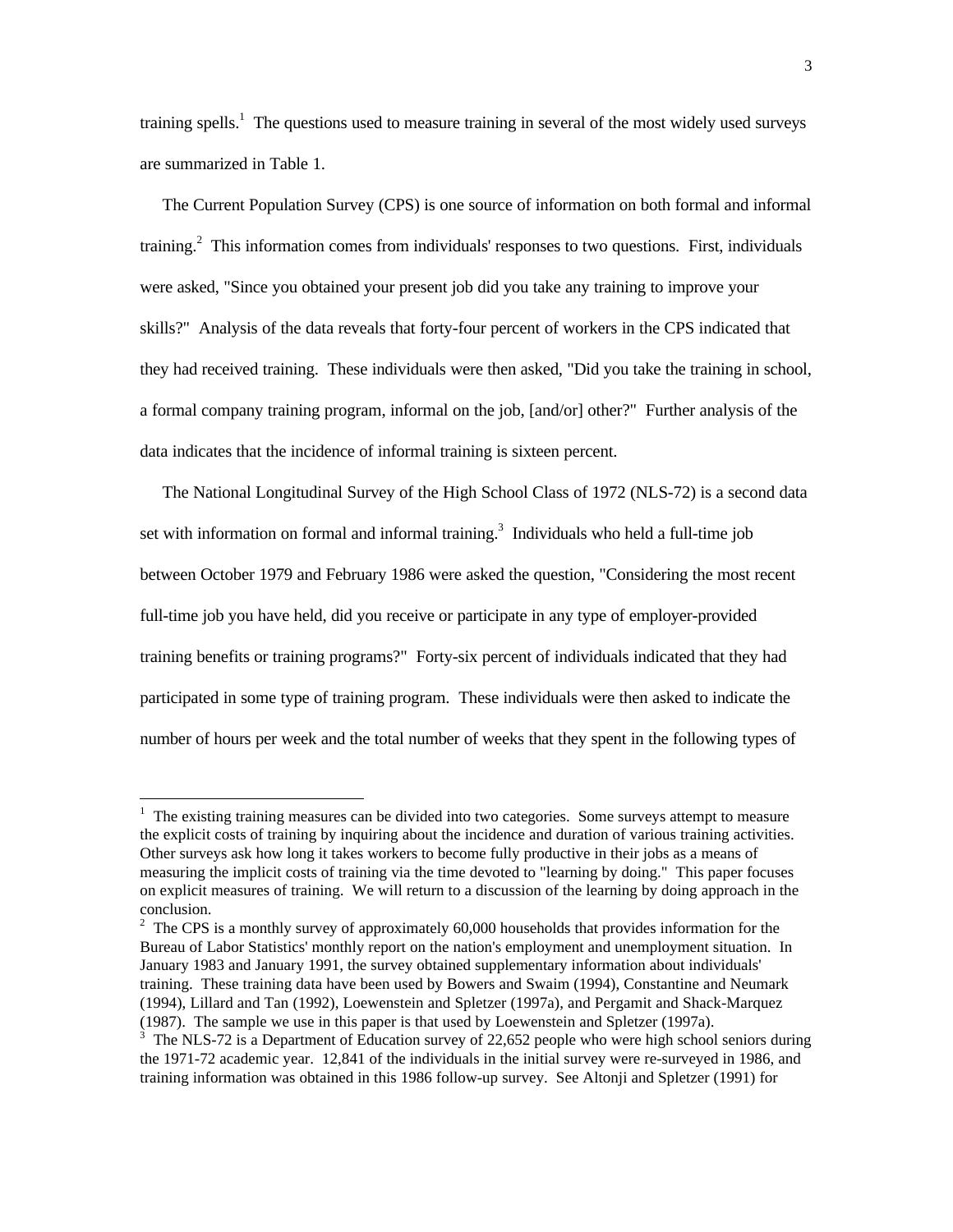programs: "formal registered apprenticeship, employer-provided job training during hours on employer premises, informal on-the-job training (e.g., assigned to work with someone for instruction or guidance, etc.), employer-provided education or training during working hours away from employer premises, or other." Further analysis of the data reveals that the incidence of informal training is twenty percent.

 A third public use data set with information on training is an employer survey that was carried out in conjunction with the Employment Opportunity Pilot Project (EOPP).<sup>4</sup> Unlike the CPS supplement and the NLS-72 survey, which did not attempt to obtain very detailed information about training activities in general and informal training in particular, the EOPP survey asked employers about several specific types of formal and informal training. Each employer was asked "Is there formal training, such as self-paced learning programs or training done by specially trained personnel ..." In addition, referring to the first three months of employment, the employer was asked about the total number of hours a) "the average new employee spends in training activities in which he or she is watching other people do the job rather than doing it himself," b) "management and line supervisors spent away from other activities giving informal individualized training or extra supervision to (the) typical worker," and c) "co-workers who are not supervisors spent away from their normal work giving informal individualized training or extra supervision to (the) typical worker." The incidence of formal training is thirteen percent [question 2 in table 1], and the probability that a new worker spends some time watching others, receiving informal

-

further details and a complete analysis of the incidence and returns to training. The sample we use in this paper is that used by Altonji and Spletzer (1991).

<sup>4</sup> The training questions are asked in the second of a two-wave longitudinal survey; the sample in the second wave survey consists of 2,625 employers. See Barron, Black, and Loewenstein (1987, 1989, 1993) and Bishop (1988, 1991) for further details of the EOPP and an analysis of training and wages. The sample we use in this paper is that used by Loewenstein and Spletzer (1997b). The training questions in Barron, Berger, and Black's (1997) recent surveys for the Small Business Administration and for the Upjohn Institute are very similar to those in the EOPP survey and (when comparable) yield similar estimates of incidence and duration.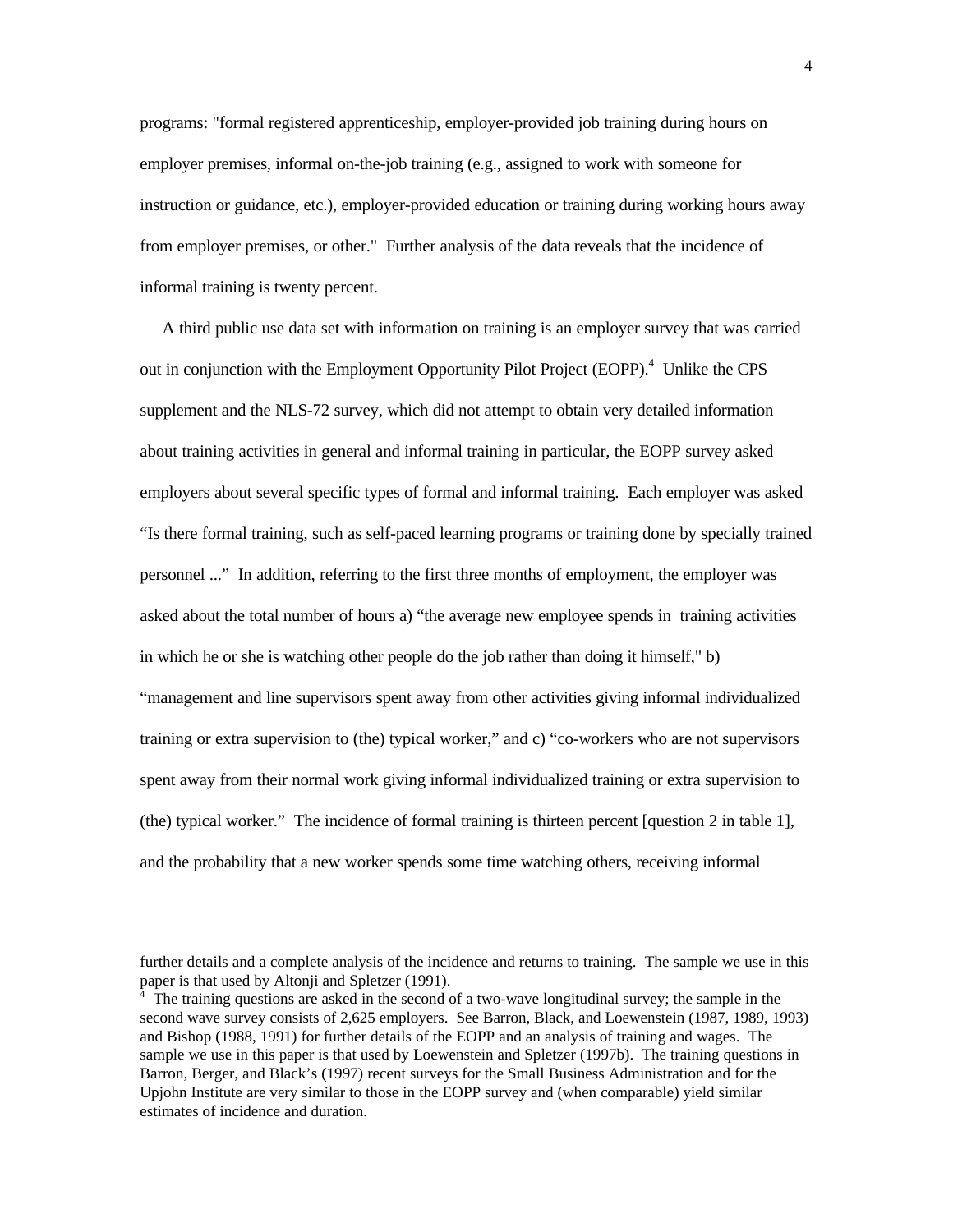training from management and line supervisors, or receiving informal training from co-workers is ninety-six percent [questions 1, 4, and 5 in table 1].

 The National Longitudinal Survey of Youth (NLSY) is a fourth data set with information on training.<sup>5</sup> Individuals who have worked during the last year are asked: "Since [date of the last interview] did you attend any training program or any-on-the-job training program designed to help people find a job, improve job skills, or learn a new job?" An analysis of the 1993 and 1994 data indicates that average annual incidence of formal training is seventeen percent. The informal training data from the 1993 and 1994 NLSY surveys will be described in the next section of this paper.

 We have summarized the incidences of formal and informal training from the various surveys in the top panel of Table 2. One sees that the incidence of formal training varies from approximately fifteen percent in the EOPP and the NLSY to approximately forty-five percent in the CPS and the NLS-72. The variation in informal training incidence across data sets is even greater than the variation of formal training incidence, ranging from sixteen to twenty percent in the CPS and the NLS-72 to ninety-six percent in the EOPP. The large variation in training incidence across surveys is somewhat disconcerting at first glance, but upon further reflection is not so surprising since the surveys differ in their sample population, in the reference period over which training is

 $5$  The NLSY is a dataset of 12,686 individuals who were aged 14 to 21 in 1979. The sample size was reduced to 11607 in 1985 when interviewing of the full military sample ceased, and in 1991, the sample was further reduced to 9964 persons when the economically disadvantaged white supplemental sample was eliminated. These youths have been interviewed annually since 1979, and the response rate has been 90 percent or greater in each year. In each year between 1988 and 1994, the NLSY has collected detailed information on formal training. Between 1979 and 1986, information was only obtained on formal training spells that lasted longer than one month. Analysis of the 1993 data indicate that 81.6 percent of training spells completed during the year are less than or equal to four weeks in duration. There were no training questions in the 1987 survey. The NLSY data have been used extensively to examine the relationship between training, tenure, wages, and mobility: see Lynch (1991a, 1991b, 1992) and Royalty (1996) for an analysis of the early years of the NLSY data, see Loewenstein and Spletzer (1996, 1997a, 1997b, 1998) and Veum (1993, 1995) for an analysis of the more recent years.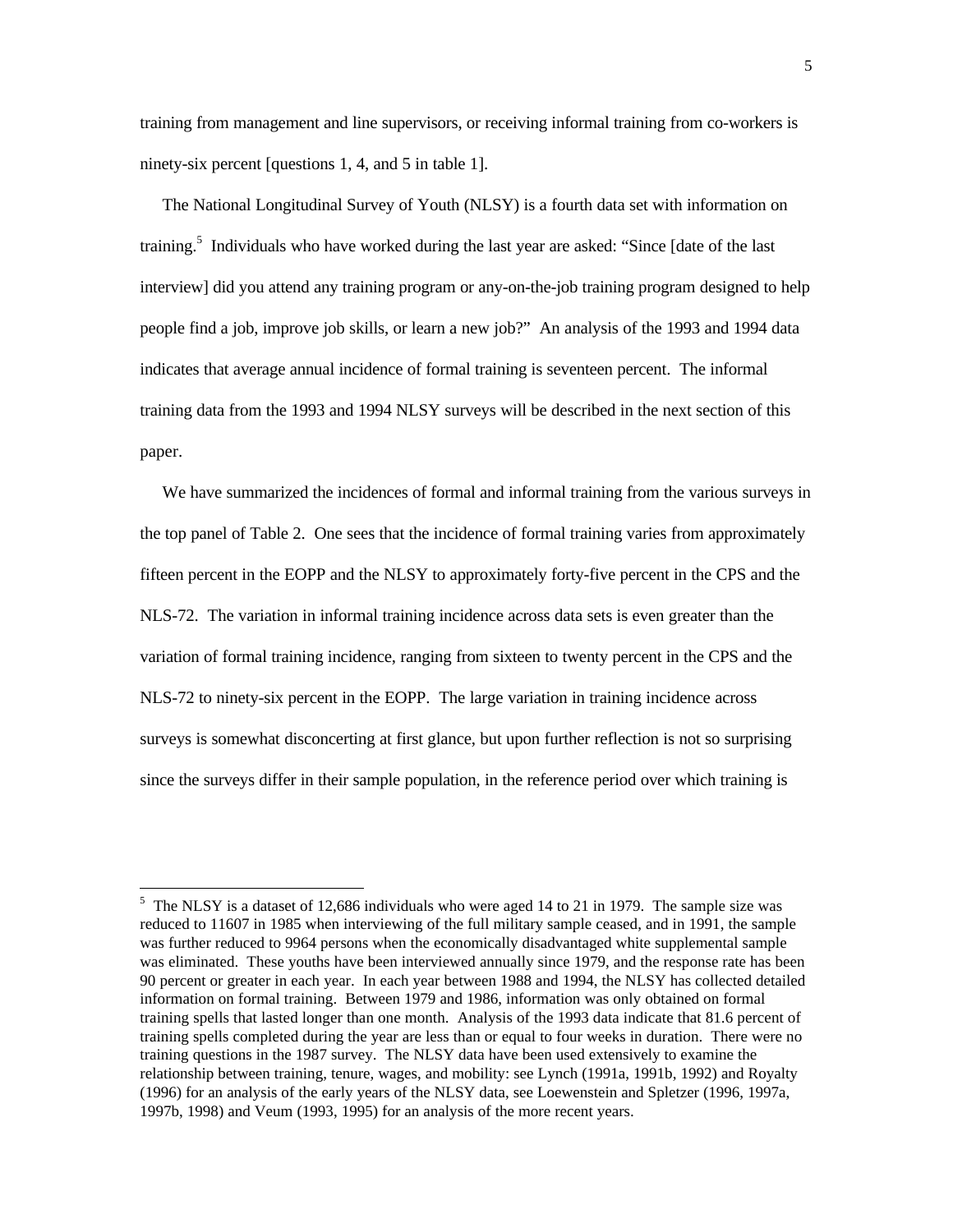measured, in the concepts covered by the use of the word training, in whether the survey respondent is an employee or employer, and in the routing patterns in their questionnaires.

 Some of the variation in training incidence can likely be explained by the fact that the various surveys have different sample populations. While the CPS sample is a representative cross section of the employed, the workers in the NLSY sample used here are aged 27-38, and the workers in the NLS-72 are aged 31 and are all high school graduates.<sup>6</sup> And the EOPP survey asks about the training received by the most recently hired worker. A sample of workers whom employers most recently hired will tend to have a disproportionate number of younger and higher turnover workers. While the relationship between age and training is uncertain, one would certainly expect higher turnover workers to be less likely to receive training (for example, see Loewenstein and Spletzer (1996, 1997a) for a theoretical discussion of this point). In addition, the EOPP survey deliberately oversampled employers with a relatively high proportion of low wage workers. This last consideration would also lead one to expect a lower training incidence in the EOPP data, as there is pretty strong evidence across data sets that workers in higher training positions receive higher wages.

 While differences in sample composition may explain some of the difference in training incidence among the surveys, it surely cannot possibly explain most of it. One way to see this is to take advantage of the large sample size of the CPS survey and attempt to "replicate" the other sample populations of the other various surveys. The results of this exercise can be seen in the bottom panel of table 2. Note that restricting the age group in the CPS sample has little effect on training incidence. In contrast, restricting the sample on the basis of tenure has a marked effect on training incidence. For example, when one restricts the sample to have tenure of three months or

<sup>&</sup>lt;sup>6</sup> Our computations of incidence use unweighted data, and therefore do not adjust for survey nonresponse. The mere fact that workers in the NLS-72 went through the trouble of filling out a long and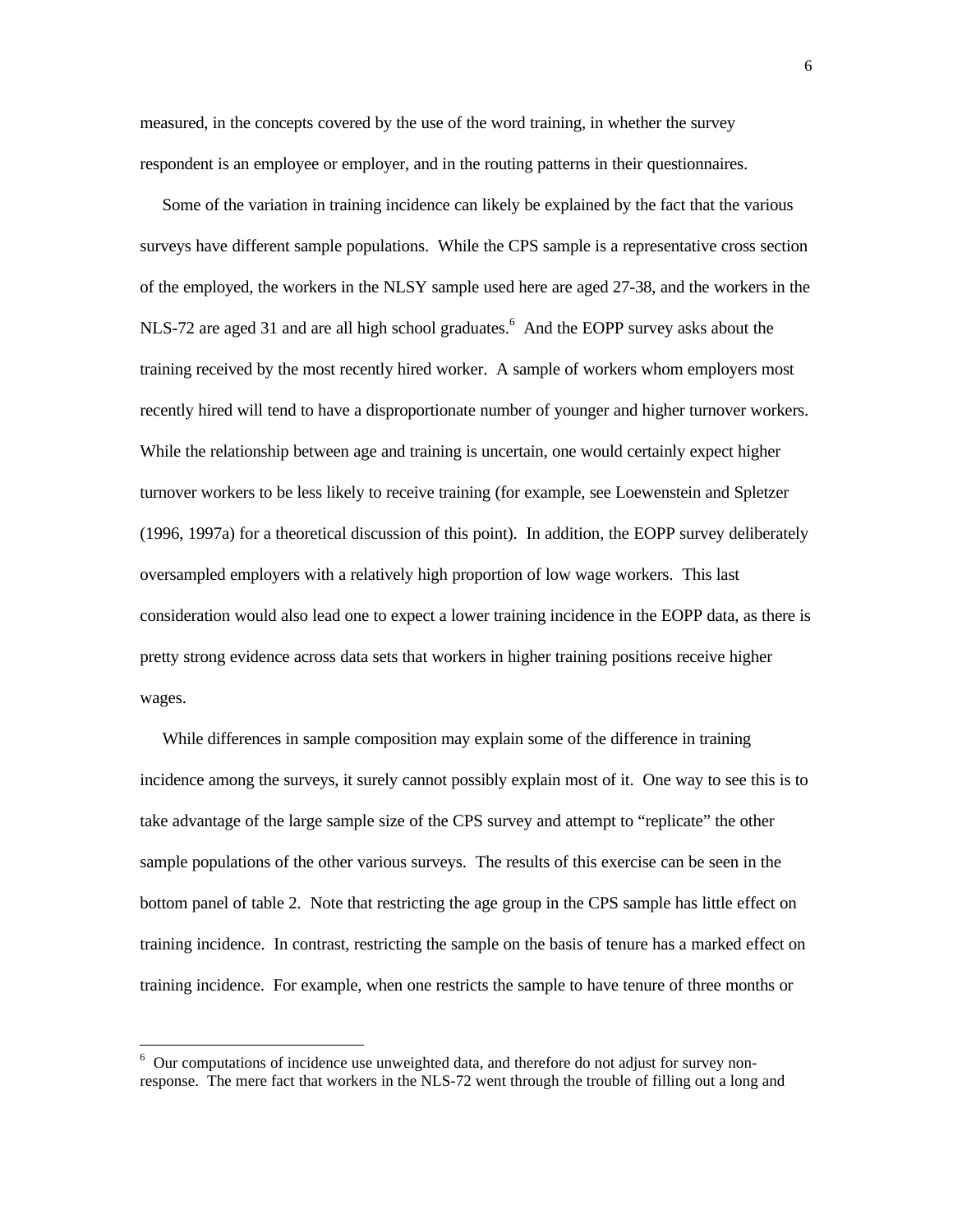less, the incidence of formal training falls by over half from 44 percent to 20.5 percent, a figure that is much closer to the EOPP formal training incidence of 13 percent. However, this reduction in training incidence is not so much due to a sample composition effect as it is to a training reference period effect.

 As can be seen from table 2, the reference period in the training questions varies across surveys. While the CPS and the NLS-72 ask about all past training in the current job, the NLSY asks about training in the past year and the EOPP asks about training in the first three months of the job. Loewenstein and Spletzer (1997a) use the longitudinal aspect of the NLSY survey to transform the NLSY training question from a "last year" concept to a "current job" concept. They find that while the annual incidence of formal training for persons in their third or fourth year of tenure is 18 percent, 35 percent of persons in their third year of tenure have received formal training in their current job and 43 percent of persons in their fourth year of tenure have received formal training in their current job. These constructed statistics from the NLSY are remarkably similar to those from the CPS -- see Loewenstein and Spletzer  $(1997a)$ .<sup>7</sup> Thus, a sizable part (if not all) of the higher

detailed mail survey means that the NLS-72 sample used here is undoubtedly unrepresentative of the population it is meant to portray.

Individuals with more than one year of tenure are not a random sample of workers who started the job. In cross-sectional data, this matching process between workers and employers could generate the observed positive relationship between tenure and the probability of ever having received training even if all training occurs at the start of the job. Loewenstein and Spletzer (1997a) show that delayed formal on-thejob training is the norm rather than the exception, which implies that the positive cross-sectional relationship between tenure and the probability of ever having received training is not entirely due to sample composition.

The analysis in Loewenstein and Spletzer (1997a) also provides some empirical evidence relating to recall bias. The effects of recall bias on the probability of correctly reporting the incidence of training are likely to be more serious for workers with greater tenure because the greater the period of time between a worker's last training spell and the survey date, the more likely the worker is to have forgotten that he received training. The finding that the probability of ever having received training increases with tenure indicates that delayed training dominates any potential recall bias. Furthermore, the problem of recall bias is mitigated by the findings of Mincer (1988), Altonji and Spletzer (1991), Lynch (1992), and Loewenstein and Spletzer (1996), who find that training is positively correlated over time, implying that workers who are trained early in their job tenure are likely to be retrained periodically over time.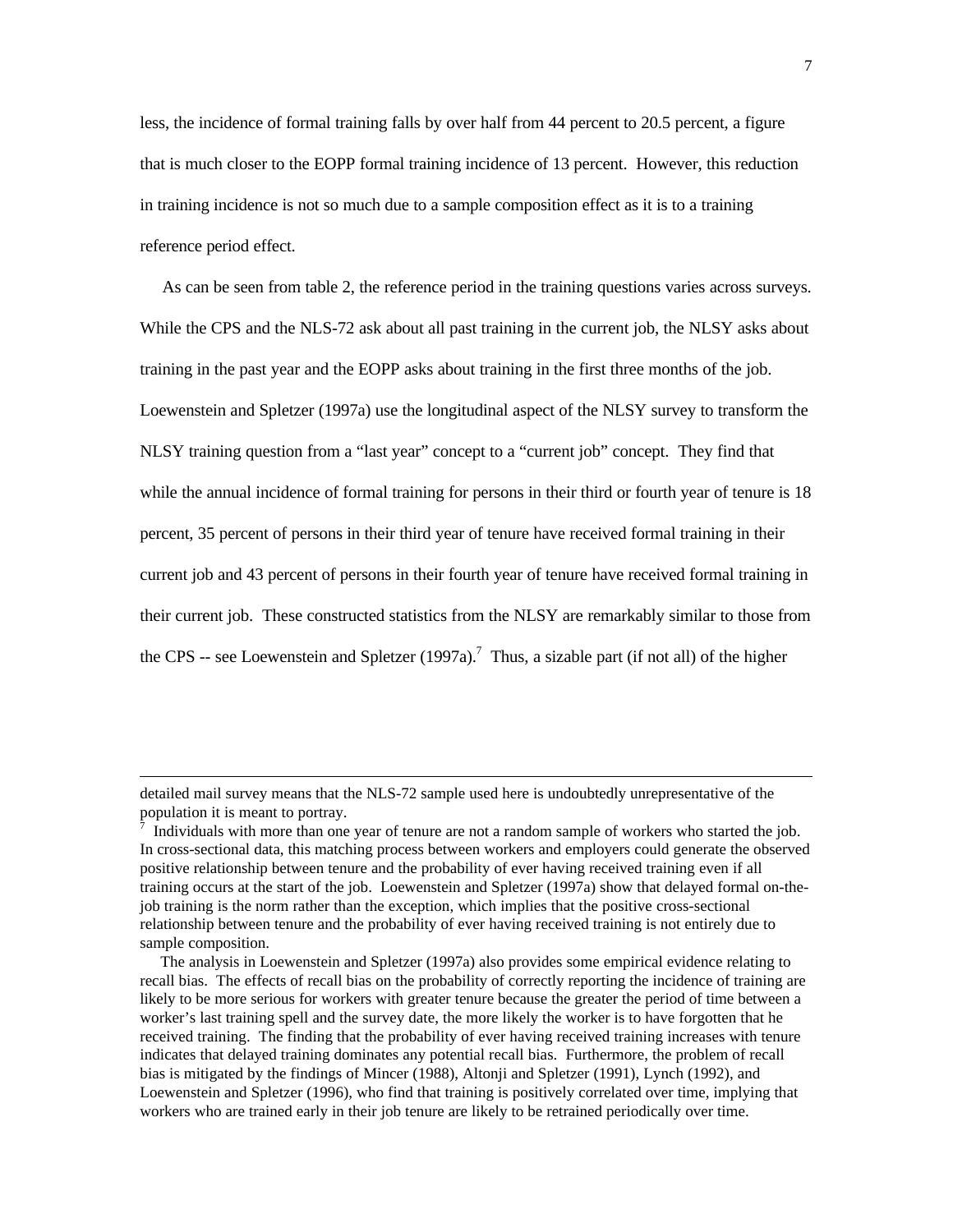formal training incidence in the CPS and the NLS-72 can clearly be traced to the fact that their reference period is much longer.

 The formal training questions in the various surveys differ in another important way. The questions in the NLS-72 and, especially the CPS, are broader in that they allow formal schooling to be included as training. Questions about formal schooling are asked in another part of the survey and are not explicitly part of the training data collected in the NLSY. Similarly, the training question in the EOPP also appears to exclude formal schooling. Our analysis of the CPS and the NLS-72 indicates that if schooling (as measured by CPS question 2a in table 1 and NLS-72 question 2e in table 1) is excluded as a training category, the incidence of training (as measured by CPS question 1 in table 1 and NLS-72 question 1 in table 1) falls by twenty percent in the CPS (from 44.1 percent to 35.5 percent) and by six percent in the NLS-72 (from 45.7 percent to 42.8 percent). This difference in concepts regarding what constitutes training further helps to reconcile the difference between the CPS and the NLS-72 relative to the EOPP and the NLSY formal training measures.<sup>8</sup>

 To summarize, when one takes into account the differences in sample populations, differences in reference periods, and differences in concepts underlying the definition of formal training, the formal training responses appear quite consistent across data sets. The evidence from the various surveys suggests that approximately 45 percent of workers have received formal training while on

<sup>&</sup>lt;sup>8</sup> Note that the CPS training question in table 1, "Since you obtained your present job did you take any training to improve your skills?" does not explicitly ask about "formal training". However, the wording, "take any training to improve your skills" certainly implies formal training. Rather than treating affirmative responses to question 1 as an indicator of formal training in the CPS, one might argue that we should take affirmative responses to the follow up question 2b, "Did you take the training in a formal company training program?" as an indicator of formal training. In this case, the concept of the CPS formal training question would be narrower than the formal training concepts implied in question 2 of table 1 for the EOPP survey. After adjusting for the longer reference period in the CPS, formal training in the CPS as measured by this alternative construct would be lower than in the EOPP. Similar comments apply to the NLS-72 and the NLSY formal training measures.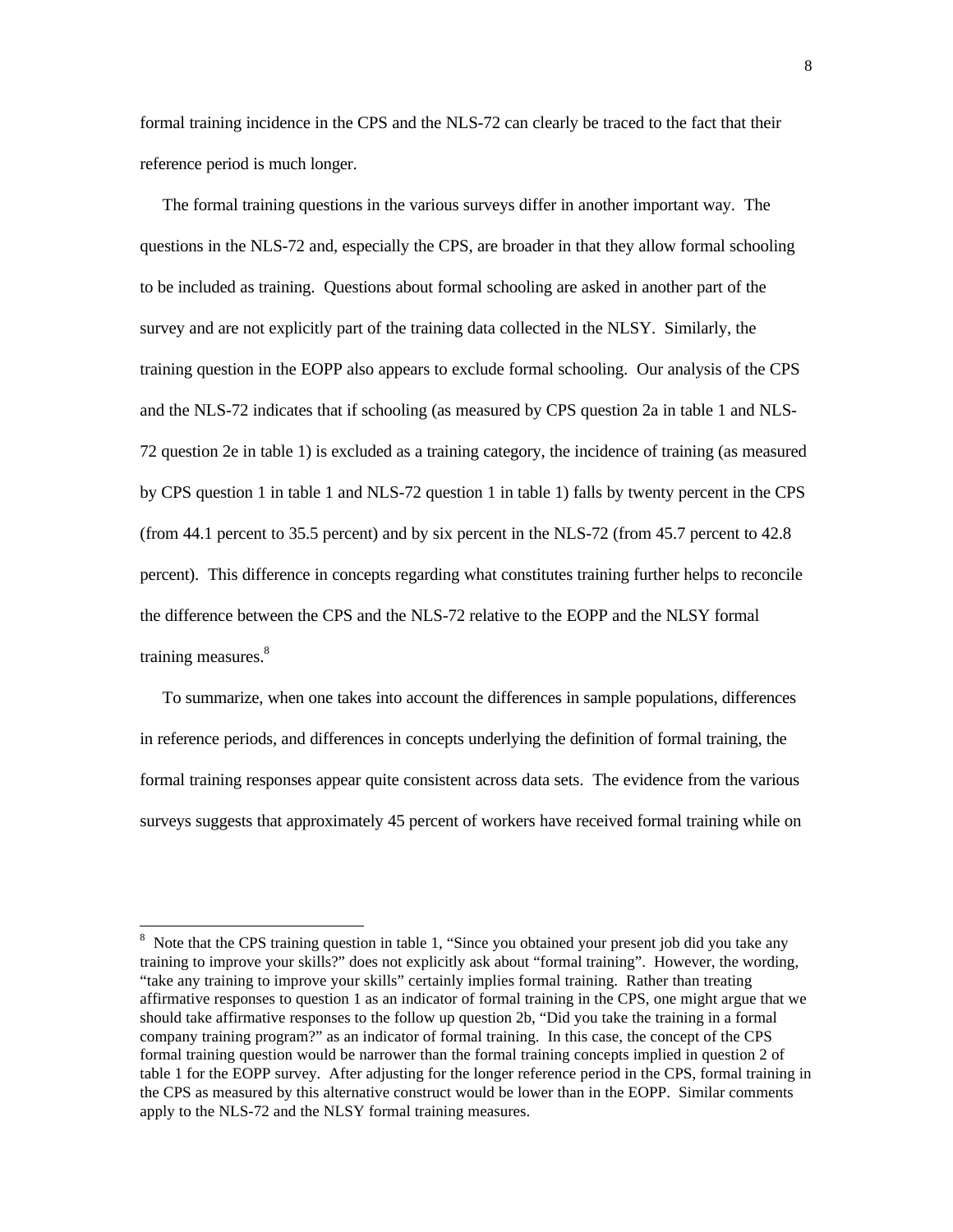their current job, and the annual incidence of formal training appears to be about 17 percent. What can we conclude about the incidence of informal training?

 While the incidence of informal training is sixteen percent in the CPS and twenty percent in the NLS-72, it is ninety-six percent in the EOPP. Thus, in spite of their longer reference period and the notable difference in sample populations (higher tenure and higher wage samples), the incidence of informal training is markedly lower in the CPS and the NLS-72 than in the EOPP. One possible explanation might lie in the fact that the EOPP is an employer survey, while the CPS and the NLS-72 are individual surveys. After all, there may well be some ambiguity as to whether the time that a supervisor spends with a new worker constitutes training or merely supervision and monitoring. The low incidence of reported informal training in the employee surveys might lead one to suspect that workers simply underestimate the amount of informal training that they receive from supervisors and co-workers. Interestingly, however, in a survey funded by the Upjohn Foundation, Barron, Berger, and Black (1997) ask the EOPP type training questions of both new workers and their employers. Although conclusions from this survey should be tempered by its small sample size, it is noteworthy that while workers' responses are only imperfectly correlated with those of their employers, employers' training estimates are not appreciably higher than those of their workers. Indeed, there is an alternative explanation for the low incidence of informal training in the CPS and the NLS-72.

We believe quite strongly that the peculiar routing patterns in the CPS and the NLS-72 surveys can explain their relatively low incidences of informal training. For example, in the CPS, only if an individual answered that he had taken training to improve his skills was he routed into a followup question that allowed him to indicate that he received informal training. It is likely that an individual who received informal training, but who did not actively take formal training, would not respond yes to the initial incidence question. The same point applies to the routing pattern in the NLS-72 survey.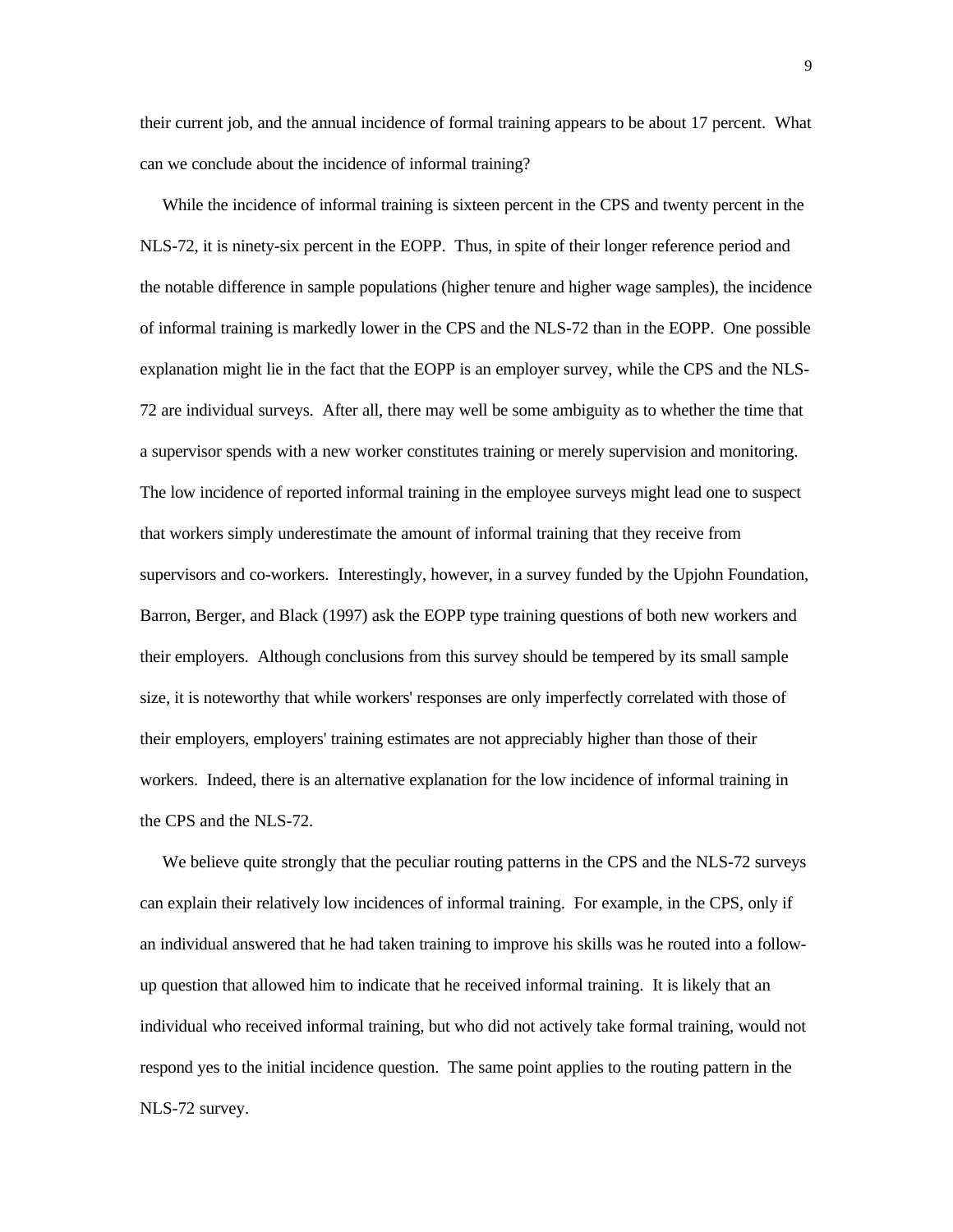Besides their routing patterns, the actual wording of the informal training questions may also play a role in the CPS and the NLS-72's low incidence of informal training. The CPS does not give the respondent any indication as to what is meant by informal training and the NLS-72 only lists one example. In contrast, the EOPP survey explicitly asks about different types of informal training (e.g., time the new hire spends watching others).

 Given the differences in survey construction, one might expect that the EOPP survey would be likely to pick up short (and perhaps relatively insignificant) training spells that are missed by the CPS and the NLS-72 surveys. Indeed, conditional on receiving informal training, the average length of an informal training spell is 233 hours in the NLS-72 while the mean number of total hours devoted to informal training (the sum of watching others, informal training by supervisors, and informal training by managers) is only 143 in the EOPP. $9$  However, this comparison is misleading. Recall that the EOPP and the NLS-72 have different reference periods. Because EOPP only asks about training during the first three months of employment, training spells that last longer than 12 weeks will be censored. In fact, evidence from Barron, Berger, and Black's (1997) SBA survey suggests that about one-third of all spells in the EOPP are censored. Interestingly, when one performs the experiment of censoring spells in the NLS-72 at twelve weeks, the mean number of hours of informal training falls to 116, which is roughly comparable to that in the EOPP. In fact, as seen in figure 1, the distributions of the informal training hours are nearly identical in the two data sets.<sup>10</sup> For completeness, we present the formal training durations

-

<sup>&</sup>lt;sup>9</sup> This EOPP statistic may well be an overstatement because of possible double counting across the individual training components. The first training question in Table 1 occurs in a different part of the survey than the last four questions. Interestingly, this possible problem does not occur in the SBA survey, and the mean duration of training in the SBA survey is very similar to that in the EOPP survey.

<sup>&</sup>lt;sup>10</sup> The conclusion that the distributions of the informal training durations are similar in the EOPP and the NLS-72 is simplistic in that we have not attempted to control for differences across the surveys. For example, even after censoring the NLS-72 durations at 12 weeks, we would still expect the reference period to have an effect on the comparison. Since the NLS-72 is asking about all training that has accumulated while on the current job whereas EOPP is asking only about training in the first three months, one would expect the mean weeks to be longer in the NLS-72, and thus one would expect the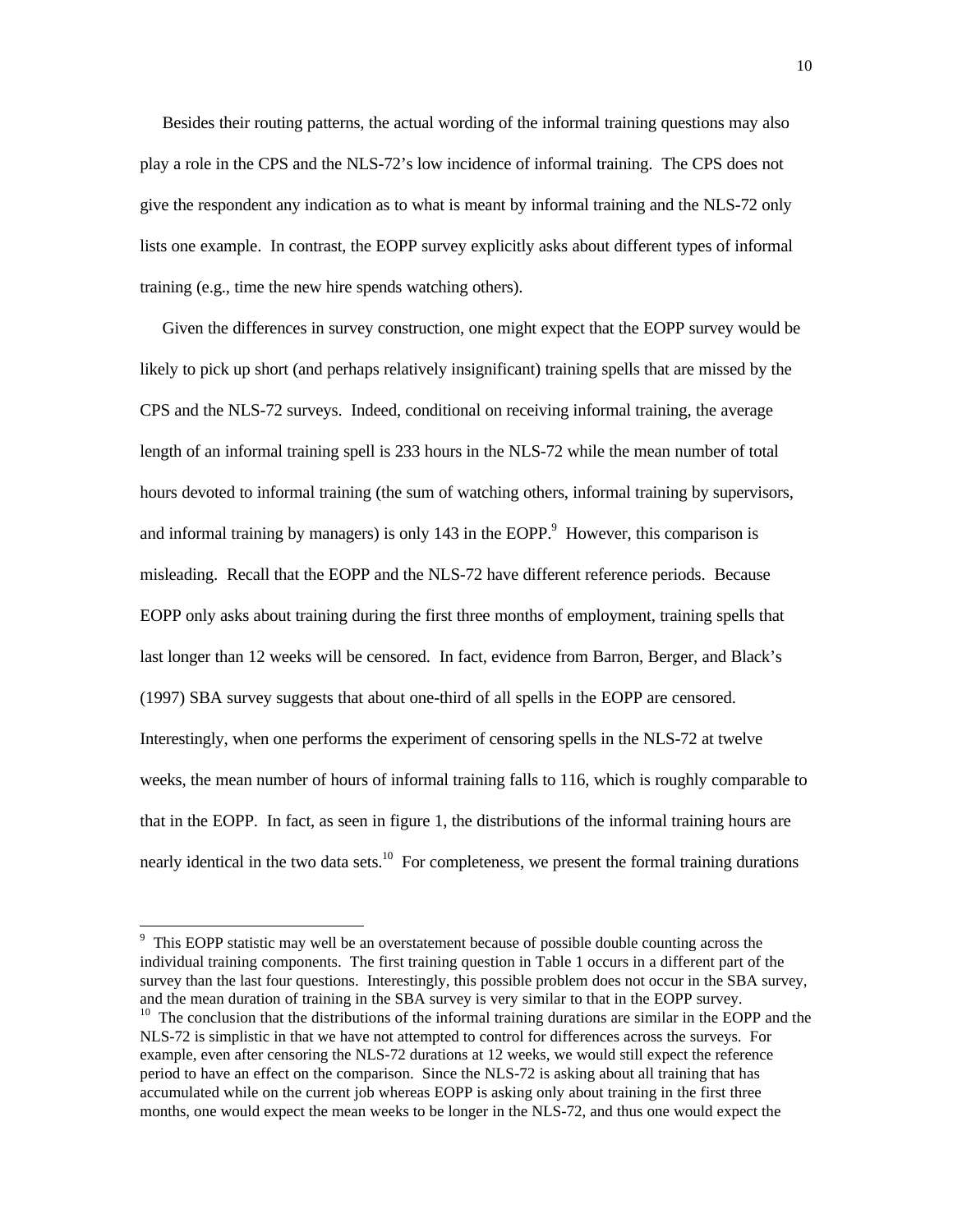(conditional on positive incidence with censoring at 12 weeks) in figure 2. The distributions of formal training hours are remarkably similar across surveys.

 In conclusion, one has to be extremely skeptical of the informal training information in the CPS and the NLS-72. One strongly suspects that these surveys are simply missing most informal training. Indeed, because it is hard to imagine a job that does not have *some* informal training, especially at the start of the job, the EOPP incidence of 96 percent appears quite reasonable. Thus, while the existing household surveys appear to be doing a reasonable job measuring formal training, their information on informal training appears to be woefully inadequate.

#### **III. The New NLSY Informal Training Data**

### **IIIa. The Survey Questions**

 $\overline{a}$ 

 In an attempt to improve our knowledge about informal on-the-job training, the National Longitudinal Survey of Youth (NLSY) began asking detailed questions about informal on-the-job training in the 1993 survey, and then repeated these questions in the 1994 survey. The informal training information is collected in two different parts of the survey. The first section is intended to measure training at the start of the job, and is asked in the employer supplements. The second section is intended to measure training that occurred in the previous 12 months, and is asked immediately following the sequence of formal training questions.

 Referring to the duties the worker currently does, the survey leads into the training questions at the start of the job by asking, "When you started doing this kind of work for [employer name], about what percentage of the duties you currently do were you able to perform adequately?" If an individual responds that he was not able to perform all of his duties adequately, he is then asked

probability of censoring at 12 weeks to be higher in the NLS-72 (however, only 23 percent of NLS-72 informal training durations are 12 weeks or longer). Another effect of the longer reference period in the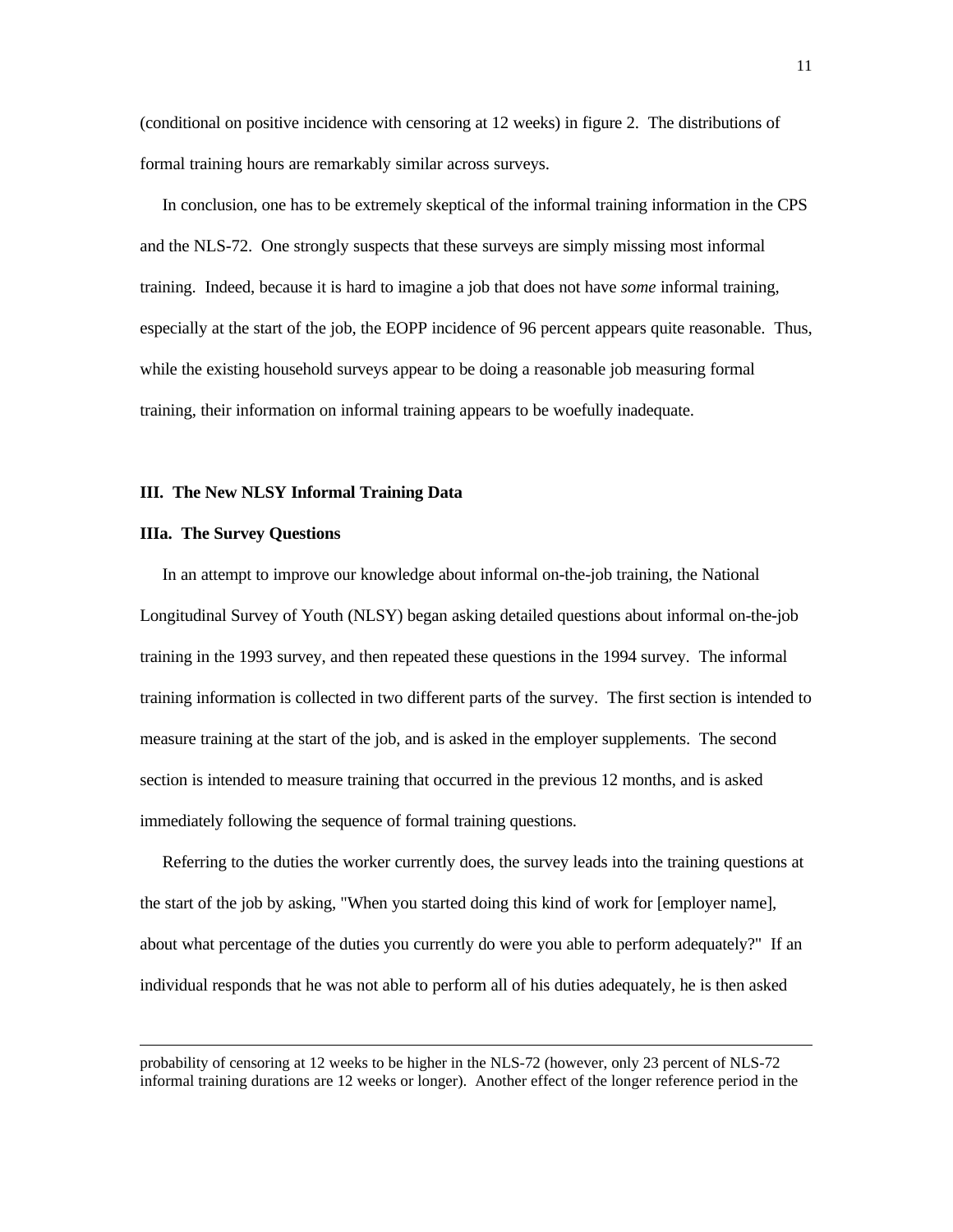about how he learned to perform his job duties. He is asked whether he participated in classes or seminars, whether his supervisor and/or coworkers showed him how to do his job, or whether he used self-study materials. An individual who responds that he received a particular type of training is then asked how many weeks and how many hours per week he participated in the training activity. In the rest of this paper, we will refer to this training as "Start Job Training." The start job training questions are presented in the left-hand column of table  $3$ .<sup>11</sup>

 As shown in table 3, if the individual responds that he was able to perform 100 percent of his duties adequately when he started his current work, he is not asked the sequence of "Start Job Training" questions. This routing pattern is specific to the 1993 survey only, and was changed in 1994 so that all individuals were asked the start job training questions. The effects of this change will be examined in the empirical work below.

 After completing the formal training questions, an individual in the 1993 and 1994 NLSY is also asked whether he had to learn new job skills in the past 12 months because of any of the following changes at work:

(His) employer introduced a new product or service (His) employer introduced new equipment and/or repair procedures (His) employer needed to upgrade employees' basic skills such as math, reading, or writing (His) employer needed employees to acquire or upgrade their computer skills Work teams were created or changed (His) work site was reorganized in other ways Changes have occurred in (his) employer's policies such as compensation, benefits, pensions, and safety New government regulations went into effect Changes have occurred in work rules for reasons other than new government regulations.

-

NLS-72 is that respondents might recall the spell of informal training with the highest intensity as measured by hours per week.

 $11$  To avoid cluttering table 3, we have taken some liberties when presenting the NLSY informal training questions: we do not present certain intervening questions nor do we present the questions for "other" training.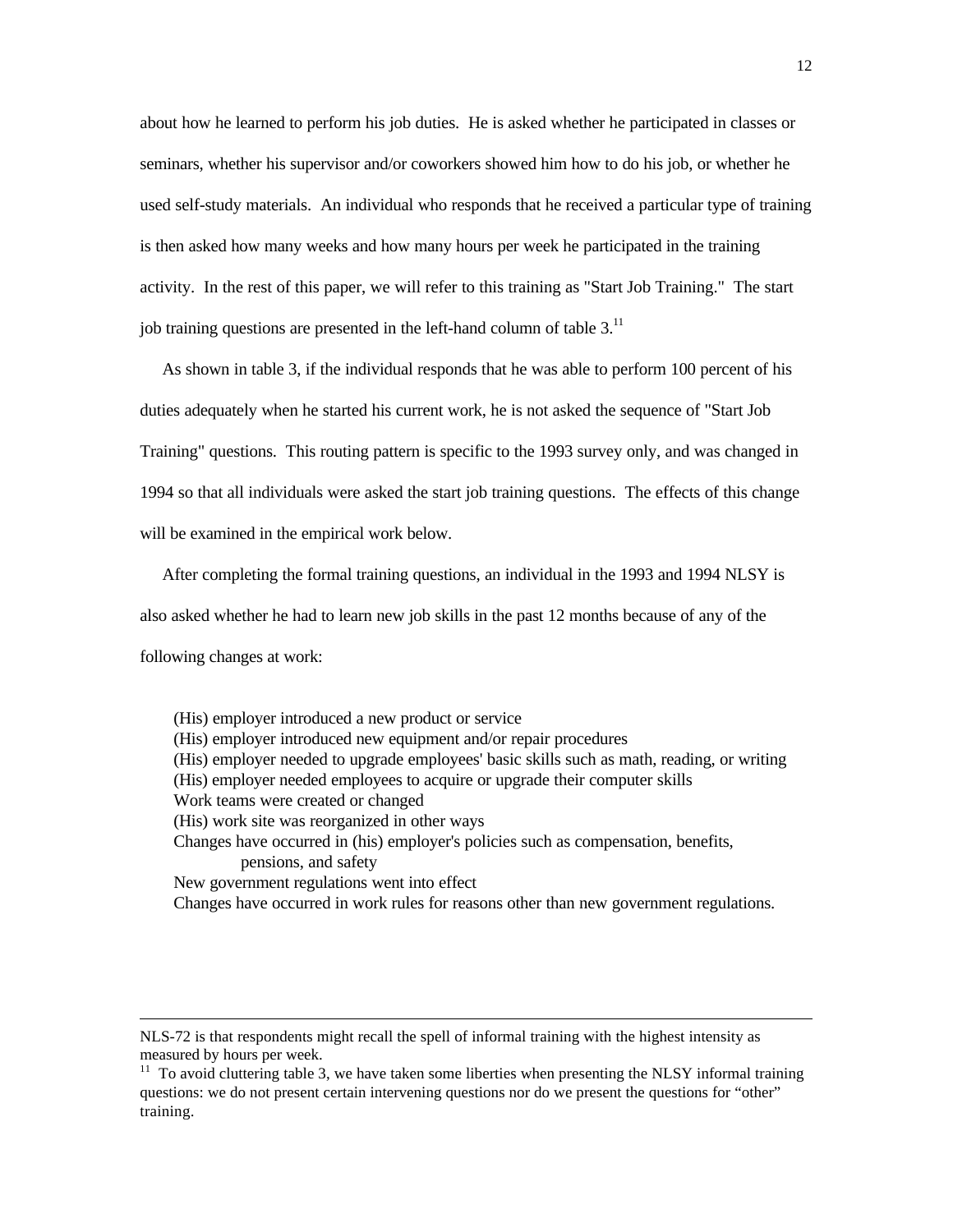If the respondent answers that there has been a change at work that made it necessary to learn new job skills, then he is asked whether he learned these skills by participating in classes or seminars, whether his supervisor and/or co-workers showed him how the changes at work would affect his job, or whether he made use of self-study materials. The individual who responds that he received training is then asked how many weeks and how many hours per week he participated in the training activity. In the rest of this paper, we will frequently find it convenient to the refer to this training as "New Skills Training." The questions about "New Skills Training" are listed on the right hand side of table 3. Note that they parallel the questions about "Start Job Training."

 We will often use the label "informal training" to distinguish the two new sequences of training questions from the sequence of formal training questions.<sup>12</sup> This is partly motivated by the fact that the "New Skills Training" questions in particular are designed to measure the more informal types of training that were not already recorded in the preceding sequence of formal training questions. Note, however, that the categories "Start Job Training" and "New Skills Training" are both quite broad and that the individual training components are of varying degrees of informality. While training where supervisors or co-workers show an individual how do to his job corresponds quite closely to what is typically meant by "informal training," classes and seminars and possibly self-study might perhaps be thought of as "formal training."

 The new NLSY informal training questions have some features in common with the training questions from the EOPP survey and some features in common with the CPS and the NLS-72 training questions. Similar to the EOPP survey, the new NLSY questions ask explicitly about various sources of training: classes and seminars, instruction provided by supervisors and/or coworkers, and self-study. In contrast, the CPS and the NLS-72 only ask about an individual's

 $12$  Although we label "Start Job Training" and "New Skills Training" as informal training, these new NLSY training questions are ideal for analyzing topics such as workers' responses to technological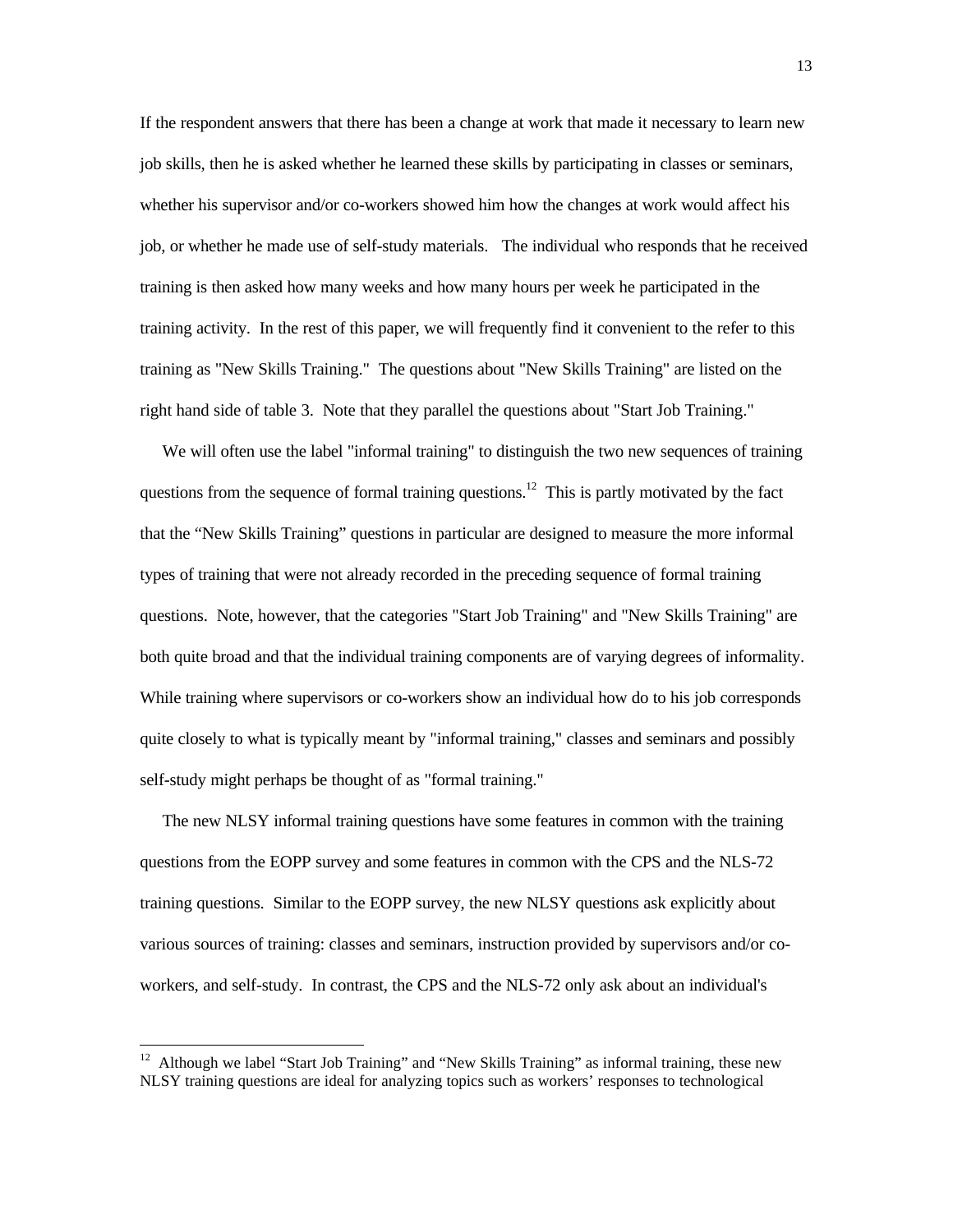"informal" training, leaving the definition of informal up to the respondent. The new NLSY training questions are similar to the NLS-72 questions in that both employ incidence screener questions when attempting to measure duration: individuals are asked to report the time spent being trained only if they responded that they had received a specific type of training. The EOPP survey, on the other hand, encompasses both duration and incidence (zero hours of duration) in a single question by asking about the total hours spent in a particular type of training.

 The new NLSY informal training questions also have a much more serious variant of the incidence screener. Specifically, the question about the percentage of duties that the individual was able to perform adequately and the question on whether changes occurred at work can also be interpreted as incidence screener questions. In the 1993 survey, individuals who were able to perform all their duties adequately at the start of the job are not routed into the detailed start job training questions. In both the 1993 and 1994 surveys, individuals who did not experience changes at work within the past 12 months are not routed into the detailed training questions. The routing patterns implicit in these new question sequences assume that these individuals have not received training and almost certainly diminishes their usefulness as a source of information regarding onthe-job skill acquisition.

 The incidence screener is likely to be especially problematic in the case of Start Job Training. Even workers who have the requisite skills to initially perform their duties adequately may receive job orientation help from supervisors and co-workers. And training may make workers who can perform their tasks adequately even more productive. In contrast, most New Skills Training is likely to fit into one of the classifications specified in the changes at work question, although one should be worried that this question may miss some episodes of skill upgrading not accompanied by a major change in an individual's job duties.

change, government regulation, and workplace transformation. In particular, see Leigh and Gifford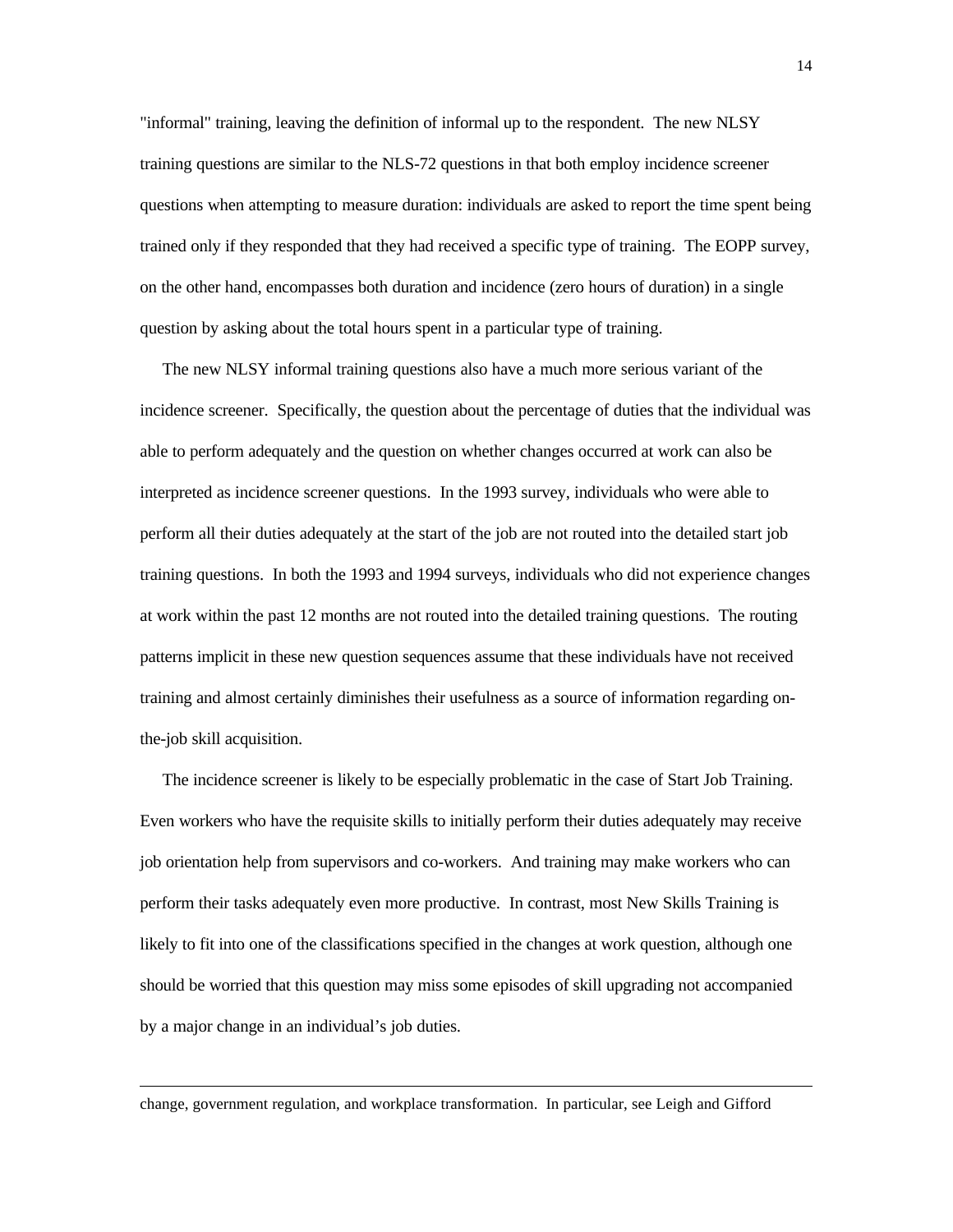#### **IIIb. Descriptive Statistics of the NLSY Informal Training Data**

 In Table 4a, we present descriptive statistics concerning the incidence and duration of Start Job Training. The top panel is based on data from 1993, and the bottom panel is based on data from 1994. The key distinction between these two years is dictated by the routing pattern of the Start Job Training questions. In 1993, only individuals who responded that were able to perform less than 100 percent of their duties adequately at their new job were asked the training questions, whereas in 1994, all individuals with a new job answered the training questions.<sup>13</sup>

 In 1993, a worker was only asked about his Start Job Training if he indicated that he was not initially able to perform all of his current job duties. As presented in column 2 of table 4a, nearly all workers (98.18 percent) in their first year of tenure who were not initially able to perform all of their job duties received Start Job Training. This incidence rate appears to be closer to that from the EOPP data rather than that from the CPS or the NLS-72 data. Of course, the implicit assumption in the routing pattern of the NLSY questionnaire appears to be that workers who were able to perform all of their duties adequately when they started their job received no informal training. Under this assumption, only 27.10 percent of those persons in their first year of tenure in 1993 received training at the start of their job (see column 1 of table 4a), an incidence rate that is closer to that in the CPS and the NLS-72 rather than that in EOPP. Therefore, the new 1993 NLSY informal training questions do not help us resolve the existing confusion regarding how well household surveys measure the incidence of informal training.

<sup>(1996).</sup>

 $13$  In 1993, the question regarding what percentage of duties an individual performed adequately was asked of all persons. In many cases, this is a retrospective measure since only one quarter of working individuals in the 1993 survey indicated that they have been in their job less than one year. In 1994, this question was asked only of persons who had started a new job or started new duties within the previous year. In order to make the responses consistent across surveys, we have restricted the data in each year to those individuals who are in their first year of tenure.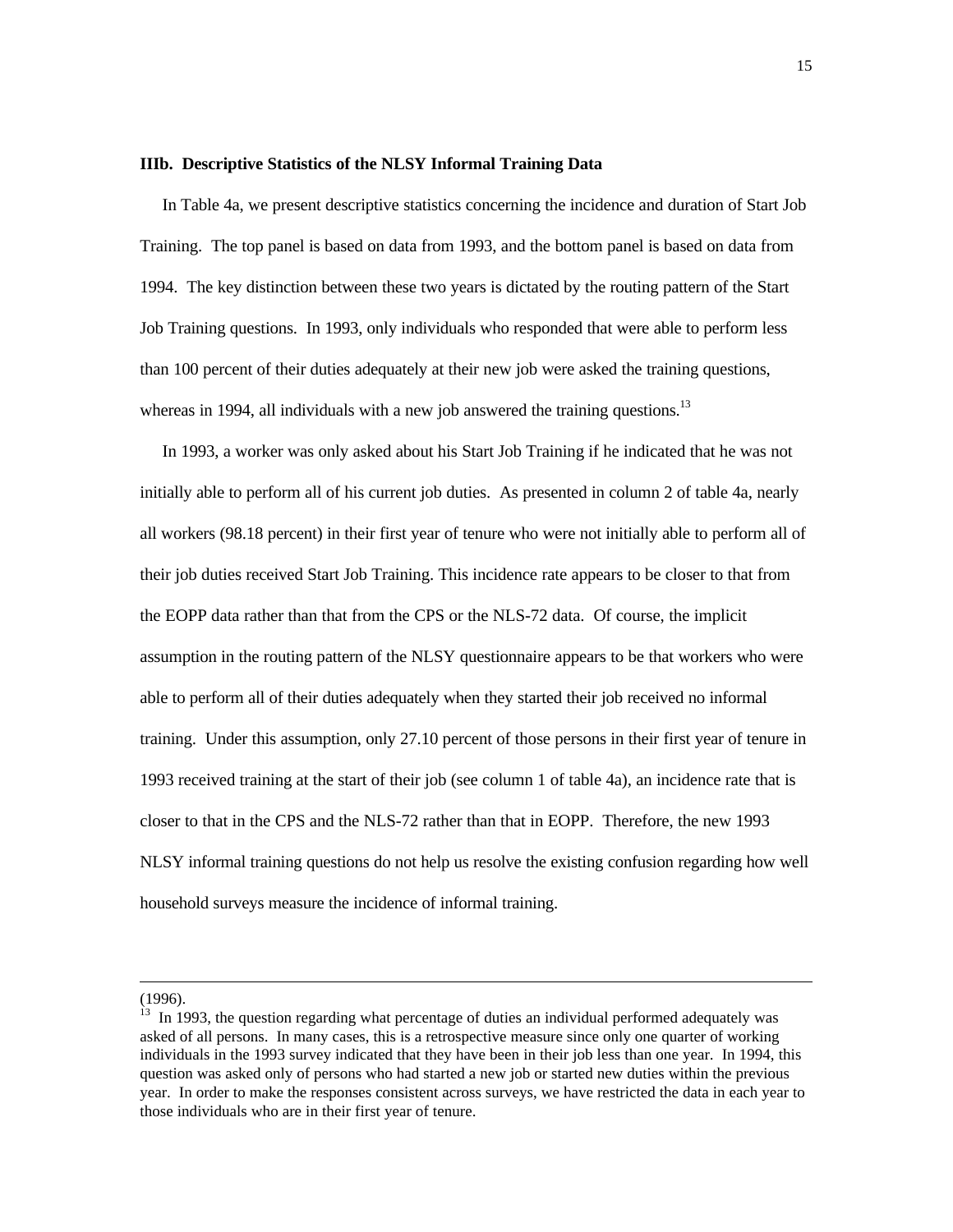As shown in the bottom panel of Table 4a, 79.89 percent of workers in 1994 received Start Job Training. This percentage is calculated from all workers in their first year of tenure, regardless of whether they could or could not initially perform all of their current duties adequately. Comparing the top and bottom panels of table 4a leads to the conclusion that the implicit presumption in the 1993 routing pattern that only individuals who could not initially perform all of their duties correctly receive Start Job Training is clearly incorrect. Many of the individuals who indicated that they could initially perform all of their duties adequately did, in fact, receive some Start Job Training in 1994. Thirty-two percent of individuals in 1994 were not fully comfortable at the start of their job, and the incidence of Start Job Training for these persons is 96.51 percent. These statistics are very similar to the ones for 1993. What we are able to compute from the 1994 data, but not from the 1993 data, is that the incidence of Start Job Training is 72.15 percent for the 68 percent of individuals who were fully comfortable at the start of their job (the 79.89 percent figure in the bottom panel of table 4a is a weighted average of 96.51 percent and 72.15 percent). It is worth noting that, as one would expect, individuals who were not initially fully comfortable have a higher incidence of informal training than those individuals who could initially perform all of their duties adequately.

 Although the 80 percent incidence rate of informal training at the start of the job in the 1994 NLSY data is not quite as high as the 96 percent incidence rate in EOPP, it is much closer to the EOPP figure than the 17 percent and 20 percent incidence rates in the CPS and NLS72. Apparently, workers are able to recognize when they are receiving informal training and will provide this information when asked if the survey questions are phrased appropriately. This conclusion is reinforced when one notes that most of the start job training that workers received is of the more informal kind. In fact, only about 1 percent of workers in the first year of tenure indicated that they received start job training in the form of classes and seminars. Instead, most of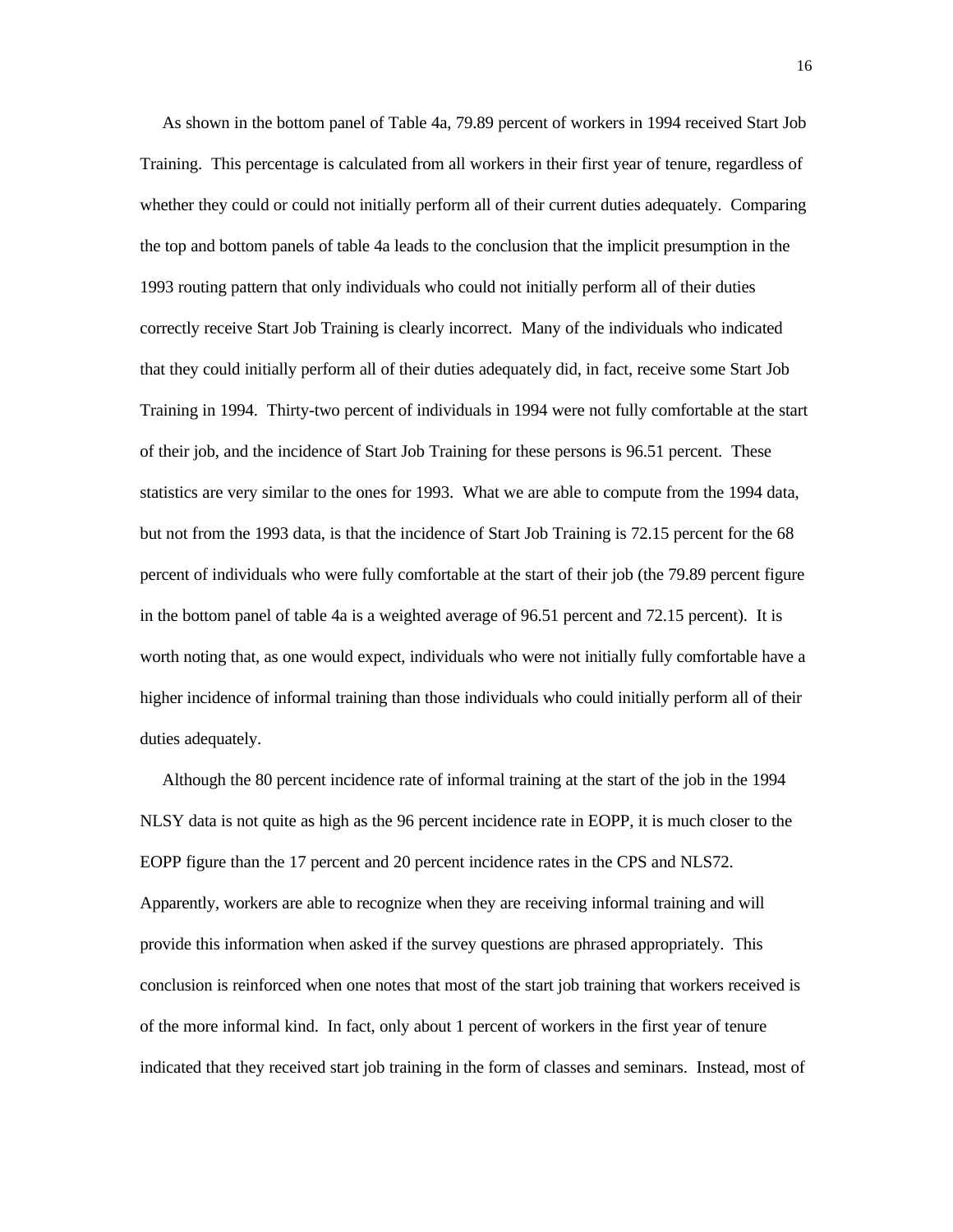their start job training was in the form of supervisors or coworkers showing them how to do their work.

 Conditional on a worker having received training at the start of his or her job, the quantities of training received are also reported in table 4a. Looking at the bottom panel with the 1994 data, the mean training received at the start of the job was 16 hours per week for 6 weeks, resulting in a mean of 96 total hours. The standard deviation for total hours is 176.64, which reflects the fact that the distribution of total hours has a long right hand tail. Comparing the top and bottom panels of table 4a, it is noteworthy that even individuals who could initially perform all their job duties adequately received a substantial amount of informal training at the start of the job. It is also reassuring to note that individuals who could not initially perform all of their job duties adequately receive slightly more training (in 1994, individuals who were not fully comfortable and received positive training received an average of 124 hours, while who were fully comfortable and received positive training received an average of 78 hours).

 The top panel of table 4b presents the incidences and durations of New Skills Training spells, where "New Skills Training" refers to the training that was received in the previous twelve months for the subsample that experienced changes at work requiring new skills. We see that 91.74 percent of those who reported changes at the workplace reported having received training.<sup>14</sup> However, the routing pattern of both the 1993 and the 1994 NLSY questionnaires implicitly assumes that workers who did not experience changes at the workplace requiring the learning of new skills did not receive any new skills training in the past year. Under this assumption, one would conclude that 40.43 percent of all workers received new skills training in the current year. Unlike the Start Job Training questions, this routing pattern was not "fixed" in 1994 and thus we

<sup>&</sup>lt;sup>14</sup> Recall that this training is distinct from the formal training captured in the regular section of the questionnaires.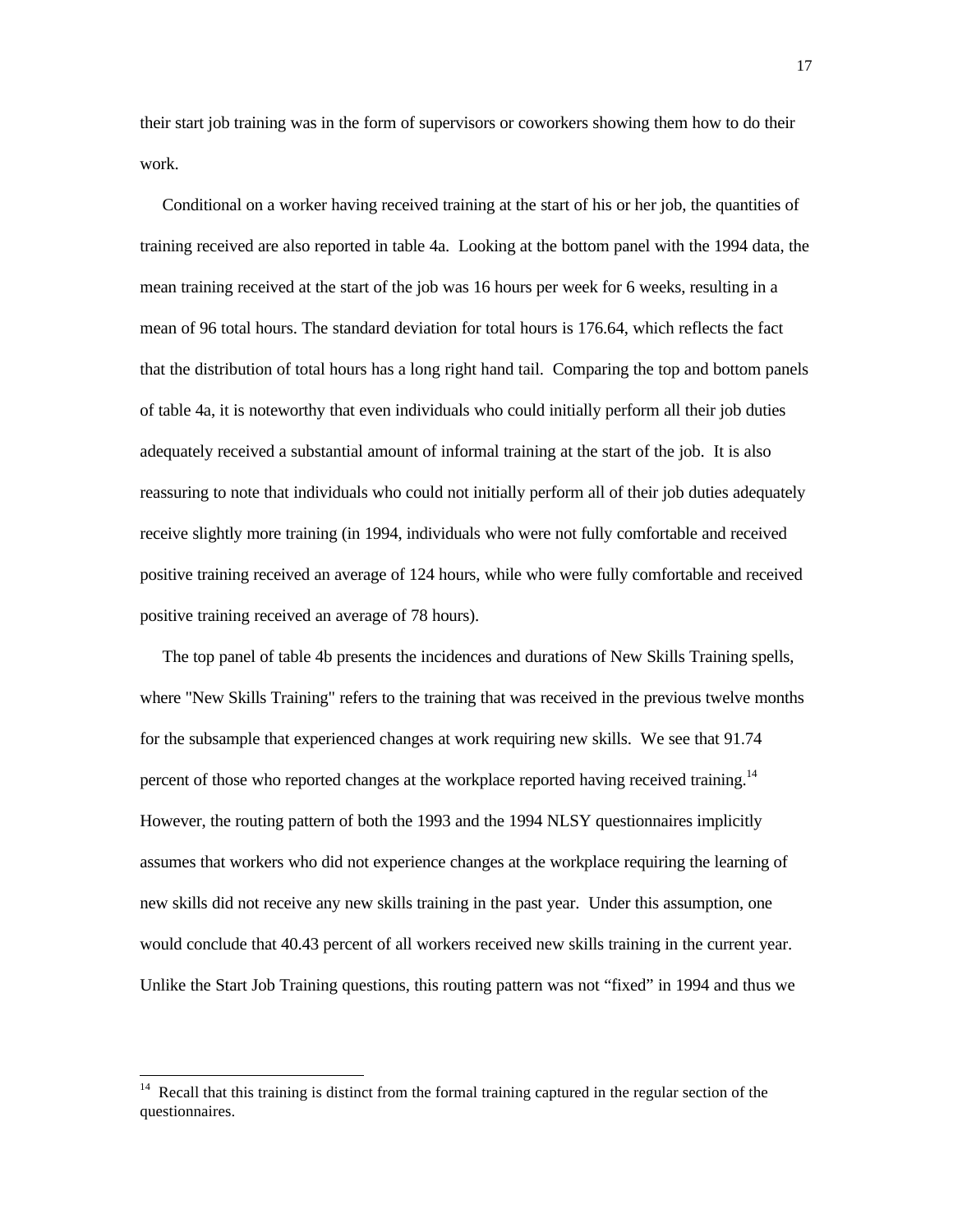have no test of how many individuals received New Skills informal training during the previous year.

 The incidence and duration of formal training are presented in the bottom panel of table 4b (the wording of the formal training questions is given in table 1). We see that 17.25 percent of workers received formal training in the current year. This is less than half the incidence rate of New Skills training over the same reference period. Furthermore, one may note that the mean completed formal training spell is approximately as long as the mean new skills training spell (48.19 hours versus 56.74 hours).<sup>15</sup> This similarity of mean total hours serves to highlight the importance of the new "informal" training questions for improving our understanding of human capital accumulation. The "New Skills Training" questions appear to be capturing a sizable number of both short and long episodes of skill upgrading that are missed by the formal training questions.

 A common finding in the training literature is that training tends to be provided to more educated workers having greater ability. Is the same thing true of informal training in the NLSY? A second question concerning incidence has to do with whether formal and informal training tend to be substitutes or complements. Table 4c presents estimates of training incidence equations, where the reported probit coefficients (and the associated standard errors) are the estimated effects of the explanatory variables on the probability of training at the sample means. Asterisks indicate statistical significance at the five percent level. Our discussion begins by focusing on the incidence

<sup>&</sup>lt;sup>15</sup> We should note that we do not know whether or not a "New Skills Training" spell is completed by the date of the interview; if the training spell is still ongoing, then the number of weeks measure will be right censored, and thus the mean hours statistic will probably be downward biased. On the other hand, formal training durations are only asked for completed spells; durations of formal training spells ongoing at the date of the interview are not recorded, and thus the mean hours statistic will also be downward biased if the ongoing spells are on average longer duration spells. Furthermore, the statement in the text that the mean total hours of formal training is roughly comparable to the mean total hours of new skills training hours is quite sensitive to how one treats outliers in both the formal and the informal training duration distributions. We have omitted the roughly two percent of formal and informal training durations that are clearly outliers.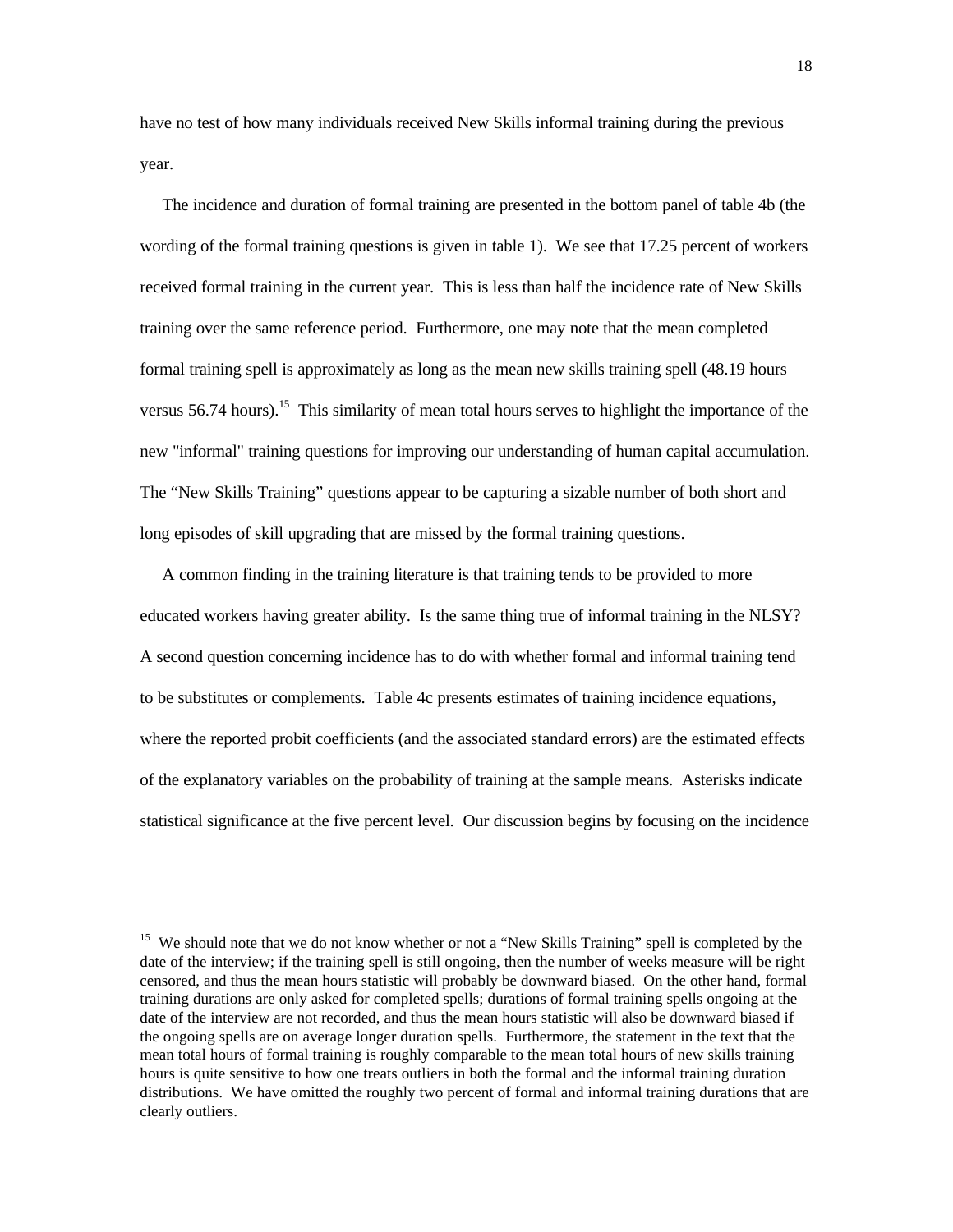of new skills training and formal training, the focus of our wage growth analysis in the next section.

 The columns titled "New Skills Training" and "Formal Training" report results from equations in which the dependent variable is a 0-1 variable indicating whether or not an individual receives new skills training or formal training, respectively. We should remind the reader that we are forced to assume that individuals who indicated that they did not experience a workplace change received no new skills informal training. Stated differently, since 92 percent of those who experienced a workplace change received new skills training, we are essentially estimating equations for experiencing a workplace change and interpreting these as training equations.

 The coefficients in the "New Skills Training" column of table 4c indicates that jobs that offer formal training are also likely to offer informal training. The fraction of persons who receive both new skills training and formal training in the same year is .2153 higher than the fraction of persons who receive only new skills training, and this differential represents 53 percent of the mean of the informal training probability. As we will point out in the next section, this strong positive correlation between formal and informal training in the current year has important implications for our understanding of the effects of formal and informal training on wage growth.

 Not only does formal training have a positive and significant coefficient in the new skills training equation and vice versa, but the various demographic and job characteristic variables have similar effects in the two equations. The incidence of new skills and formal training both increase with ability as measured by the armed forces qualifying test (AFQT) score. Interestingly, the theoretical prediction about the relationship between education and training is unclear. On the one hand, if education and training impart similar skills and if there are diminishing returns to these skills in production, then the return to training a more poorly educated person will be higher than the return to training a more highly educated one; this effect will be reinforced by the fact that the opportunity cost of a poorly educated person's time is lower than that of a more educated person.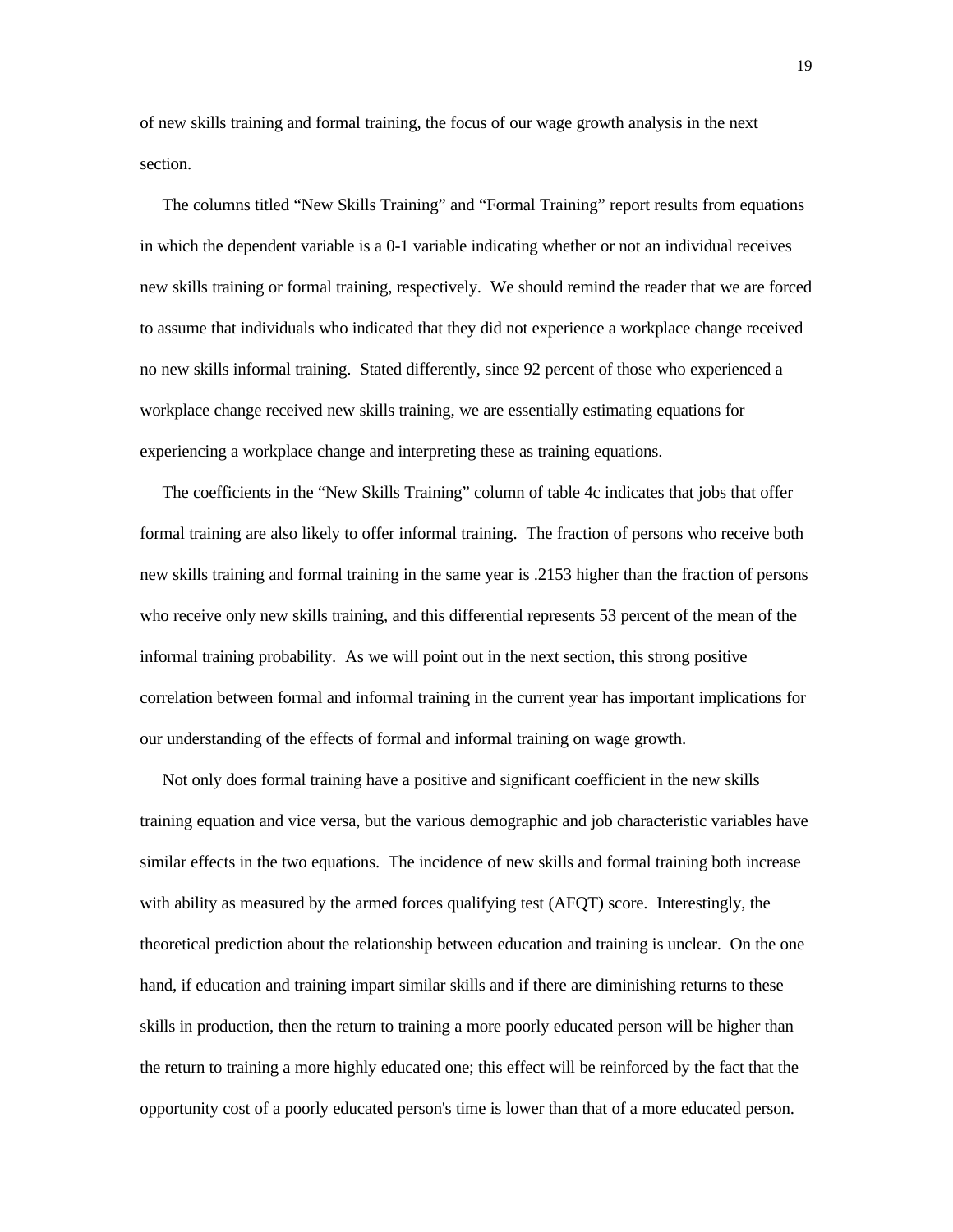On the other hand, if training and education are complementary (which often seems to be the case), then there will be greater benefit from training more highly educated persons. In addition, education may serve as an indicator of ability and (as suggested by the positive AFQT coefficient) training and ability are likely to be complements in production. All previous studies have found that training increases with education, although this relationship may become negative for those with graduate school. We obtain the same result here: the probability of receiving both formal training and new skills training is higher for persons with education beyond high school.

 Loewenstein and Spletzer (1996, 1997a) have shown that formal training is not all concentrated at the very beginning of an employment relationship, but persists throughout. We obtain the same result in our current sample: the positive coefficient on tenure and the negative coefficient on tenure squared indicates that the incidence of formal training actually increases with tenure, although at an decreasing rate. Interestingly, the same is true of new skills training. And finally, it is now well established in the literature that larger firms offer more training. This result is confirmed here. The incidence of formal and new skills training are both positively related to establishment size. The probability of training is also higher at a multisite firm. This latter effect is particularly large in magnitude: the coefficients on multiple site firms are equal to roughly one quarter of the means of the dependent variables.

 Turning to informal training at the start of the job, recall that the 1993 NLSY implicitly presumes that individuals who can initially perform all of their job duties adequately do not receive Start Job Training. This routing pattern was changed in 1994, and we use the 1994 data to estimate the probit equations in table 4d. In column 1, the 0-1 dependent variable is whether or not the individual can perform all of his job duties adequately. This specification is intended to replicate the routing pattern in the 1993 Start Job Training data, where individuals who were fully comfortable are assumed to have not received training. Note that variables indicating whether an individual receives formal training and new skills training have significantly positive coefficients in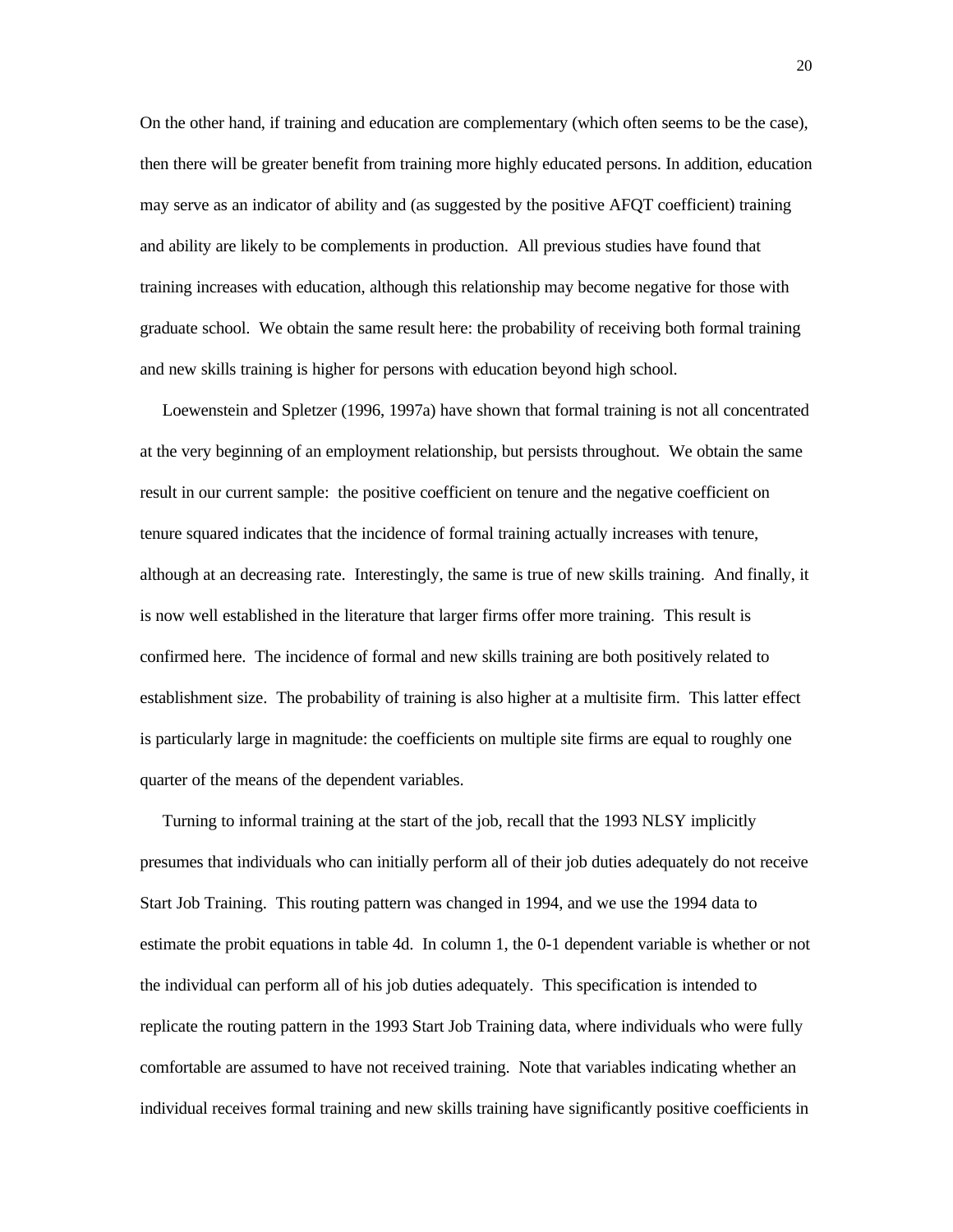this equation, as does the individual's AFQT score. The effects of the other explanatory variables are not significantly different from zero.

 The probit equation in column 2 of Table 4d analyzes the determinants of informal training at the start of the job, where the informal training questions are asked of all persons (as defined in the bottom panel of table 4a). The probit equation in column 3 analyzes the determinants of not performing all job duties adequately conditional on receiving informal training. Note in particular that AFQT has no effect on receiving informal training during the first year of tenure, but has a very large positive effect on the probability that an individual is not initially able to perform all of his job duties. These results suggest quite strongly that informal training at the start of the job does not appear to be selectively given to certain individuals (quite a different conclusion than new skills training and formal training which occur at all years of tenure), but conditional on receiving informal training at the start of the job, more able individuals are routed into more demanding jobs where they might not be fully comfortable.

### **IV. Training and Wage Growth**

 The recent availability of data with explicit information on the incidence and duration of training has led to the growth of a literature examining the relationship between training and wages. The papers in this literature find that employer provided training is positively related to wages and wage growth. However, as we noted earlier, most if not all public use individual based datasets do not appear to accurately measure the totality of formal and informal training. Our goal in this section is to use the both the recent NLSY data (despite its flaws) and the EOPP data to estimate how much of wage growth can be accounted for by existing measures of formal and informal training.

To fix ideas, suppose the log real wage of a worker i who is in his  $t<sup>th</sup>$  year of tenure at employer j is given by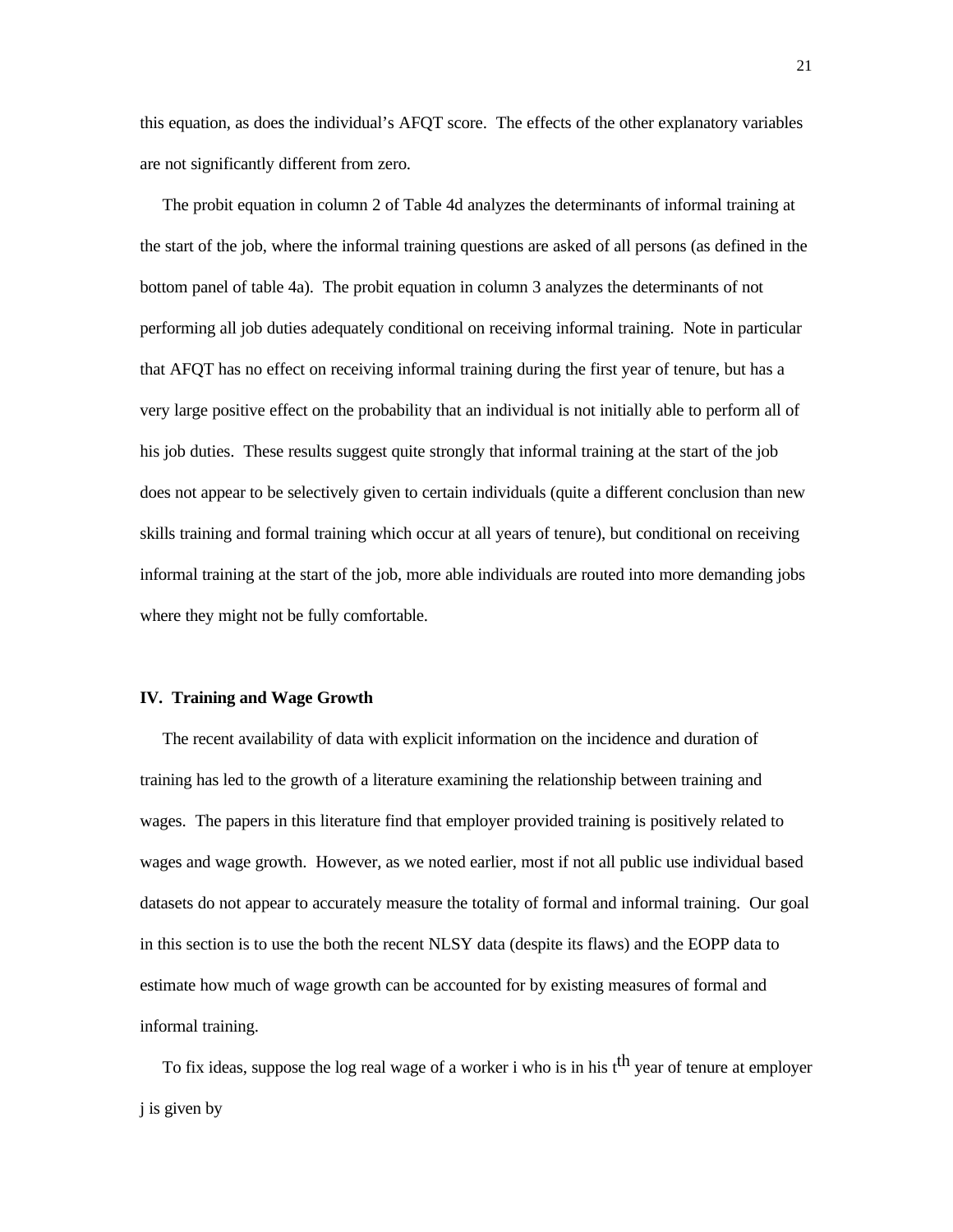$$
(1) \quad W_{ijt} = \gamma_t + \sum_{\tau=1}^t \beta_\tau \, T_{ij\tau} + \delta_T \sum_{k=1}^{j-1} \widetilde{T}_{ik} + \sum_{\tau=1}^t \alpha_\tau \, I_{ij\tau} + \delta_T \sum_{k=1}^{j-1} \widetilde{I}_{ik} + c_1 X_i + c_2 X_{ij} + c_3 X_{ijt} + u_i + v_{ij} + \epsilon_{ijt}
$$

where  $\gamma_t$  is a tenure specific effect on wages common to all individuals and all jobs,  $T_{ij\tau}$  is a variable indicating whether individual i received any formal training in his  $\tau^{\text{th}}$  year of tenure at his current job j,  $\tilde{T}_{ik} = \sum_{\tau} T_{ik\tau}$ is the total number of times that individual i received formal training at his k<sup>th</sup> employer,  $I_{ijt}$  is a variable indicating whether individual i received any informal training in his  $\tau^{\text{th}}$  year of tenure at his current job j,  $\tilde{I}_{ik} \equiv \sum_{\tau} I_{ik\tau}$ is the total number of times that individual i received informal training at his  $k^{\text{th}}$  employer,  $X_{\text{i}}$  is a vector consisting of individual-specific variables (such as ability, race, or gender),  $X_{ij}$  is a vector of match-specific variables (such as employer size), and  $X_{ijt}$  is a vector of observable variables that can vary within a match over time (such as the individual's marital status). Using a standard decomposition of the error term,  $u_i$  is an individual fixed effect that captures the net wage effect of unobserved person-specific variables, v<sub>ij</sub> is an individual-job match effect, and  $\varepsilon_{ijt}$  is a transitory mean zero error component that is uncorrelated with both the explanatory variables and the fixed effects.

 Note that in equation (1), we allow for the possibility that formal training and informal training might have different effects on wages. These different effects could arise from possibly unobserved differences in intensity, duration, or content of the different training programs. Furthermore, following Loewenstein and Spletzer (1996), we index the β and the α coefficients by tenure, thereby allowing the effects of formal and informal training on the wage to vary in different years of tenure. And finally, following the discussion in Loewenstein and Spletzer (1998), we allow for the possibility that training in previous jobs may have different wage effects than training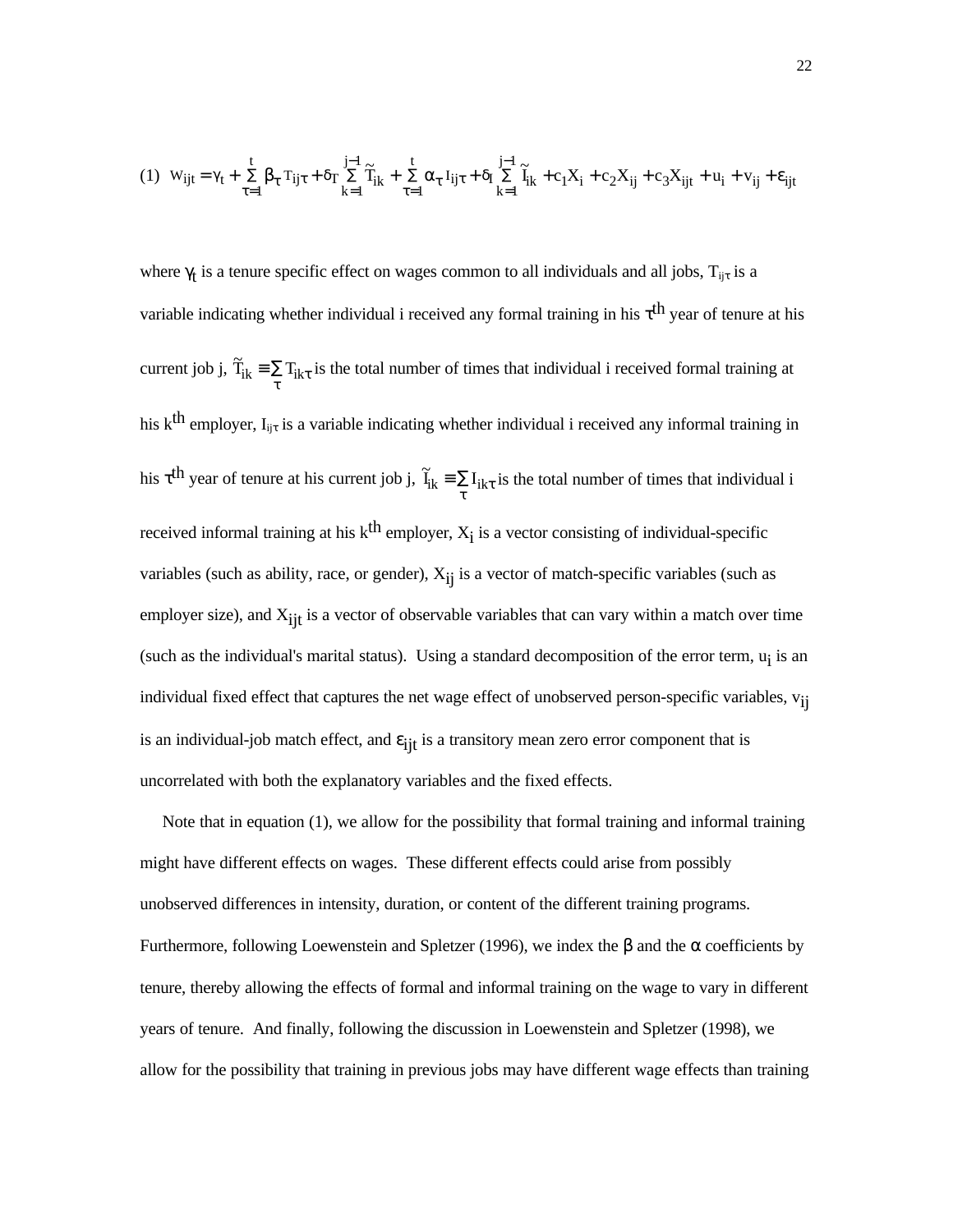in the current job because training may be specific and/or past employers may have attempted to extract some of the returns to general training.

 As pointed out initially by Barron, Black and Loewenstein (1989) and more recently by Loewenstein and Spletzer (1996), the generally established finding that more able workers are more likely to receive training coupled with the fact that the controls for observable individual heterogeneity  $(X_i)$  are imperfect measures for ability will cause OLS estimates of the training coefficients in equation (1) to be biased. That is, a positive correlation between the individual fixed effect u<sub>i</sub> and training will lead to upward biased training coefficients. Furthermore, it is likely that there will be more training when the job match is better. In this case, the positive correlation between the unobserved quality of the job match, v<sub>ij</sub>, and training will be an additional source of bias.

We can eliminate the individual fixed effect bias by estimating a wage growth equation. Specifically, taking first differences of equation (1), we obtain

(2a) 
$$
W_{ijt} - W_{ijt-1} = (\gamma_t - \gamma_{t-1}) + \beta_t T_{ijt} + \alpha_t I_{ijt} + c_3(X_{ijt} - X_{ijt-1}) + (\epsilon_{ijt} - \epsilon_{ijt-1})
$$

for individuals with tenure  $t\geq 2$  in job j,

(2b) 
$$
W_{ij1} - W_{ij-1}g = (\gamma_1 - \gamma_3) + \beta_1 T_{ij1} + \sum_{\tau=1}^{3} (\delta_T - \beta_\tau) T_{ij-1\tau} + \alpha_1 I_{ij1} + \sum_{\tau=1}^{3} (\delta_I - \alpha_\tau) I_{ij-1\tau}
$$

$$
+ c_2 (X_{ij} - X_{ij-1}) + c_3 (X_{ij1} - X_{ij-1}g) + (v_{ij} - v_{ij-1}) + (\epsilon_{ij1} - \epsilon_{ij-1}g)
$$

for individuals with tenure  $\Im$  in job j-1 and tenure 1 in job j.

Equation (2a) is the wage growth that occurs within a job, and equation (2b) is the wage growth that occurs across jobs. Note that the individual specific  $X_i$  variables have been differenced out of both wage growth equations (2a) and (2b), and furthermore, the match-specific variables  $X_{ij}$  have been differenced out of the within job wage growth equation (2a).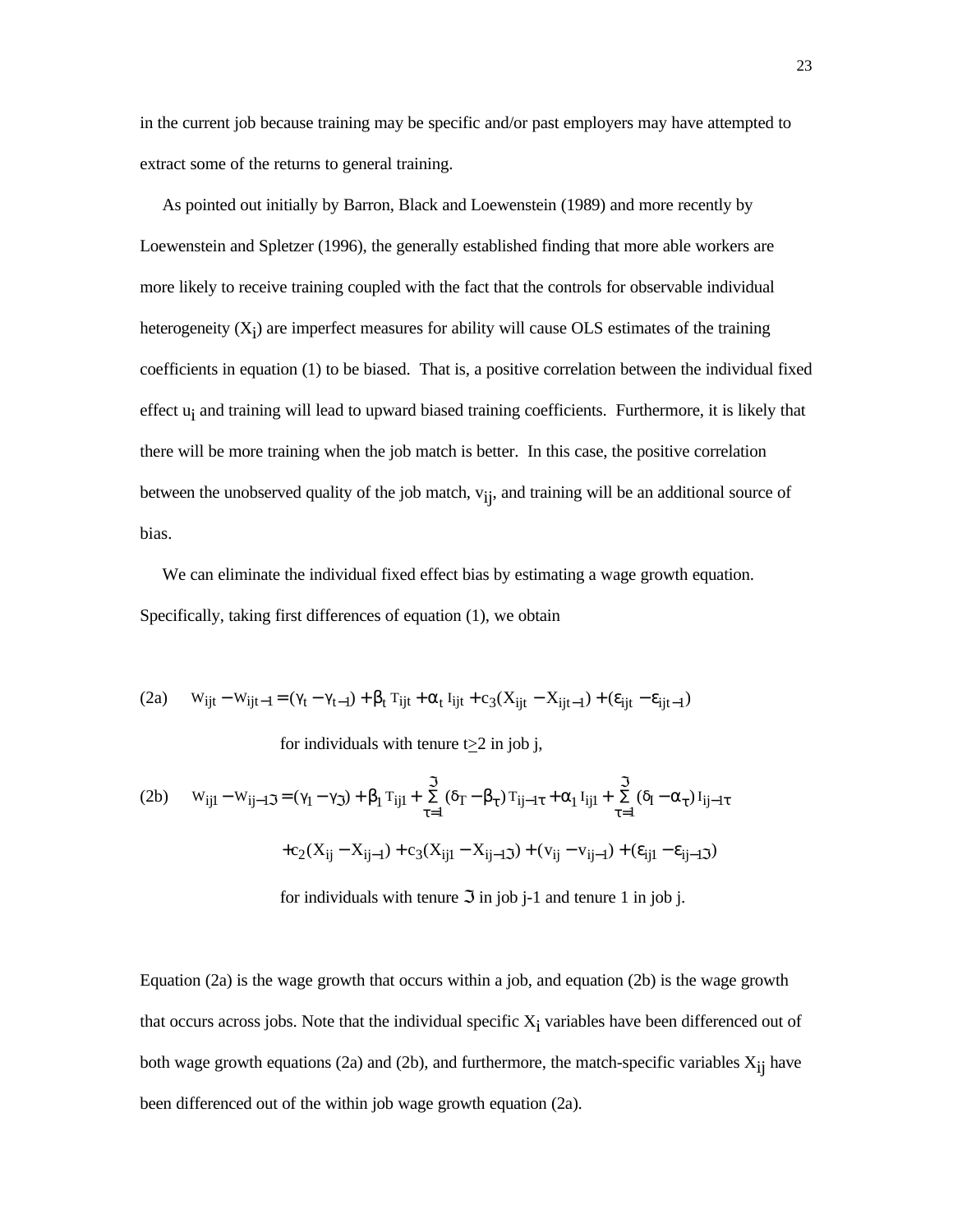In the within job wage growth equation (2a), the positive correlation between  $T_{ijt}$  and  $(u_i+v_{ij})$ does not cause any problems for OLS estimation because the error components u<sub>i</sub> and v<sub>ij</sub> are first differenced away.<sup>16</sup> However, only the individual fixed effect and not the match specific fixed effect has been eliminated in the across job wage growth equation (2b). Also note that any empirically identifiable effect of training -- both formal and informal -- that occurs in the first year of tenure is differenced away in equation (2a) but remains in equation (2b); this is important if one believes that informal training is more important at the start of the job rather than later in the job.<sup>17</sup>

 We will analyze the wage growth of job stayers and job movers separately. From the discussion above, estimating a wage growth equation for job stayers using only information on training during the current year will provide consistent estimates of the effect of training on wages in the later years of tenure. However, estimating a wage growth equation for job movers requires a complete history of training in the previous job and will yield possibly biased effects of the potentially more important training at the start of the job.

#### **IVa. Within Job Wage Growth**

 $16$  Loewenstein and Spletzer (1996) show that a substantial amount of training occurs well after the match has started. It is possible that belated training may be correlated with the arrival of information indicating a good worker-firm match, which could cause OLS training coefficients to be biased upward. However, the results from Loewenstein and Spletzer's instrumental variable estimation indicates that this is not a serious problem.

<sup>&</sup>lt;sup>17</sup> We cannot measure job stayers' returns to first-year training because we do not have a good measure of an individual's starting wage: although the NLSY inquires about the wage at the start of the job, our analysis of these data suggests that this variable may contain more noise than information. The wages that we use to calculate wage growth are wages on the primary job at the date of the survey interview. We should point out that we are classifying a person as having one year of tenure if he has been on his current job between 1 and 52 weeks at the time of the interview and having two years of tenure if he has been on his current job between 53 and 104 weeks at the time of the interview. Since formal training is measured over the previous year, our measure of second year formal training would include training from the 2nd through the 53rd week of tenure for someone in his 53rd week of tenure at the interview date. For someone in his 104th week of tenure at the interview date, second year formal training would include training from the 53rd through the 104th week of tenure. The same point applies to new skills training.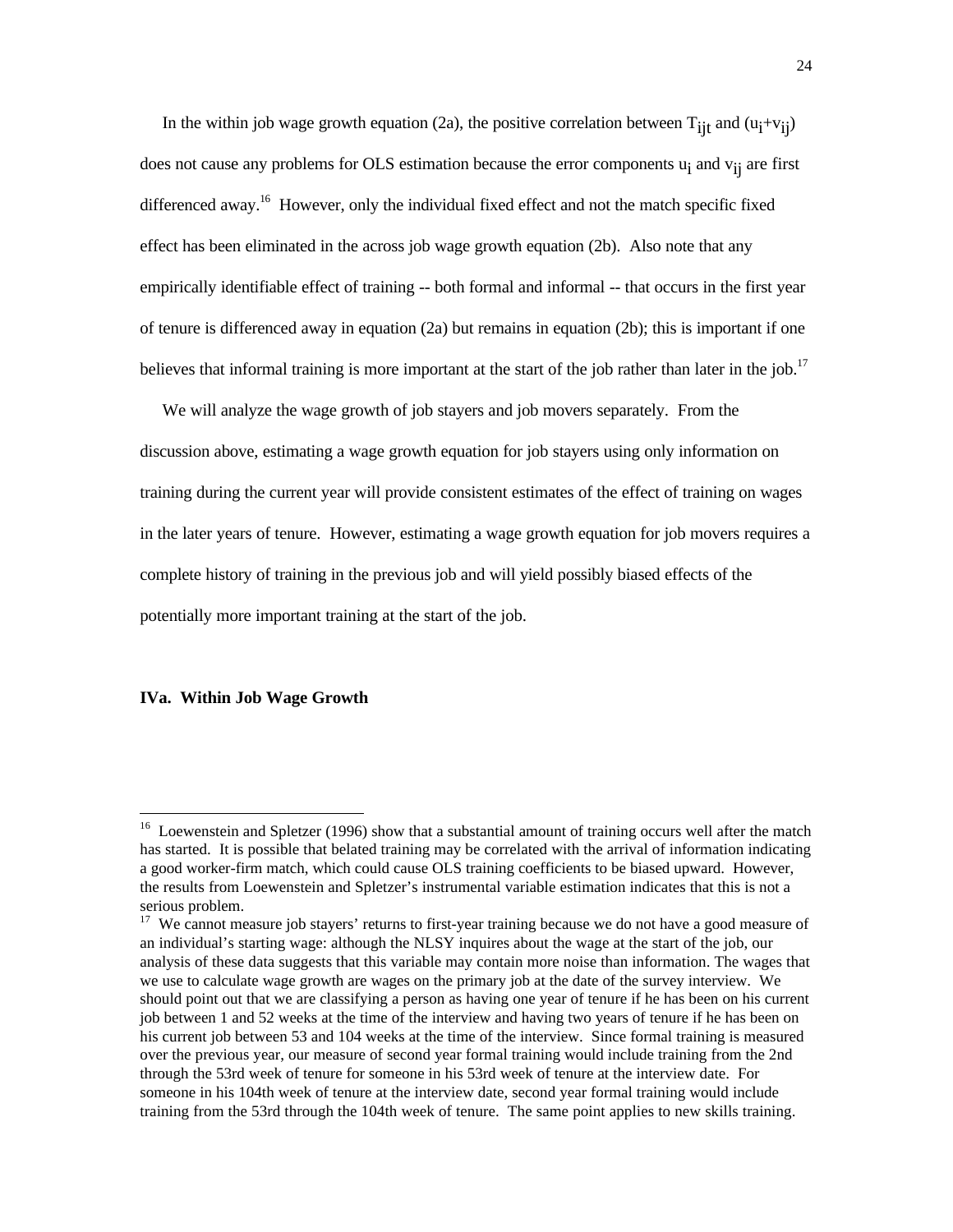In this section, we shall concentrate on the within job wage growth equation (2a). The tenure specific intercepts  $\Delta g_t = g_t - g_{t-1}$  measure mean wage growth after controlling for formal and informal training. According to the basic human capital model, the tenure specific intercepts should be zero if all productivity enhancements are attributable to training. However, the tenure specific intercepts will be positive if either the measures of formal training  $T_{\text{ij}}$  and informal training  $I_{\text{ijt}}$  that we observe in the data are imperfect measures for the training that actually occurs in the job, or if training does not account for all wage growth within the job. This latter possibility will occur if wages grow for reasons unrelated to productivity. As suggested by Lazear (1981), one such reason may be an effort by employers to prevent shirking.<sup>18</sup>

 Most (if not all) individual based data such as the CPS, the NLS-72, and the early waves of the NLSY do not have independent measures of both formal and informal training.<sup>19</sup> As such, the estimates of the return to formal training are based on wage equations that omit informal training from the wage regression and thus possibly suffer from omitted variable bias.

Anticipating the empirical work to come, assume that the training measures  $T_{ijt}$  and  $I_{ijt}$  in the data are {0,1} incidence variables. Also, for purely expository convenience (all specifications in the empirical work control for observable heterogeneity), assume that there are no explanatory variables in the within job wage growth equation. Then one can show that the OLS estimates of  $\beta_t$ and  $\Delta \gamma_t$  from equation (2a) when informal training  $I_{ijt}$  is omitted are

$$
(3a) \qquad \hat{\beta}_t = \beta_t + \left[ \frac{\mathrm{cov}_t(\mathrm{I}_{ijt}, \mathrm{T}_{ijt})}{\mathrm{var}_t(\mathrm{T}_{ijt})} \right] \!\! \alpha_t
$$

 $18$  Indeed, Lazear and Moore (1984) went so far as to suggest that "most of the slope in age-earnings profiles is accounted for by the desire to provide incentives, rather than by on-the-job training."

 $19$  As discussed in section II, the CPS and the NLS-72 do ask about informal training, but the routing patterns of the questionnaire suggest that these measures are of dubious value.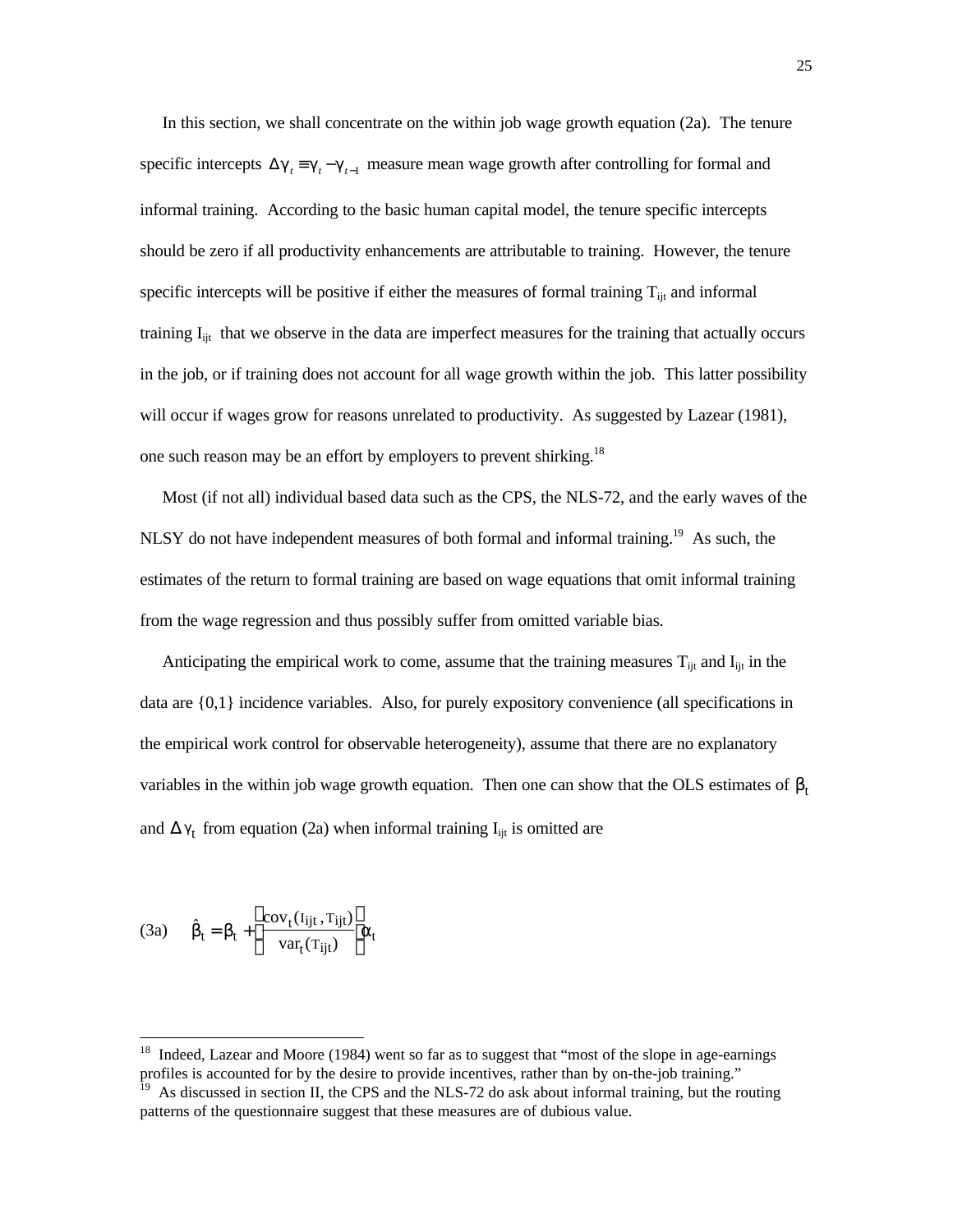(3b) 
$$
\Delta \hat{\gamma}_t = \Delta \gamma_t + \alpha_t \text{ mean }_{t} (I_{ijt}) - \text{ mean }_{t} (T_{ijt}) \left[ \frac{\text{cov}_t (I_{ijt}, T_{ijt})}{\text{var}_t (T_{ijt})} \right] \alpha_t
$$

where mean<sub>t</sub>(·),  $cov_t(\cdot)$  and var<sub>t</sub>(·) are the mean, covariance and variance measured "within" the  $t<sup>th</sup>$  year of tenure.<sup>20</sup>

Equation (3a) illustrates that the sign of the bias in  $\hat{\beta}_t$ , the estimated return to formal training, depends on both the covariance between formal and informal training and  $\alpha_t$ , the effect of informal training on wages. As we showed in the previous section, the measures of formal and "informal" New Skills training in the NLSY are positively correlated within a given year of tenure. Therefore, if  $\alpha_t$  is positive,  $\beta_t$  is upward biased. Furthermore, equation (3b) illustrates that the OLS estimate of the tenure specific intercept  $\Delta \gamma_t$  will also be upward biased if  $\alpha_t$  is positive.<sup>21</sup>

 Equations (3a) and (3b) provide the motivation for our empirical work. Specifically, omitting informal training in a within job wage growth equation will bias both the estimated return to formal training and the tenure specific intercepts. A comparison of these coefficients from a specification that excludes informal training with the coefficients from a specification that includes informal training will empirically describe both the sign and the magnitude of this omitted variable bias.

```
\overline{a}<sup>20</sup> That is, letting N<sub>t</sub> denote the number of observations where an individual is in the t<sup>th</sup> year of tenure of
tenure, mean
                                                                     N
                                   <sub>t</sub> (I<sub>ijt</sub>
                                                           N_{\text{t}}I<sub>ijt</sub>
                                                                     i
                                     (I_{ijt}) = \frac{1}{\sqrt{2}} \sum_{i=1}^{N_t}ſ
                                                       l
                                                                  \lambda\overline{a}=
                                                             \frac{1}{2}1
                                                                                     , mean
                                                                                                                                            N
                                                                                                        <sub>t</sub>(T<sub>ijt</sub>
                                                                                                                                  N_{\text{t}}Tijt
                                                                                                                                            i
                                                                                                          (T_{ijt}) = \frac{1}{\sqrt{2}} \sum_{i=1}^{N_t}ſ
                                                                                                                              l
                                                                                                                                         \lambda\overline{a}=
                                                                                                                                   \frac{1}{2}\sum_{i}^{T} T_{ijt}, var_{t}(T_{ijt}) = mean_{t}(T_{ijt})[1 - mean_{t}(T_{ijt})],and cov_t(I_{ijt}, T_{ijt}) = \frac{1}{N} \sum_{i} T_{ijt} I_{ijt} - \text{mean}_t(T_{ijt}) \text{mean}_t(I_{ijt})N_{t}T<sub>ijt</sub> I<sub>ijt</sub>
                                                                    \sum_{i=1} T<sub>ijt</sub> I<sub>ijt</sub> – mean<sub>t</sub>(T<sub>ijt</sub>)mean<sub>t</sub>(I<sub>ijt</sub>)
                                                                    \overline{\mathsf{N}}_t= \frac{1}{\sqrt{2}} \sum T_{ijt} I_{ijt} – mean<sub>t</sub> (T<sub>ijt</sub>) mean
                                                      ſ
                                                      \overline{\phantom{a}}\lambda\sum_{i=1}^{5} T_{ijt} I_{ijt} –
                                                                     =
                                                           \frac{1}{2}1
                                                                                                                                                                 .
<sup>21</sup> This statement is obvious if we rewrite equation (3b) as:
\Delta \hat{\gamma}_t = \Delta \gamma_t + \left| \frac{\sum_{t=1}^{N_t} \hat{\gamma}_t}{\sqrt{\frac{N_t}{N_t}}} \right|\sum_{i=1} I<sub>ijt</sub> (1 – T<sub>ijt</sub>
                                              N_{\text{t}}\sum_{i=1} (1 - T_{ijt})t
                                                         t
                                                             t
                                                   \overline{\mathsf{N}}\hat{\gamma}_t = \Delta \gamma_t + \frac{\Delta \gamma_t}{\Delta \gamma_t}(1 - T_{\text{ijt}})(1 - T_{ijt})\hat{\gamma}_t = \Delta \gamma_t + \frac{\Delta \gamma_t}{\Delta \gamma_t} \alphaſ
                                      \overline{\phantom{a}}\lambda\sum_{i=1}^{\infty} I_{ijt} (1 -ſ
                                          l
                                                     \lambda\sum_{i=1}^{5} (1 –
                                   L
                                   L
                                   L
                                   L
                                   L
                                   L
                                                                                           \mathbf{I}J
                                                                                           \mathbf{I}\overline{\phantom{a}}\overline{\phantom{a}}\overline{\phantom{a}}=
                                                     ∑
                                                         =
                                                         ∑
                                           1
                                                                     1
                                               1
                                                                 1
                                                        1
                                                            1
                                                                                                    .
```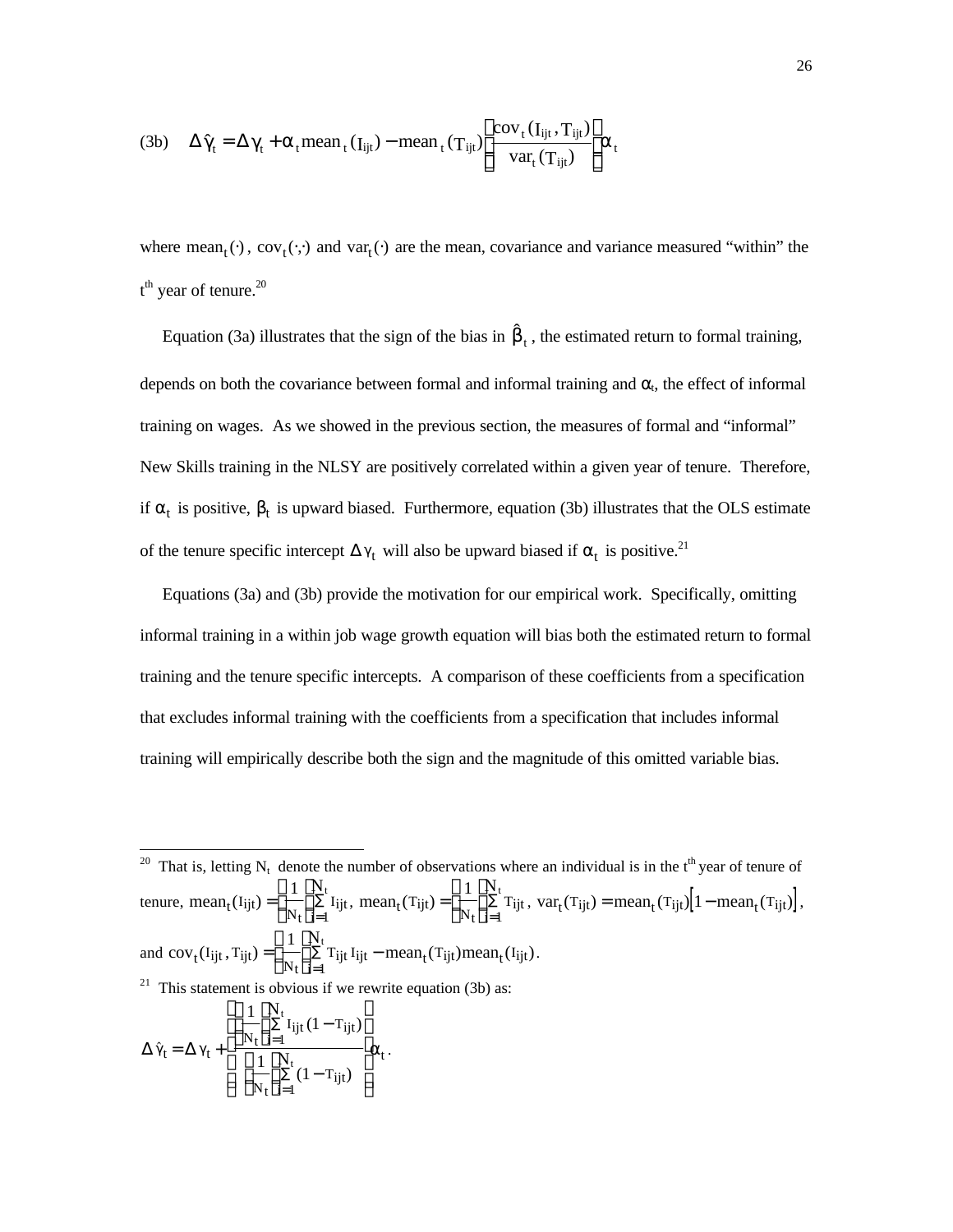With this knowledge, we will be able to better interpret estimates of the return to formal training that arise from specifications that omit informal training.

 To estimate equation (2a) one needs measures of wage growth, formal training, and informal training. Since the NLSY new informal training questions were asked in 1993 and 1994, we obtain our sample for estimating the within job wage growth equation (2a) by pooling the training data from 1993 and 1994 and the wage data from 1992 through 1994. Given that the tenure for this within job wage growth sample ranges up to 20 years, we can conceivably estimate 19 tenure specific intercepts, 19 formal training coefficients, and 19 informal training coefficients. Not only would this be too many coefficients to report, but many of the coefficients would be estimated very imprecisely. We have chosen to compromise and aggregate the sample into two distinct groups: tenure=2 and tenure>2; this specification allows training earlier in the job to have a different wage effect than training later in the job (recall that we cannot estimate the tenure=1 coefficients in the within job equation). Investigation of the data with 19 different tenure effects does not lead one to reject this specification.

 The means for the explanatory variables in the within job sample are presented in Table 5. We see that 15 percent of the individuals in the sample are in their second year of tenure, and the other 85 percent are beyond their second year of tenure. The incidence of formal training in the second year of tenure is 16.7 percent (.0254/.1524), and the average annual incidence of formal training beyond the second year of tenure is 18.8 percent (.1592/.8476). In light of our discussion in the previous section, we will use the New Skills Training as our measure of informal training. As is evident from the table, 38 percent of individuals in their second year of tenure receive new skills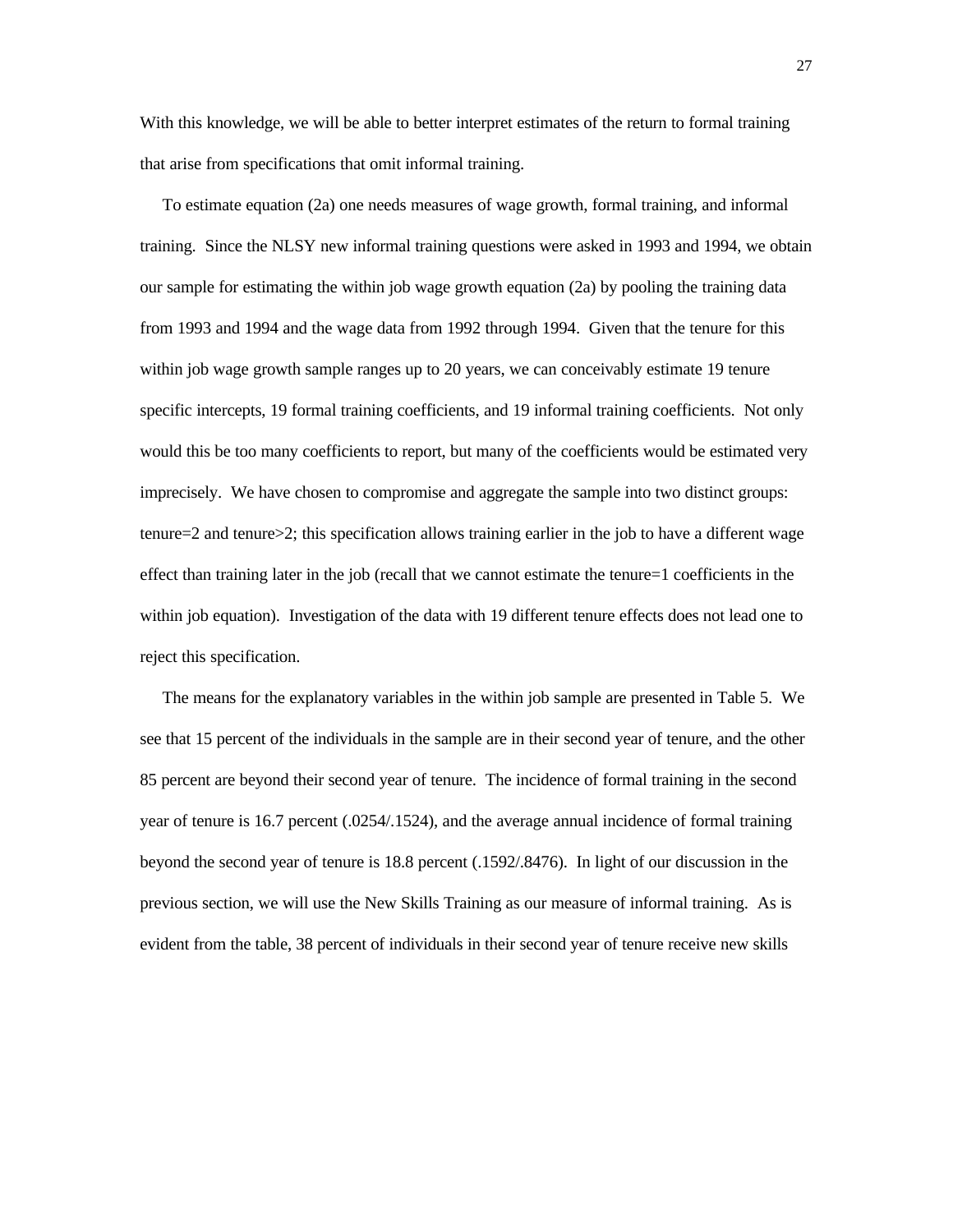training, while 44 percent of individuals who are beyond their second year of tenure have received new skills training in the past year. $^{22}$ 

 From the first regression in table 5, we see that real wages grow by approximately four and a half percent between the first and second year of tenure, and by approximately two and half percent per year beyond the second year of tenure. These averages include the wage growth of both those who received training during the previous year and those who did not receive training. In the second regression, we add controls for formal training. Real wages of those who do not receive training in their second year of tenure grow by three and a half percent, whereas real wages of those who receive training in their second year of tenure grow by approximately nine percent  $(.0363 + .0554).$ 

 In column 3 of table 5, we add controls for the informal training as measured by the new skills questions in the 1993 and 1994 NLSY. Persons who receive informal training clearly have wage growth that is significantly greater than persons who have not received this training. The estimated coefficient for informal training in the second year of tenure is over three percent, and is statistically greater than zero. The estimated coefficient for informal training beyond the second year of tenure is considerably smaller – a little more than one percent – but still statistically different from zero.

 A noteworthy feature of the estimation results presented in Table 5 is the relatively low return to training beyond the second year of tenure. As mentioned above, the return to a spell of informal training in the second year of tenure is nearly two percentage points higher than the return to informal training later in the job. This differential is even greater for formal training. According to equation (3) in table 5, the estimated return to a spell of formal training in the second year is over

 $22$  The fact that the average annual incidence of informal training is well below 100 percent is not in and of itself bothersome since we are only looking at individuals who are in at least their second year of tenure.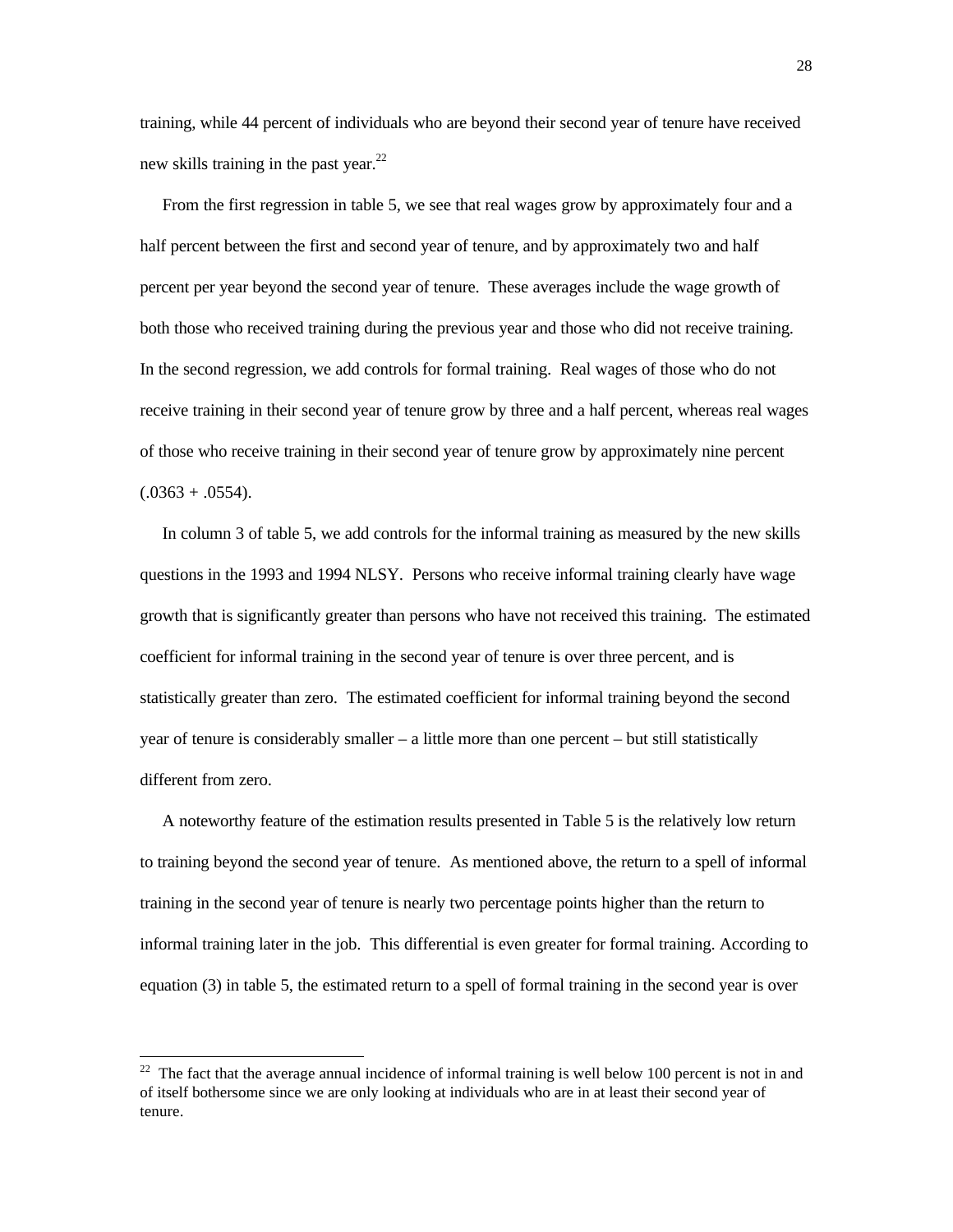four and a half percent, but the return to a spell of formal training beyond the second year is essentially zero; the same pattern holds in the other equations. One possible explanation for the relatively low return to training spells that occur later in the match is that these spells may be of shorter duration. However, this hypothesis is not supported by the data. Later spells do not appear to be shorter in length than earlier spells. Furthermore, the estimated return to an hour of training is lower for training beyond the second year of employment. $^{23}$ 

 The existence of diminishing returns to training is another possible explanation for our finding that the return to training falls sharply beyond the second year. Loewenstein and Spletzer (1996) have shown that training incidence is highly correlated over time: individuals who have received training in the past are significantly more likely to receive training in the future. In this case, diminishing returns would cause the estimated return to training to fall with tenure. A final explanation is that the division of the returns to training between an employer and a worker may change with tenure. Because individuals with longer tenure have demonstrated that they place a relatively high valuation on their current job, the employer may be able to extract much of the returns to their training. Knowing this, he should also be more willing to pay the cost of training.

 We argued earlier that the estimated return to formal training and the tenure specific intercepts will be biased upward if one does not control for informal training. The estimation results in table 5 bear this out. In the second year of tenure, the estimated formal training coefficient declines by 16 percent from .0554 to .0465 when controlling for informal training, and the estimated tenure specific intercept declines by 31 percent from .0363 to .0252. That is, in a wage growth equation

 $23$  Estimation results using ln(hours) of training are similar to those obtained using training incidence, but keep in mind that unlike formal training, the NLSY does not provide information on whether a spell of informal training is completed or still ongoing. This is especially serious when using duration rather than incidence as the explanatory variable in a wage growth equation because longer spells are more likely to be ongoing than shorter spells.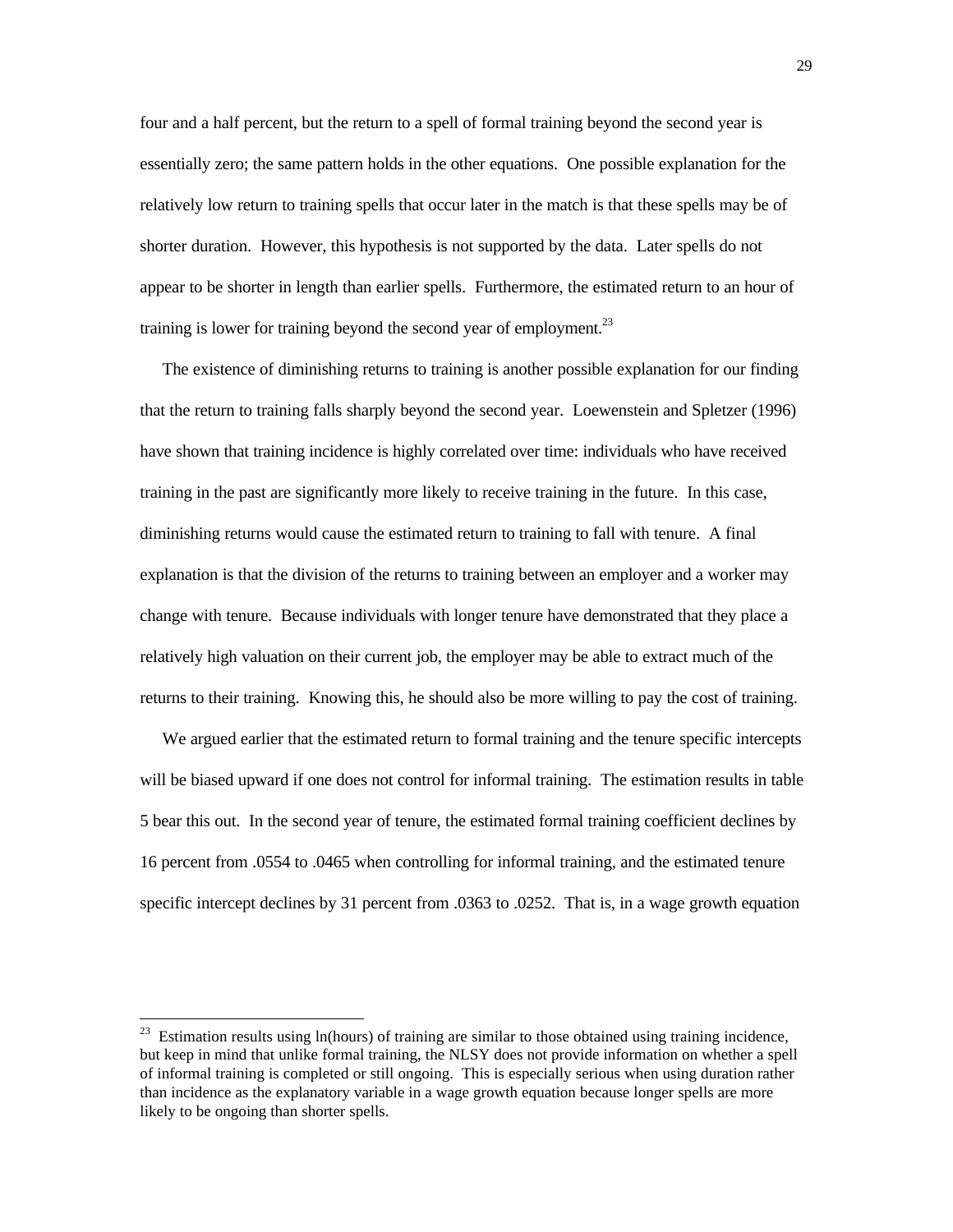with no informal training variables, about one-third of the estimated tenure specific intercept and one-fifth of the estimated return to training is omitted variable bias.

 Our empirical work in table 5 is related to the earlier work of Lynch (1992). Lynch hypothesizes that the returns to tenure -- an implied statistically significant 3.12 percent per year in her sample -- may be capturing other unmeasured factors such as informal on-the-job training. This is indeed what our estimates in table 5 imply, where we demonstrate that the return to tenure falls dramatically when controls for informal training are added to the wage equation. Interestingly, Lynch finds that the estimated return to tenure is unaffected by the inclusion of the formal training variables in the wage equation. This is quite different from our results, where a comparison of columns 1 and 2 in table 5 illustrates that the return to the second year of tenure falls by 21 percent when we control for formal training. One explanation for this difference may be the improved quality of the recent NLSY formal training data relative to the early waves of the NLSY survey. $^{24}$ 

 Besides the 1993-1994 NLSY, the only other publicly available data set with reasonably complete information on training is EOPP. Estimated wage growth equations using the EOPP data are presented in Table 6. The dependent variable is the natural log of the hourly wage paid to the typical worker after two years minus the natural log of the hourly wage paid to the typical worker at the start of the job. The key explanatory variables are the amounts of time spent in formal and informal training during the first three months of employment, where the estimate of formal training comes from the employer's response to question 3 in Table 1 while informal training comes from his responses to questions 1, 4 and 5 in Table 1. We may note that the EOPP results

 $24$  One immediate difference between Lynch's data and our data is that her measure of formal training only records spells that are four weeks or longer in duration. When we replicate this definition of formal training in our sample, the return to the second year of tenure only falls by 5 percent (from .0457 to .0434, as compared to the 21 percent decline from .0457 to .0363 that we document in table 5). This illustrates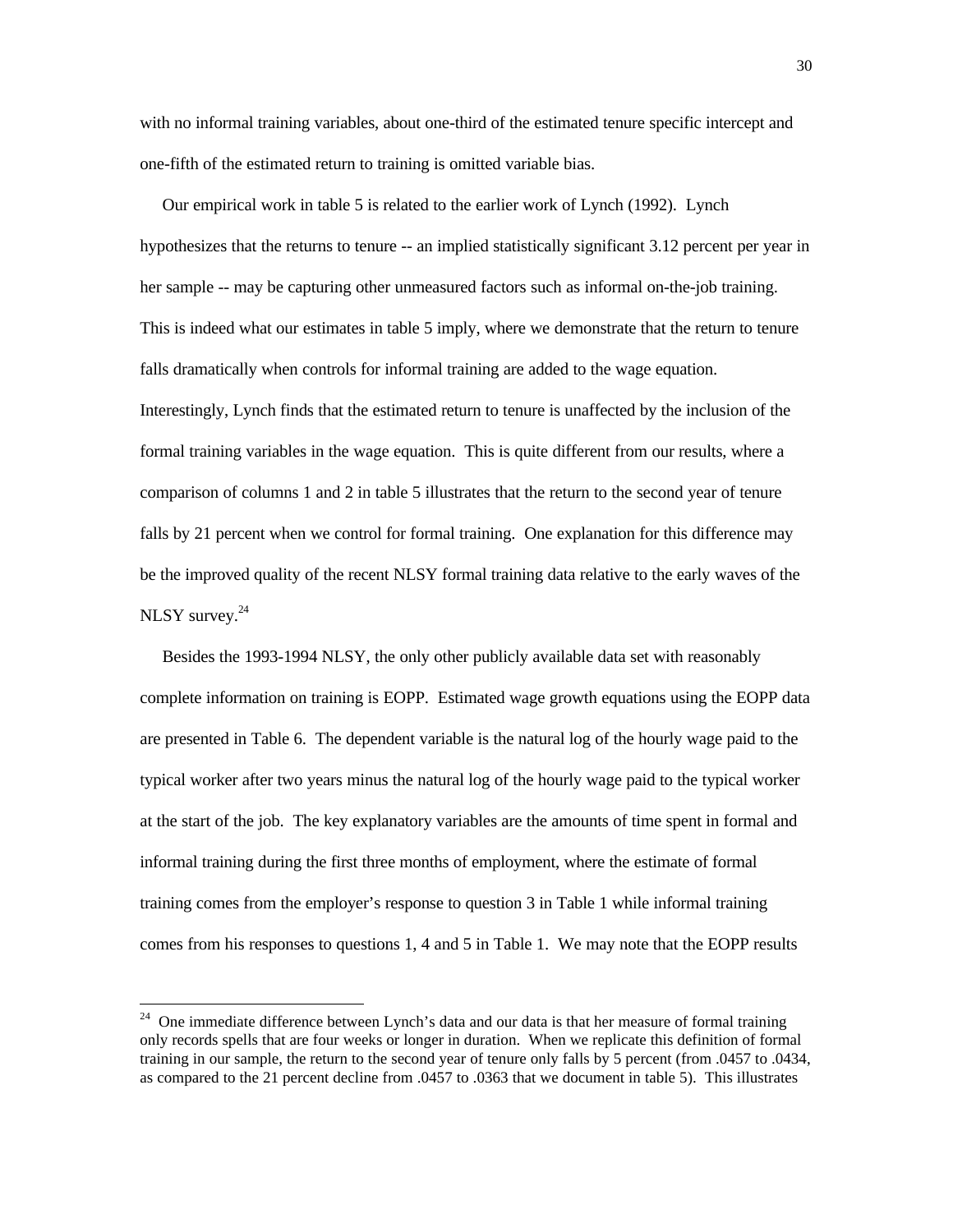are quite similar to those using the NLSY: adding the informal training variable to a regression that only includes formal training has the effect of reducing the coefficient on formal training by 12 percent and the intercept by 16 percent.

 As discussed above, the NLSY's informal training variable may have substantial measurement error. This means that one-fifth is a lower bound estimate of the upward bias in the estimated formal training coefficient caused by omitting informal training from the wage growth equation. However, in this connection, it is important to note that formal training itself may be measured with considerable error, which by itself will lead to downward bias in the estimated OLS formal training coefficient. In fact, Loewenstein and Spletzer (1996) have estimated that in their 1988- 1991 NLSY sample, 38 percent of the individuals in their second year of tenure who truly received formal training did not report this training, and 8 percent who did not receive formal training falsely reported having received such training. These estimates imply a very substantial downward measurement error bias in the OLS formal training coefficient.<sup>25</sup>

 While the net effect of measurement error on the estimated formal training coefficient in column 3 of Table 5 is ambiguous, it fairly safe to presume that mismeasurement of formal and informal training will both cause the intercept to be biased upward.<sup>26</sup> This has important implications for one's view of the labor market. The regression in column 3 indicates that the log real wages of persons who do not receive any formal or informal training are growing on average by two and a half percent between the first and the second year of tenure. This estimate is both

the importance of the short spells of training that are recorded in the post 1987 NLSY surveys but omitted from the pre 1987 NLSY surveys.

<sup>&</sup>lt;sup>25</sup> While instrumental variables estimation is the standard method of correcting for measurement error, instrumental variables estimates are not consistent when the explanatory variable measured with error (in our case, training) can only take on a limited range of values. Loewenstein and Spletzer (1996) obtain their estimates of measurement error by comparing the relative magnitudes of the OLS and the IV training coefficients.

<sup>&</sup>lt;sup>26</sup> If the probability that workers falsely report training that did not occur is sufficiently high, one can construct cases where the intercept is actually biased downward. However, these situations appear unlikely in practice.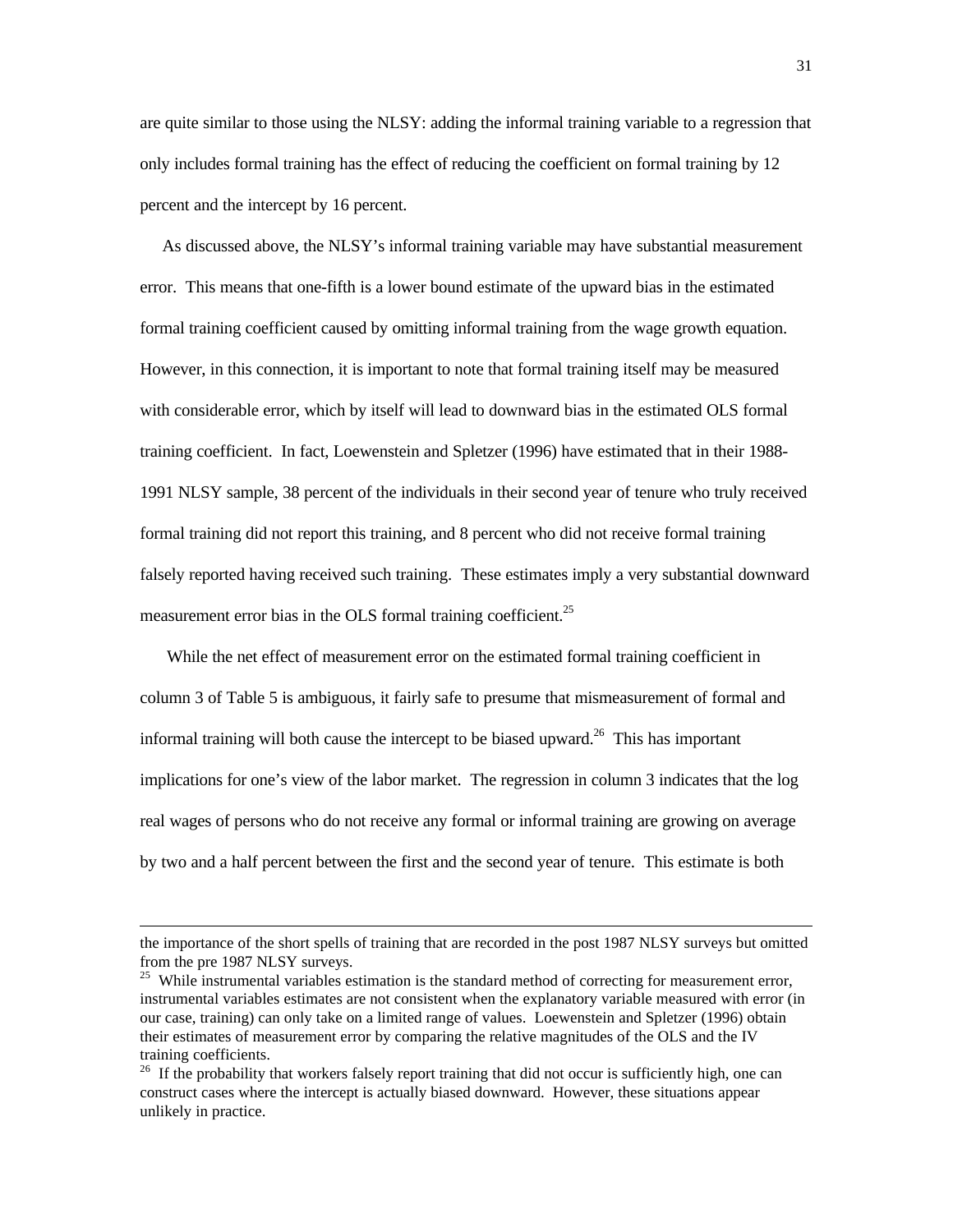economically significant and statistically different from zero. One might be tempted to argue that this positive coefficient is capturing wage growth that is occurring for reasons other than human capital accumulation. For example, employers may be delaying compensation for incentive purposes. However, if training is measured with considerable error, it is not necessary to resort to sources other than human capital accumulation to explain the positive intercept in the wage growth equation. The positive intercept in the wage growth equation may simply be a mixture of the small if not zero wage growth of those not investing in human capital and the large positive returns accruing to the human capital investment that we are not correctly measuring.

 Finally, one might be concerned that the positive returns to training that we are measuring in column 3 of table 5 are proxying for unobserved factors that are omitted from the wage growth equation. In this explanation, our positive returns to both formal and informal training might be nothing more than the effects of unobserved characteristics that are positively associated with both training incidence and wage growth. We have conducted a simple sensitivity analysis that leads us to reject this argument. If there were a fixed effect in wage growth, we should be able to at least partially proxy for this effect by including fixed individual characteristics such as race, gender, and AFQT score in the wage growth regression. However, the estimates in column 4 of table 5 show quite strongly that the inclusion of these variables has essentially no effect on the training coefficients. Furthermore, the race, gender, and AFQT coefficients are neither individually nor jointly statistically significant.

## **IVb. Across Job Wage Growth**

 Estimating the across job wage growth equation (2b) requires not only a measure of informal training in the first year of the new job, but also a complete history of informal training in the previous job. Unfortunately, we have only two years of informal training in the NLSY. If we insist on a complete history of informal training in the previous job, we can only estimate wage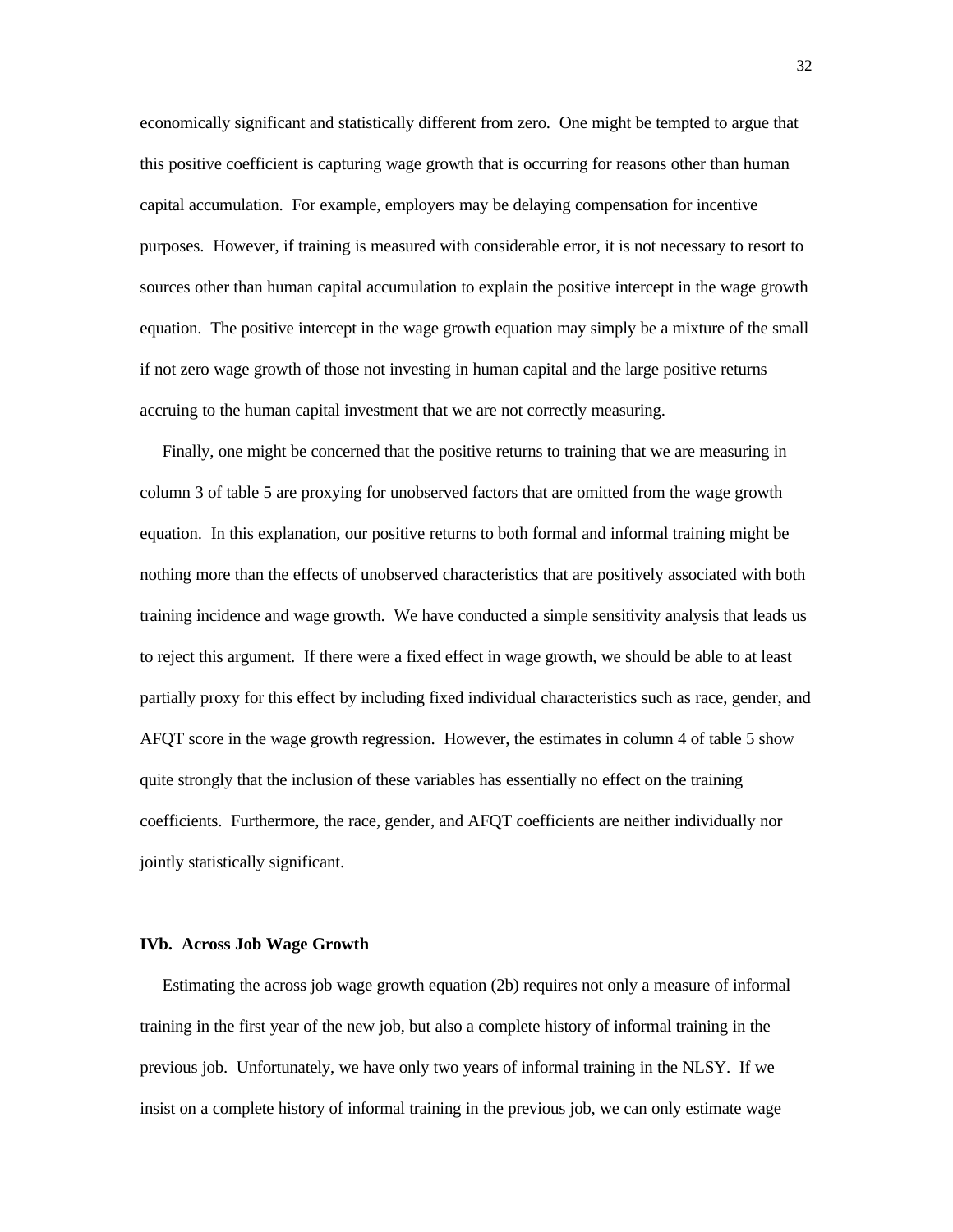growth equations for individuals who change jobs in two consecutive years. Besides the problem of small sample size (our wage growth equation would only have 319 observations), the resulting sample would be very atypical, leading to concerns about potential selection bias. We have thus chosen to estimate a wage growth equation for all individuals who are in their first year of tenure and to treat past training as an omitted variable. As mentioned above, another possible bias stems from the presence of unobservable match effects in the worker's new and old jobs ( $v_{ij}$  and  $v_{ij-1}$  in equation (2b)). A correlation between these effects and training will cause the estimated training coefficients to be biased.

 The estimated across job wage growth equations are presented in Table 7. Using the New Skills Training as our measure of informal training, the estimated returns to formal and informal training for persons in their first year of tenure are positive and roughly similar in magnitude to the estimated returns in table 5. However, the standard errors are quite high, so that the estimated coefficients are not significantly different from zero. Importantly, the estimated formal training coefficient declines by 14 percent when adding controls for informal training, and the negative intercept in column 2 doubles in magnitude when adding informal training in column 3. Although the across job wage growth equations are beset with multiple sources of bias, these specifications suggest that similar to the within job wage growth equations, the new NLSY informal training measures explain quite a bit of wage growth above and beyond that measured by the formal training measure.

### **V. Conclusions and Discussion**

 Although economists have recognized the importance of a worker's on-the-job human capital investments since the seminal papers by Becker (1962) and Mincer (1962), micro-datasets containing explicit measures of on-the-job training have started to become available only relatively recently. The existing data have been analyzed fairly thoroughly in a number of studies, and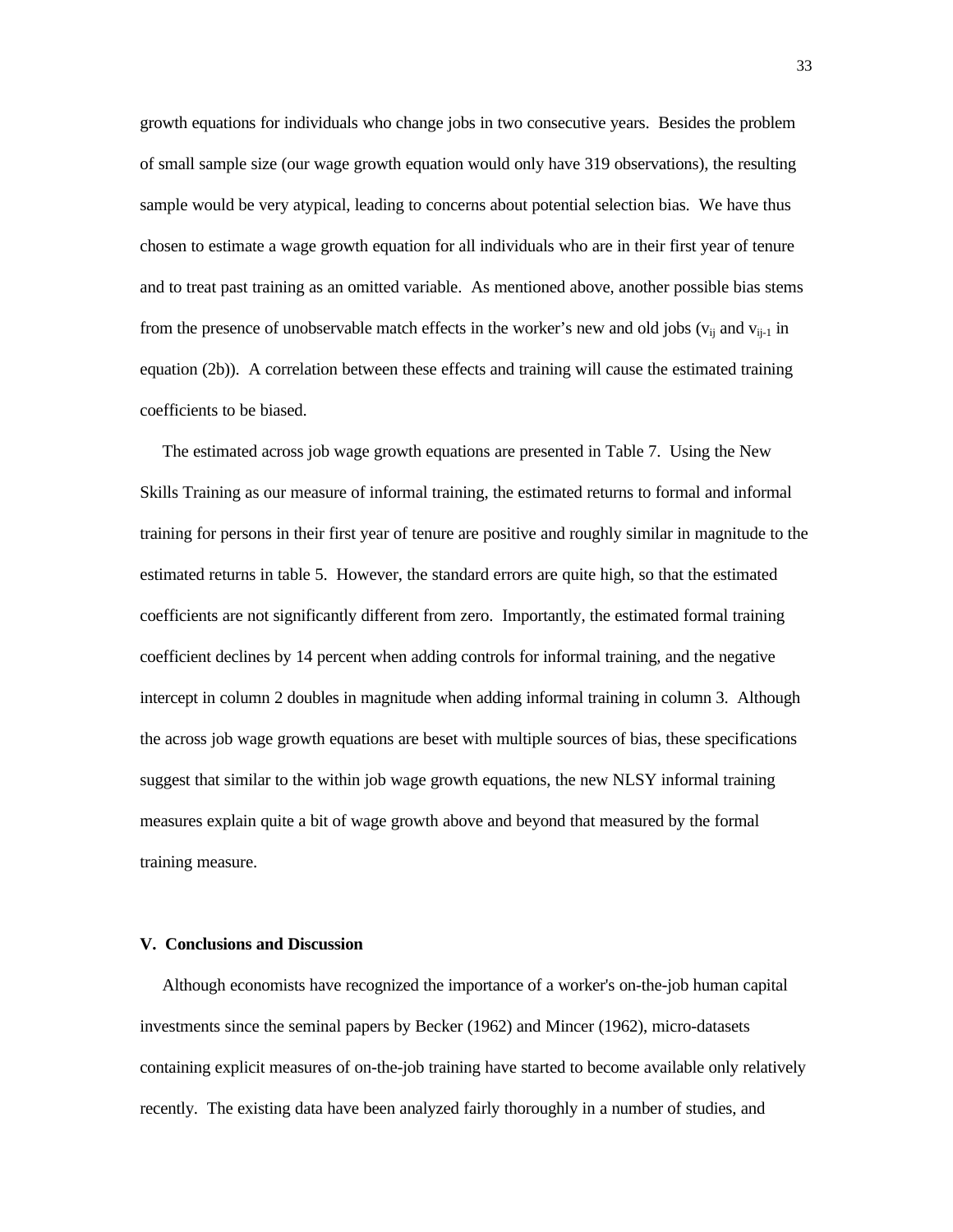researchers agree that the human capital model's prediction that a worker's wage is positively related to past investments in his training is supported by the data, even after one controls for the fact that those who receive training have different characteristics than those who do not. However, much of this research has used a composite measure of training, and attention has not been given to any possible differences between formal and informal training.

 This current paper was largely motivated by the findings of Lynch (1992) and Loewenstein and Spletzer (1996). Specifically, after controlling for formal training in a wage growth regression, is it possible that the remaining return to tenure is due to the unobserved informal training that occurs over the duration of a job match? This issue is at the heart of the human capital model, and is the main difference in alternative theories of wage growth. The addition of informal training questions to the 1993 and 1994 National Longitudinal Surveys of Youth makes it possible to examine the relationship between wages, formal training, and informal training.

 As we described in section 3 of this paper, the routing pattern of the NLSY survey instrument is consistent with the assumption that roughly two-thirds of workers do not receive any informal training. This implicit assumption is at odds not only with the empirical estimates of incidence from the EOPP survey, but also with one's intuition that every job contains at least some element of informal training. Indeed, the change between 1993 and 1994 in the routing pattern for the NLSY Start Job Training questions (but unfortunately not for the New Skills Training questions) confirms that most workers receive some informal training at the start of their job. Even taking into account this problem with the routing patterns, our analysis suggests that the new 1993 and 1994 NLSY informal training data are measuring quite a bit of human capital accumulation that is missed by the formal training questions. This conclusion is consistent with our wage analysis, where we have found that both formal and informal training are positively related to wage growth.

We have presented our wage growth equations in the context of the basic human capital model, where all productivity enhancements on the job are attributable to training. Our empirical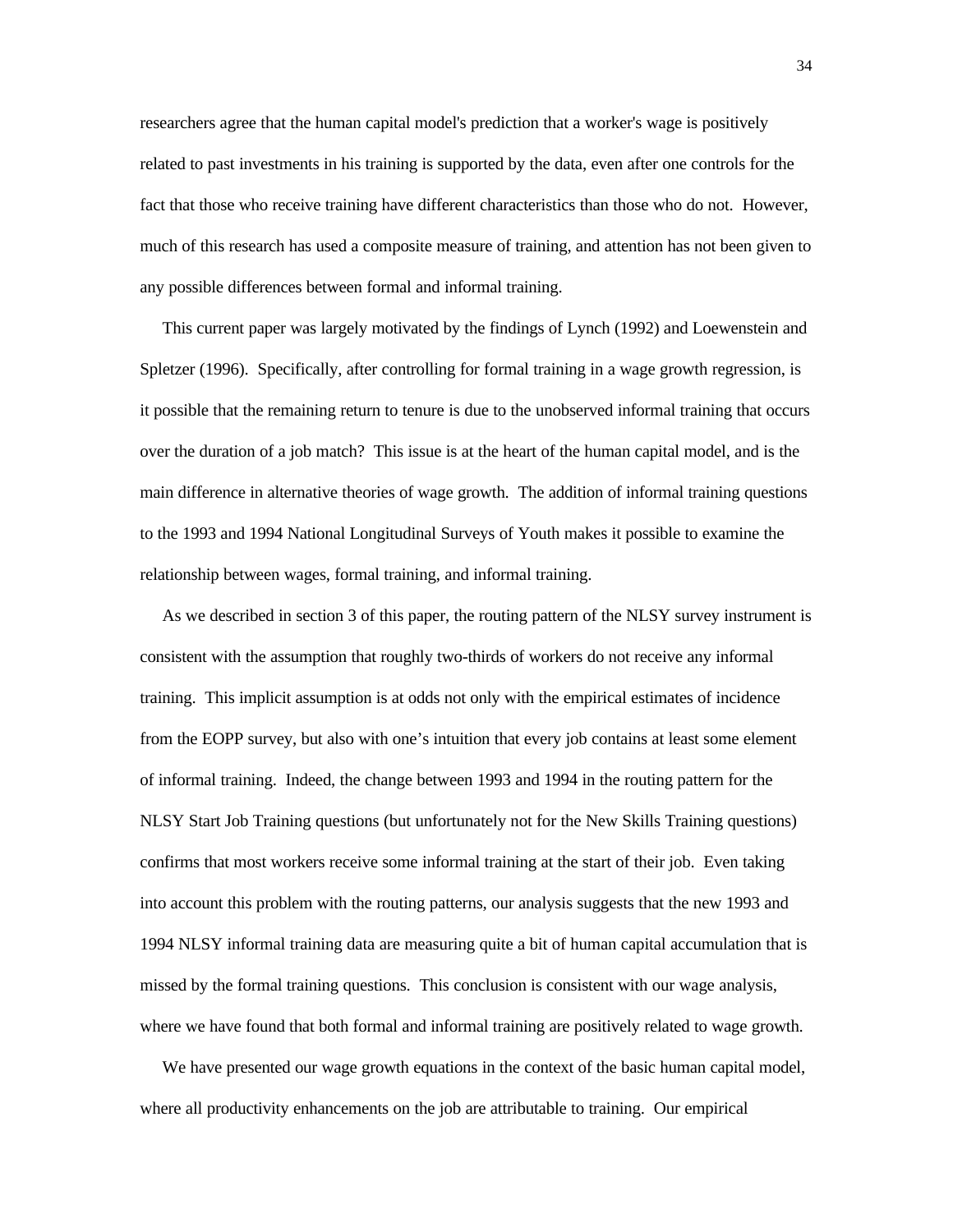estimates are quite supportive of this theory: used together, formal and informal training can explain a sizable amount of within job wage growth. It is worth noting that this result is not confined to the NLSY data -- similar findings arise when one analyzes the EOPP data. However, even after controlling for formal and informal training, the tenure specific intercepts in the NLSY wage growth equations remain substantially positive. While this is consistent with the hypothesis that wages grow for reasons unrelated to productivity, it also may be caused by measurement error in the training variables. Indeed, our analysis of training incidence in this paper and the results in Loewenstein and Spletzer (1996) both indicate that the NLSY training data are plagued with quite extensive amounts of measurement error.

 Our measurement error finding leads to the issue of labeling. The analysis in this paper indicates quite strongly that there is a distinction between formal and informal training. But the question remains: are the NLSY and EOPP measures of formal and informal training exhaustive? We believe that it may be useful to distinguish between three types of human capital accumulation on the job: formal training, informal training, and learning by doing. Casual experience and intuition suggest that in many jobs most learning may not come from instruction from co-workers and supervisors, but simply from experience and experimentation. This "learning by doing" may well be what Brown (1989) had in mind when he stated that "one hopes that for most workers [training] never ends."

 Although learning by doing is by its nature subjective and thus more difficult to measure than other training, EOPP and the Panel Study of Income Dynamics both contain measures of learning by doing. EOPP attempts to measure learning on the job by asking the question, "How many weeks does it take a new employee to become fully trained and qualified if he or she has no experience in this job, but has had the necessary school-provided training." A similar question appears in the PSID. Evidence of this variable's potential importance is provided by Barron, Black, and Loewenstein's (1993) finding that it explains a significant part of the gender wage gap,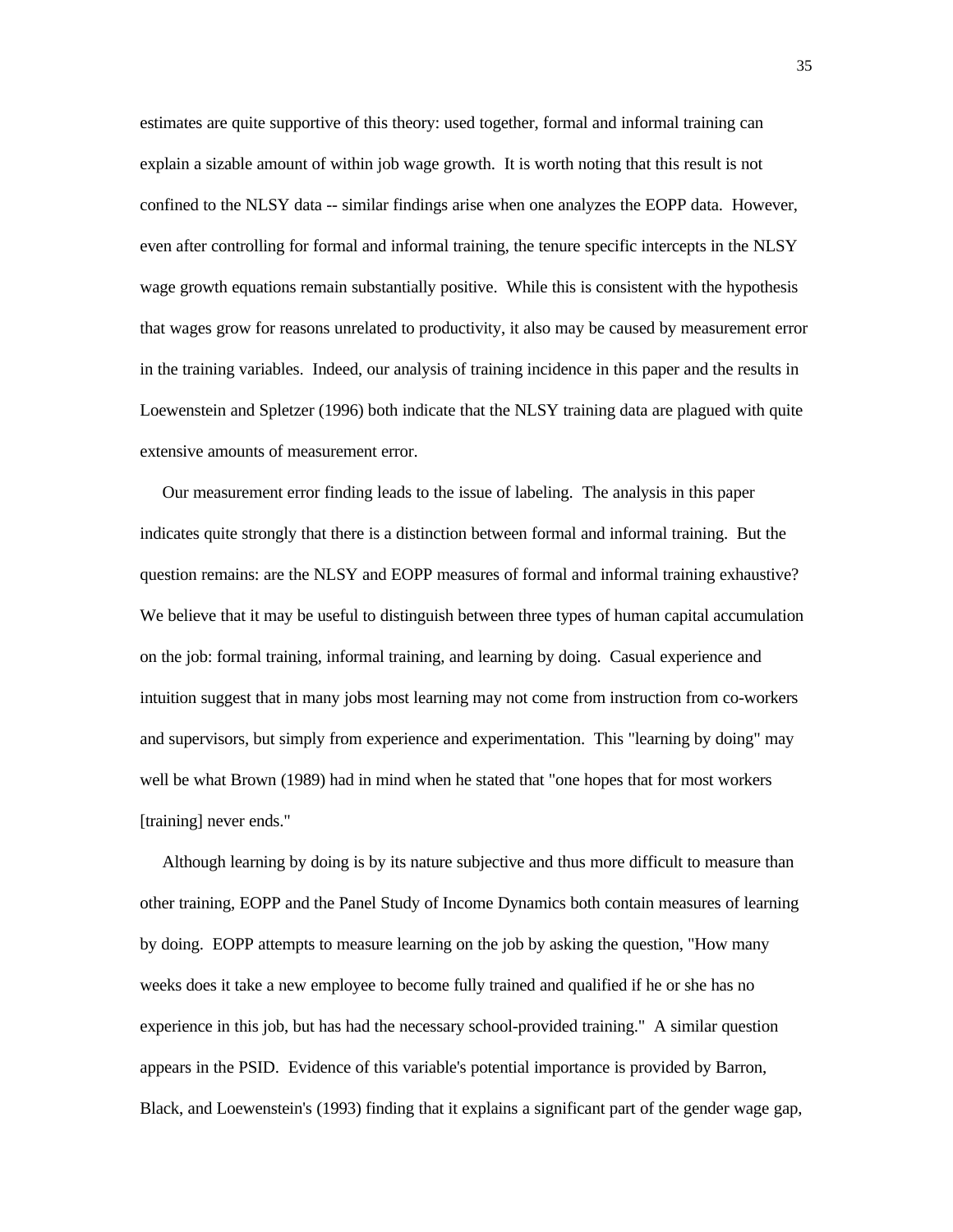even though hours of formal and informal training during the first three months of employment are similar for men and women. Interestingly, the new NLSY informal training questions also ask about learning by doing. As reported in Table 3 (question 61AA), the NLSY asks every worker who indicates that he could not initially perform 100 percent of his initial duties adequately the question, "How long did it take before you were fully comfortable doing this kind of work on your own?" An extensive analysis of the relationship between the measures of training and learning by doing -- in both the NLSY and the other data sets -- remains a topic for future research.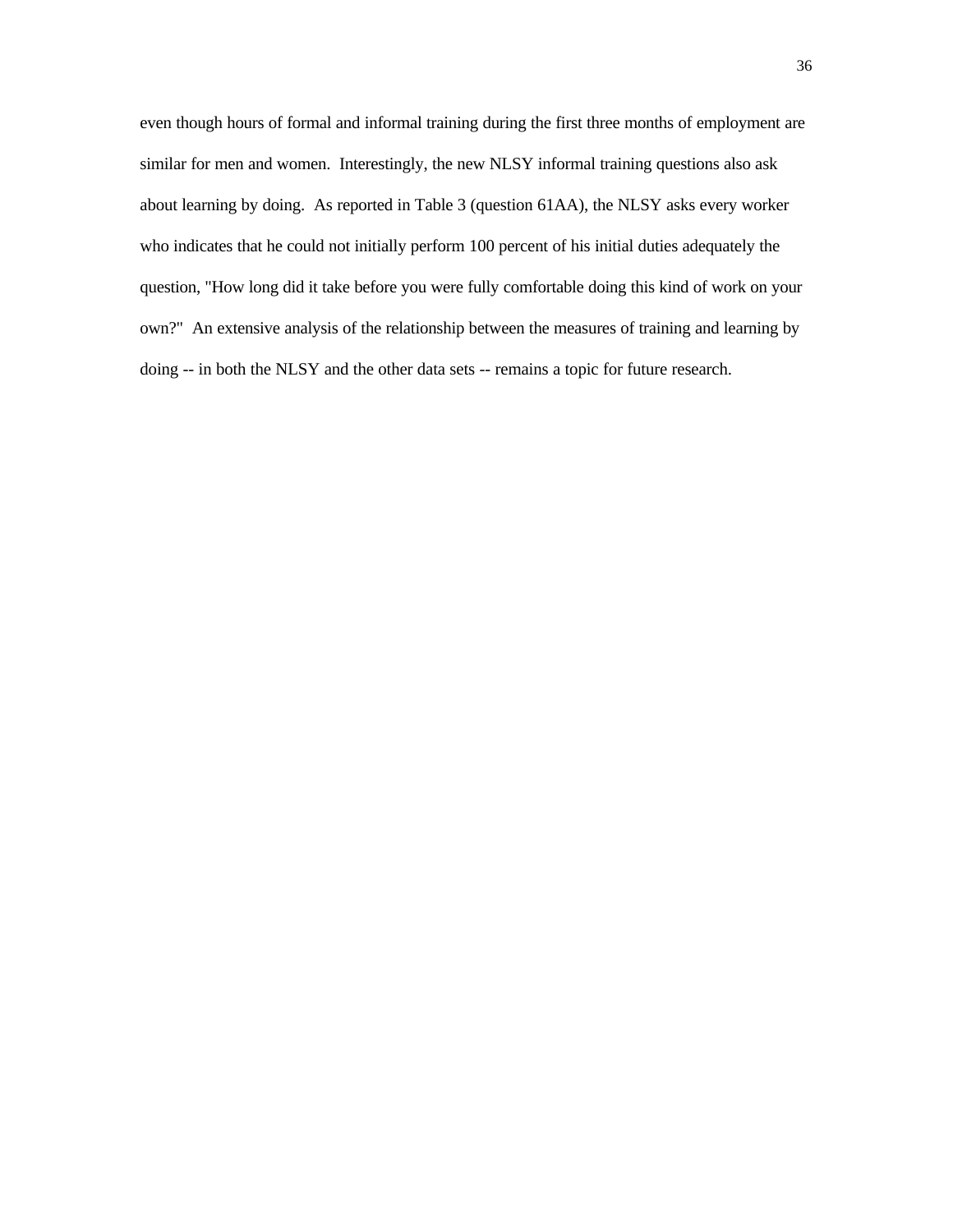#### **References**

- Altonji, Joseph G. and James R. Spletzer. 1991. "Worker Characteristics, Job Characteristics, and the Receipt of On-the-Job Training." *Industrial and Labor Relations Review*, pp. 58-79.
- Barron, John M., Mark C. Berger, and Dan A. Black. 1997. "How Well do We Measure Training?" *Journal of Labor Economics*, pp. 507-528.
- Barron, John M., Dan A. Black, and Mark A. Loewenstein. 1987. "Employer Size: The Implications for Search, Training, Capital Investment, Starting Wage, and Wage Growth." *Journal of Labor Economics*, pp. 76-89.
- Barron, John M., Dan A. Black, and Mark A. Loewenstein. 1989. "Job Matching and On-the- Job Training." *Journal of Labor Economics*, pp. 1-19.
- Barron, John M., Dan A. Black, and Mark A. Loewenstein. 1993. "Gender Differences in Training, Capital, and Wages." *Journal of Human Resources*, pp. 343-364
- Becker, Gary S. 1962. "Investment in Human Capital: A Theoretical Analysis." *Journal of Political Economy*, pp. 9-49.
- Bishop, John H. 1988. "Do employers Share the Costs and Benefits of General Training?" Unpublished paper, Cornell University.
- Bishop, John H. 1991. "On-the-Job Training of New Hires." In *Market Failure in Training?* edited by David Stern and Jozef M. M. Ritzen. Springer-Verlag, Berlin.
- Bowers, Norman and Paul Swaim. 1994. "Recent Trends in Job Training." *Contemporary Economic Policy*, pp. 79-88.
- Brown, Charles. 1989. "Empirical Evidence on Private Training." In *Investing in People*, Background Papers, Vol.1, Washington D.C.: Commission on Workforce Quality and Labor Market Efficiency, U.S. Department of Labor, pp. 301-320.
- Constantine, Jill M. and David Neumark. 1994. "Training and the Growth of Wage Inequality." NBER Working Paper #4729.
- Lazear, Edward P. 1981. "Agency, Earnings Profiles, Productivity, and Hours Restrictions," *American Economic Review*, pp. 606-620.
- Lazear, Edward P. and Robert L Moore. 1984. "Incentives, Productivity, and Labor Contracts." *Quarterly Journal of Economics*, pp. 275-296.
- Leigh, Duane E. and Kirk D. Gifford. 1996. "Workplace Transformation and Worker Upskilling: Evidence from the National Longitudinal Survey of Youth." Unpublished paper, Washington State University.

Lillard, Lee A. and Hong W. Tan. 1992. Private Sector Training: Who Gets It and What Are Its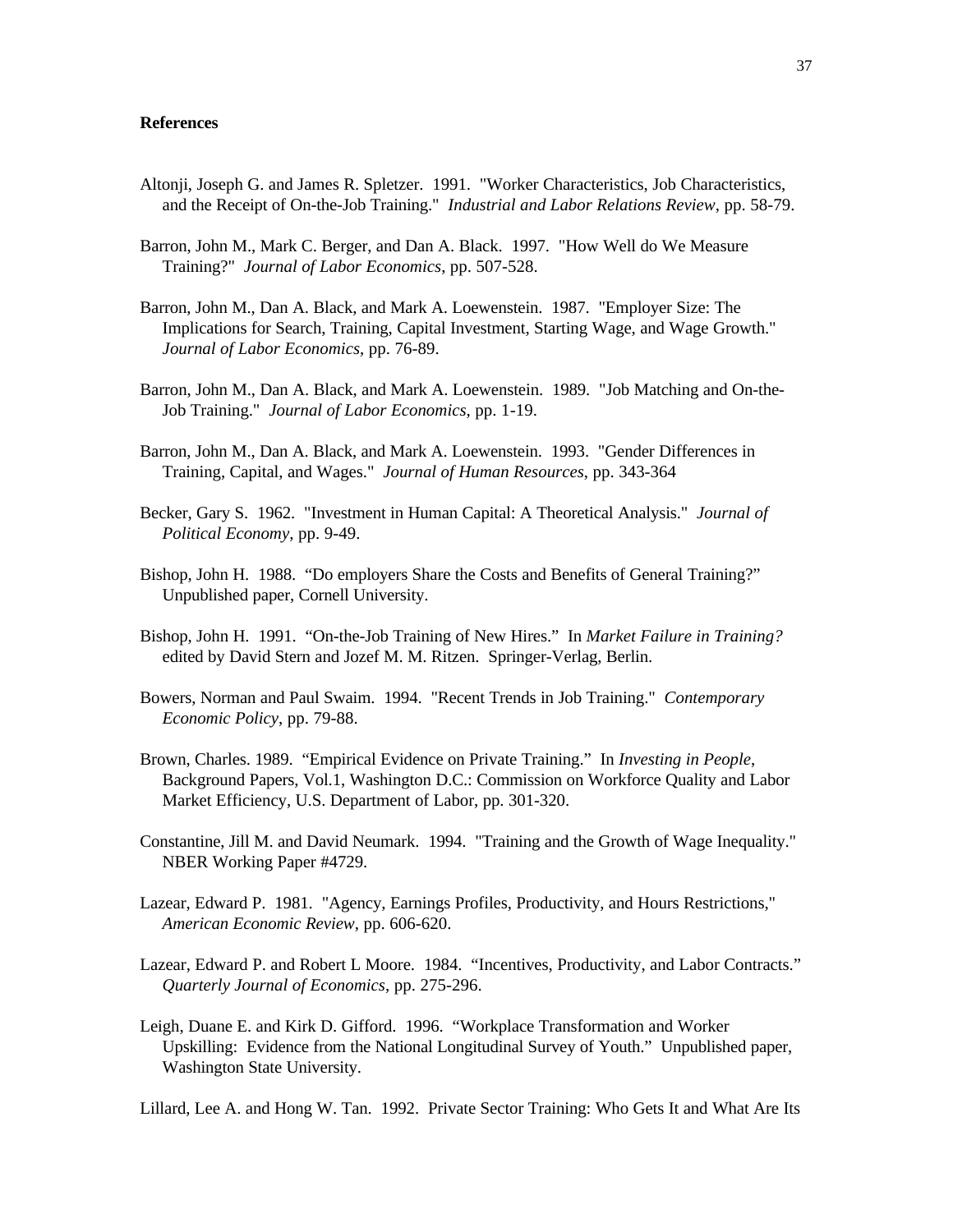Effects? *Research in Labor Economics*, pp. 1-62.

- Loewenstein, Mark A. and James R. Spletzer. 1996. "Belated Training: The Relationship Between Training, Tenure, and Wages." Unpublished paper, Bureau of Labor Statistics.
- Loewenstein, Mark A. and James R. Spletzer. 1997a. "Delayed Formal On-the-Job Training." *Industrial and Labor Relations Review*, pp. 82-99.
- Loewenstein, Mark A. and James R. Spletzer. 1997b. "General and Specific Training: Evidence and Implications" Unpublished paper, Bureau of Labor Statistics.
- Loewenstein, Mark A. and James R. Spletzer. 1998. "Dividing the Costs and Returns to General Training." *Journal of Labor Economics*, pp. 142-171.
- Lynch, Lisa M. 1991a. "The Role of Off-the-Job vs. On-the-Job Training for the Mobility of Women Workers." *American Economic Review*, pp. 151-156.
- Lynch, Lisa M. 1991b. "The Impact of Private-Sector Training on Race and Gender Wage Differentials and the Career Patterns of Young Workers." Report #NLS 92-8, Bureau of Labor Statistics.
- Lynch, Lisa M. 1992. "Private Sector Training and the Earnings of Young Workers." *American Economic Review*, pp. 299-312.
- Mincer, Jacob. 1962. "On-the-Job Training: Costs, Returns, and Some Implications." *Journal of Political Economy*, pp. 50-79.
- Mincer, Jacob. 1988. "Job Training, Wage Growth, and Labor Turnover." NBER Working Paper #2690.
- Pergamit, Michael R. and Janice Shack-Marquez. 1987. "Earnings and Different Types of Training." Bureau of Labor Statistics Working Paper #165.
- Royalty, Anne Beeson. 1996. "The Effects of Job Turnover on the Training of Men and Women." *Industrial and Labor Relations Review*, pp. 506-521.
- Veum, Jonathan R. 1993. "Training among young adults: who, what kind, and for how long?" *Monthly Labor Review*, pp. 27-32.
- Veum, Jonathan R. 1995. "Sources of Training and their Impact on Wages." *Industrial and Labor Relations Review*, pp. 812-826.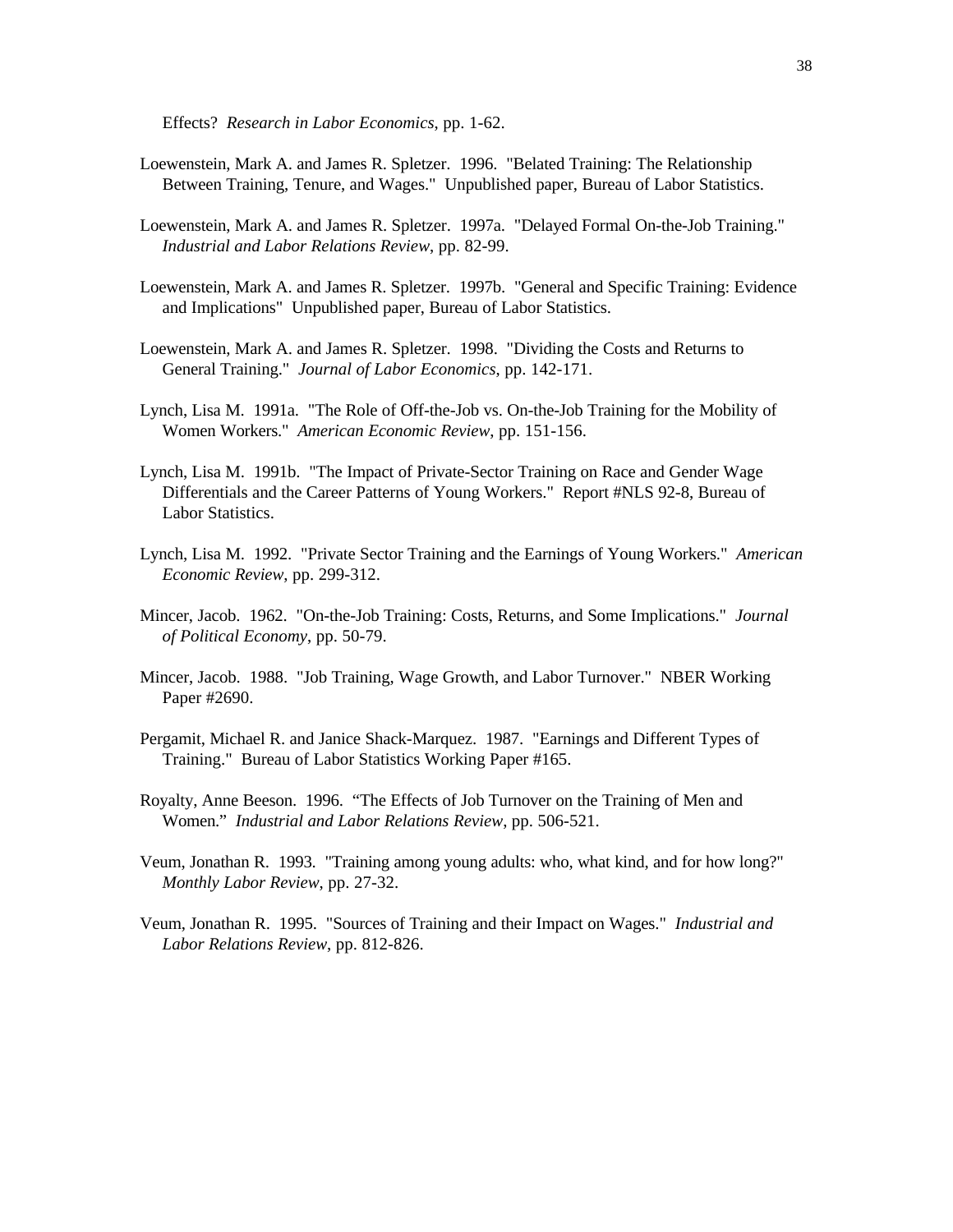# **Table 1: Training Questions in the CPS, NLS-72, EOPP, and NLSY Surveys**

## **Current Population Survey (CPS)**

1) Since you obtained your present job did you take any training to improve your skills?

- 2) Did you take the training in
	- a) school,
	- b) a formal company training program,
	- c) informal on-the-job,
	- d) other

# **National Longitudinal Survey of the High School Class of 1972 (NLS-72)**

1) Considering the most recent full time job you have held, did you receive or participate in any type of employerprovided training benefits or training programs?

2) Indicate each type of training benefit or program you participated in. Then record the

number of hours per week and the total number of weeks:

a) formal registered apprenticeship (your state or labor union)

b) employer-provided job training during hours on employer premises

c) informal on-the-job training (e.g., assigned to work with someone for instruction or guidance, etc.)

d) employer-provided education or training during working hours away from employer premises

e) tuition aid and/or financial assistance for attending educational institutions after working hours f) other

## **Employer Opportunity Pilot Project (EOPP)**

1) During the first three months, how many total hours does the average new employee spend in training activities in which he or she is watching other people do the job rather than doing it himself?

2) Is there formal training, such as self-paced learning programs or training done by specially trained personnel, for people hired in ...'s position, or is all the training done as informal on the job training?

3) During the first three months of work what was the total number of hours spent on formal training

such as self-paced learning programs or training done by specially trained personnel of your typical worker in ...'s position?

4) ...during their first three months of work, what was the total number of hours management and line supervisors spent away from other activities giving informal individualized training or extra supervision to your typical worker in ...'s position?

5) During the first three months of work what was the total number of hours co-workers who are not supervisors spent away from their normal work giving informal training or extra supervision to your typical worker in ...'s position?

## **National Longitudinal Survey of Youth (NLSY)**

1) Since [date of the last interview], did you attend any training program or any on-the-job training designed to help people find a job, improve job skills, or learn a new job?

2) Which category best describes where you received this training?

- a) business school
- b) apprenticeship program
- c) a vocational or technical institute
- d) a correspondence course

e) formal company training run by employer or military training

- f) seminars or training programs at work run by someone other than employer
- g) seminars or training programs outside of work
- h) vocational rehabilitation center
- i) other (specify)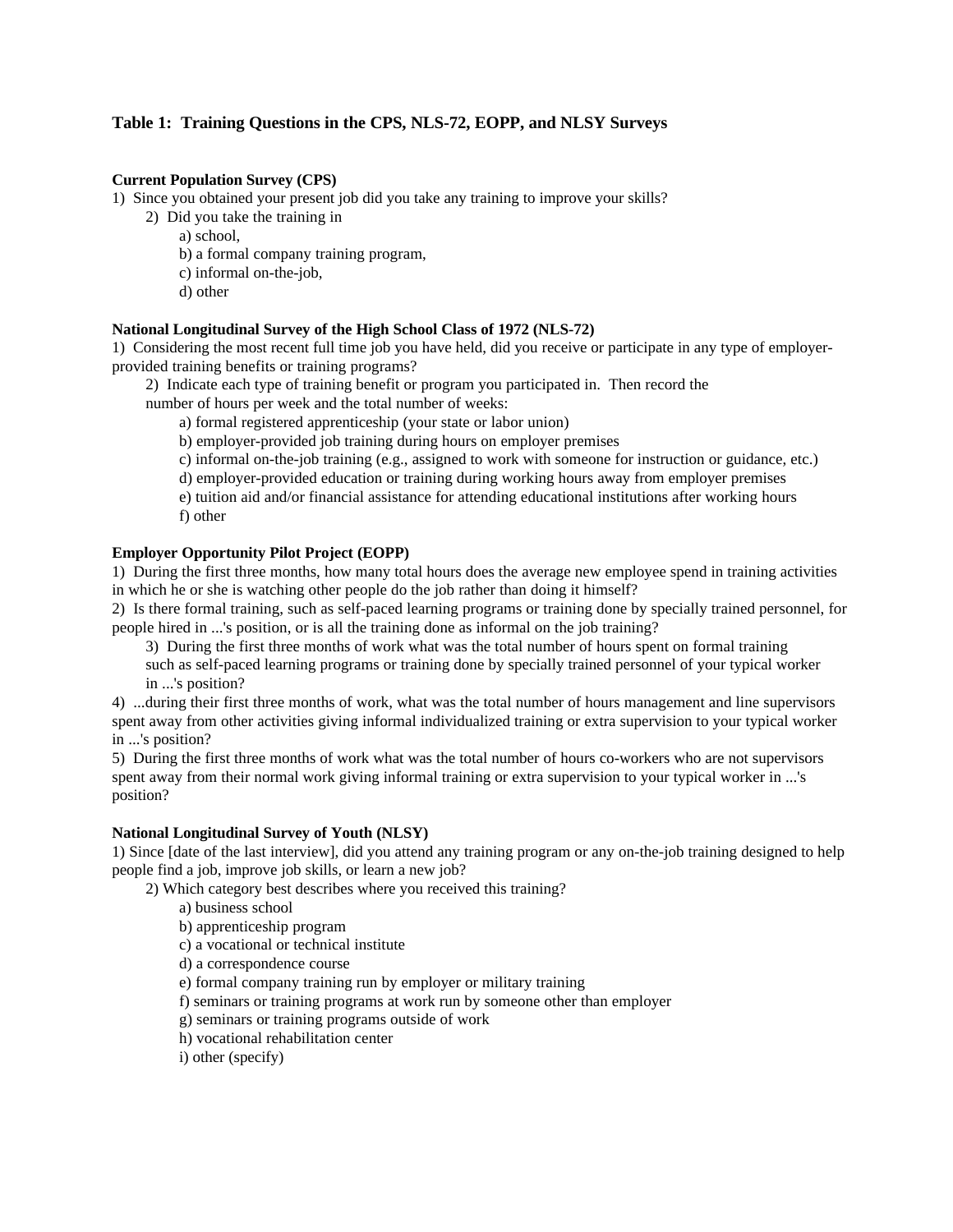# **Table 2: Incidence of Training EOPP, NLSY, NLS-72, and CPS Surveys**

|             |                        |            |                    | Formal    | Informal  |
|-------------|------------------------|------------|--------------------|-----------|-----------|
|             |                        |            | Reference          | Training  | Training  |
| Survey      | Sample                 | Respondent | Period             | Incidence | Incidence |
| <b>EOPP</b> | Workers aged 16-64,    | Employer   | <b>First Three</b> | 13.4%     | 95.8%     |
|             | Tenure $\leq$ 3 months |            | Months of Job      |           |           |
| <b>NLSY</b> | Workers aged 27-38     | Worker     | Last Year          | 17.3%     |           |
|             | Tenure unrestricted    |            |                    |           |           |
| $NLS-72$    | Workers aged 31,       | Worker     | Current Job        | 45.7%     | 19.7%     |
|             | Tenure unrestricted    |            |                    |           |           |
| <b>CPS</b>  | Workers aged 16-64     | Worker     | Current Job        | 44.1%     | 16.3%     |
|             | Tenure unrestricted    |            |                    |           |           |

EOPP: 1982 survey, unweighted data. Formal training measured from question 2 in table 1. Informal training measured from questions 1, 4, and 5 in table 1. Source: authors' calculations.

NLSY: 1993-1994 surveys, unweighted data. Formal training measured from question 1 in table 1. Source: authors' calculations.

NLS-72: 1986 survey, unweighted data. Formal training measured from question 1 in table 1. Informal training measured from question 2c in table 1. Source: authors' calculations.

CPS: January 1991 survey, unweighted data. Formal training measured from question 1 in table 1. Informal training measured from question 2c in table 1. Source: authors' calculations.

|            |                     |            |             | Formal    | Informal  |
|------------|---------------------|------------|-------------|-----------|-----------|
|            |                     |            | Reference   | Training  | Training  |
| Survey     | Sample              | Respondent | Period      | Incidence | Incidence |
| <b>CPS</b> | Workers aged 16-64, | Worker     | Current Job | 20.5%     | 9.7%      |
|            | Tenure $<$ 3 months |            |             |           |           |
|            | Workers aged 27-38  | Worker     | Current Job | 45.5%     | 16.8%     |
|            | Tenure unrestricted |            |             |           |           |
|            | Workers aged 31,    | Worker     | Current Job | 43.6%     | 17.3%     |
|            | Tenure unrestricted |            |             |           |           |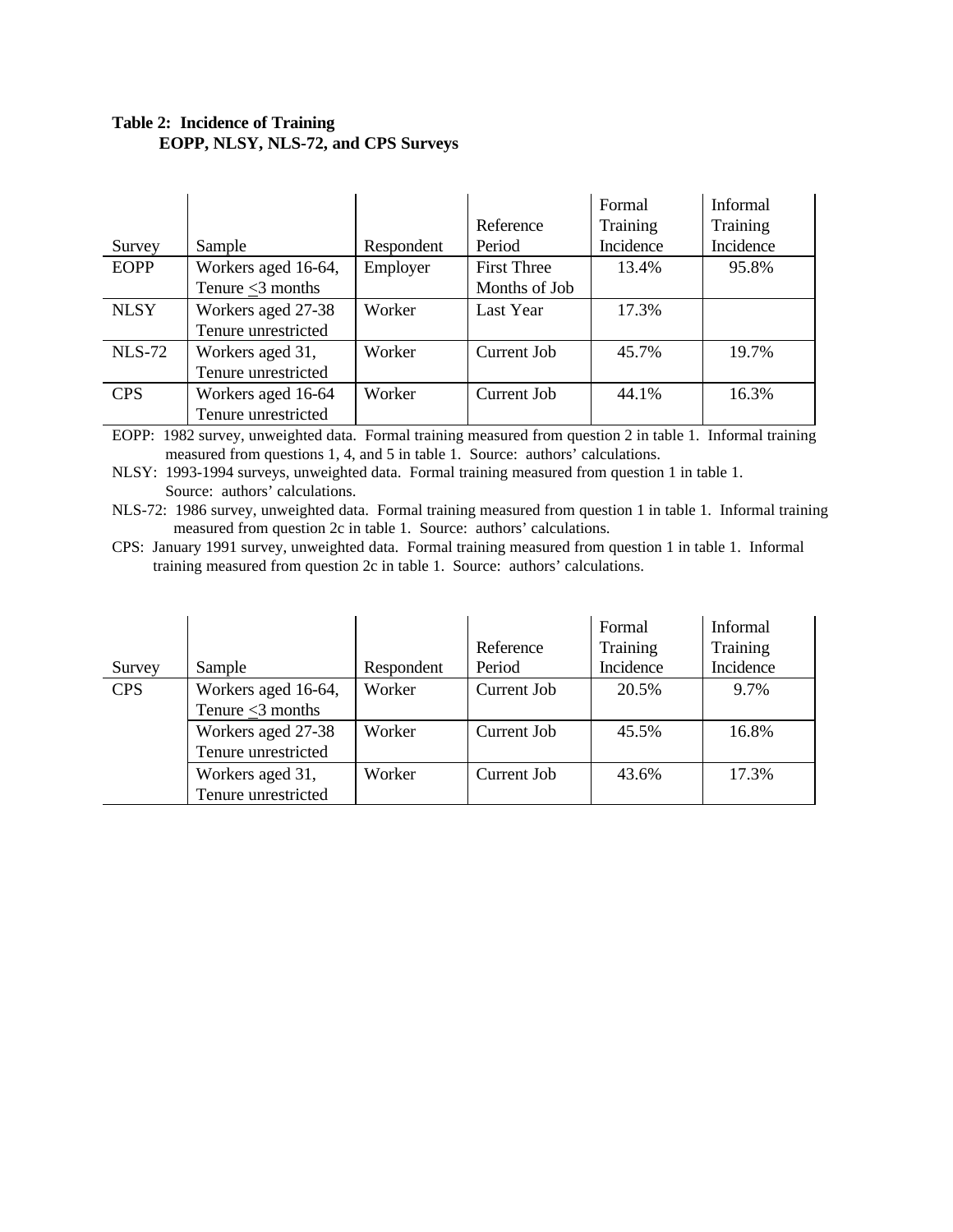

NLS-72: 1986 survey, unweighted data. Informal training measured from question 2c in table 1. Mean=116.0 hours. Source: authors' calculations.

EOPP: 1982 survey, unweighted data. Informal training measured from questions 1, 4, and 5 in table 1. Mean=140.0 hours. Source: authors' calculations.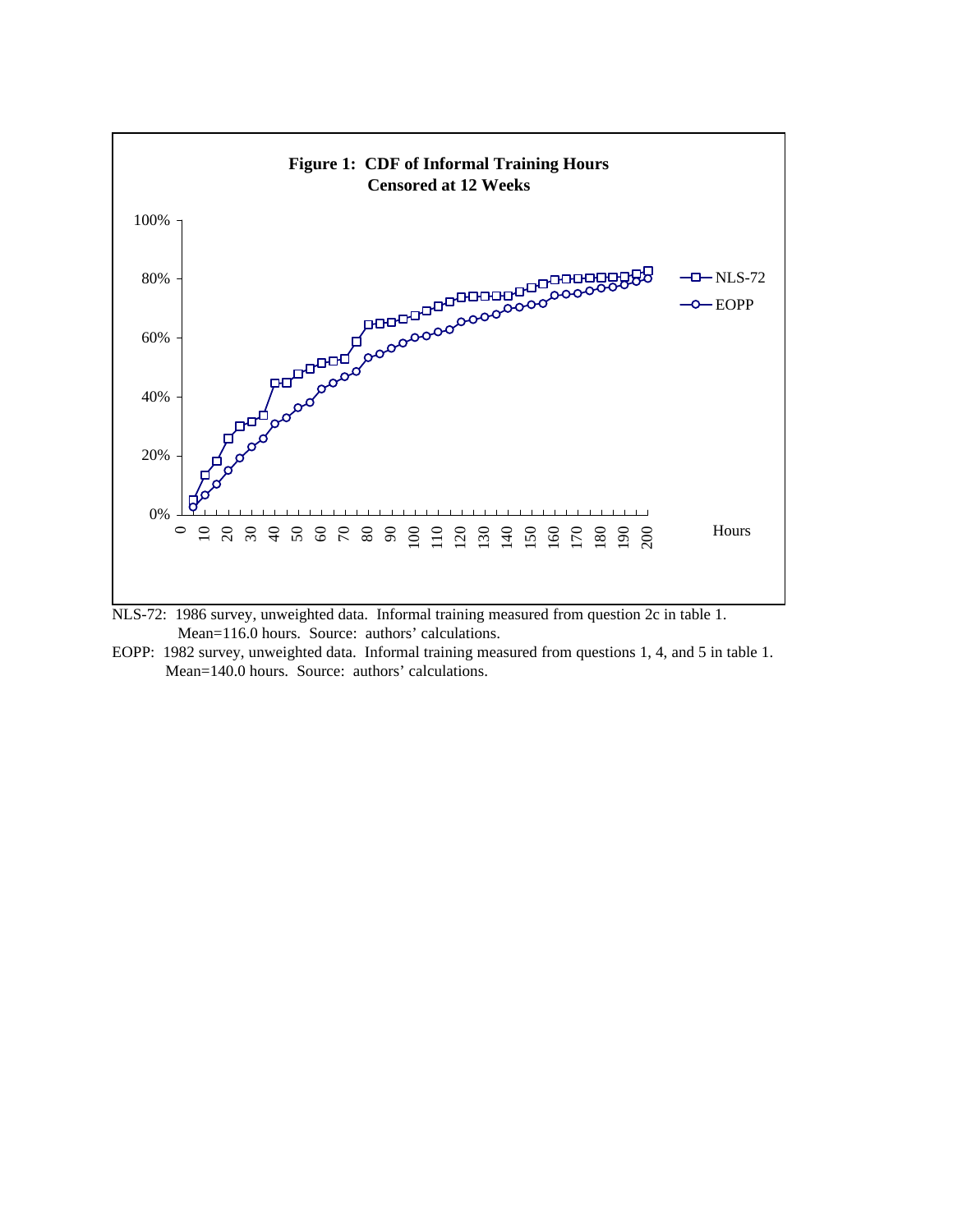

NLS-72: 1986 survey, unweighted data. Formal training measured from question 1 in table 1. Mean=132.7 hours. Source: authors' calculations.

- EOPP: 1982 survey, unweighted data. Formal training measured from question 3 in table 1. Mean=80.3 hours. Source: authors' calculations.
- NLSY: 1993-1994 surveys, unweighted data. Formal training measured from question 1 in table 1. Mean=40.0 hours. Source: authors' calculations.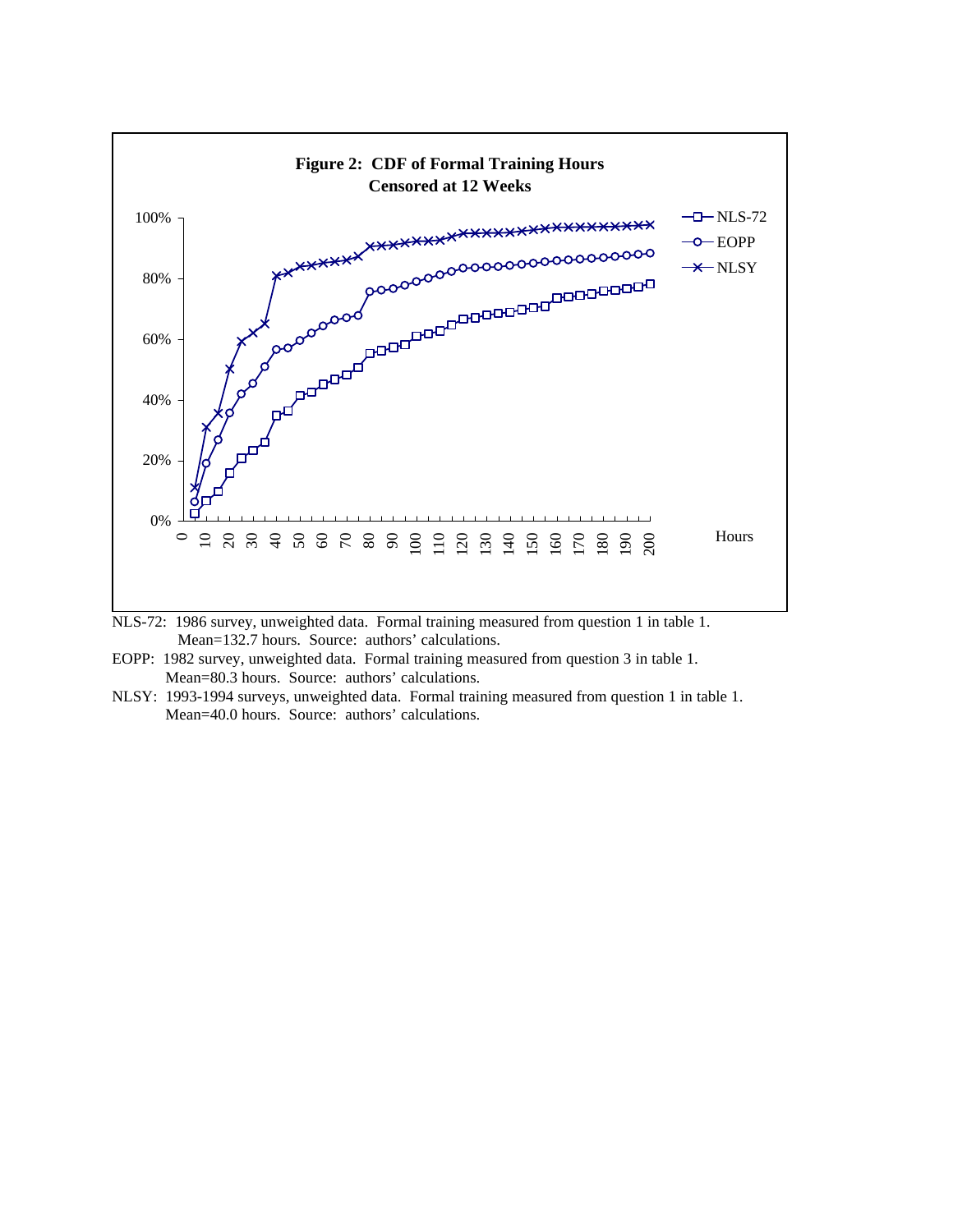#### **Table 3: Informal Training Questions in the 1993 NLSY**

Start Job Training

60A) When you started doing this kind of work for [employer name], about what percentage of the duties you currently do were you able to perform adequately?

<100%: Continue to 61AA

=100%: Exit Informal Training Questions

61AA) How long did it take before you were fully comfortable doing this kind of work for [employer name] on your own?

63) There are a variety of ways that people learn to do their jobs. Please think about the [time in 61AA] when you were learning to perform your job duties for [employer name]. In learning how to perform these duties, did you participate in any classes or seminars?

 Yes: Continue to 65C No: Skip to 67

65E) Over how many weeks did you attend these classes or seminars?

65F) During the [65E] weeks that you attended these classes or seminars, how many hours per week did you spend in them?

67) Who explained or showed you how your job tasks should be done. Was it your supervisor, your coworker(s), or both?

 "Supervisor": Continue to 67E "Coworker(s)": Skip to 67L "Both": Ask 67E and 67L "Neither": Skip to 68

67E) Over how many weeks did you spend time with your supervisor learning how to do this kind of work? 67F) During the [67E] weeks you spent time with your supervisor learning how your job tasks should be done, how many hours per week did you spend?

67L) Over how many weeks did you spend time with coworkers learning how to do this kind of work?

67M) During the [67L] weeks you spent time with coworkers learning how your job tasks should be done, how many hours per week did you spend?

#### New Skills Training

36A) From time to time changes occur at work that make it necessary to learn new job skills. On this card are a number of examples. As I read each example, tell me whether these changes have required you to learn new job skills in the past 12 months?

Yes: Continue to 39

No: Exit Informal Training Questions

39) As a result of these changes at work, did you participate in any classes or seminars to learn how the changes would affect how you do your job?

 Yes: Continue to 39D No: Skip to 40

39D) Over how many weeks did you attend these classes or seminars?

39E) During the [39D] weeks that you attended these classes or seminars, how many hours per week did you spend in them?

40) Who explained or showed you how these changes at work would affect how you do your job. Was it your supervisor, your coworker(s), or both?

 "Supervisor": Continue to 40C "Coworker(s)": Skip to 40G "Both": Ask 40C and 40F "Neither": Skip to 41

40C) Over how many weeks did you spend time with your supervisor learning how the changes would affect how you do your job?

40Ca) During the [40C] weeks you spend with your supervisor learning how to do your new duties, how many hours per week did you spend?

40G) Over how many weeks did you spend time with coworkers learning how the changes would affect how you do your job?

40H) During the [40G] weeks you spent time with coworkers learning how the changes would affect how you do your job, how many hours per week did you spend?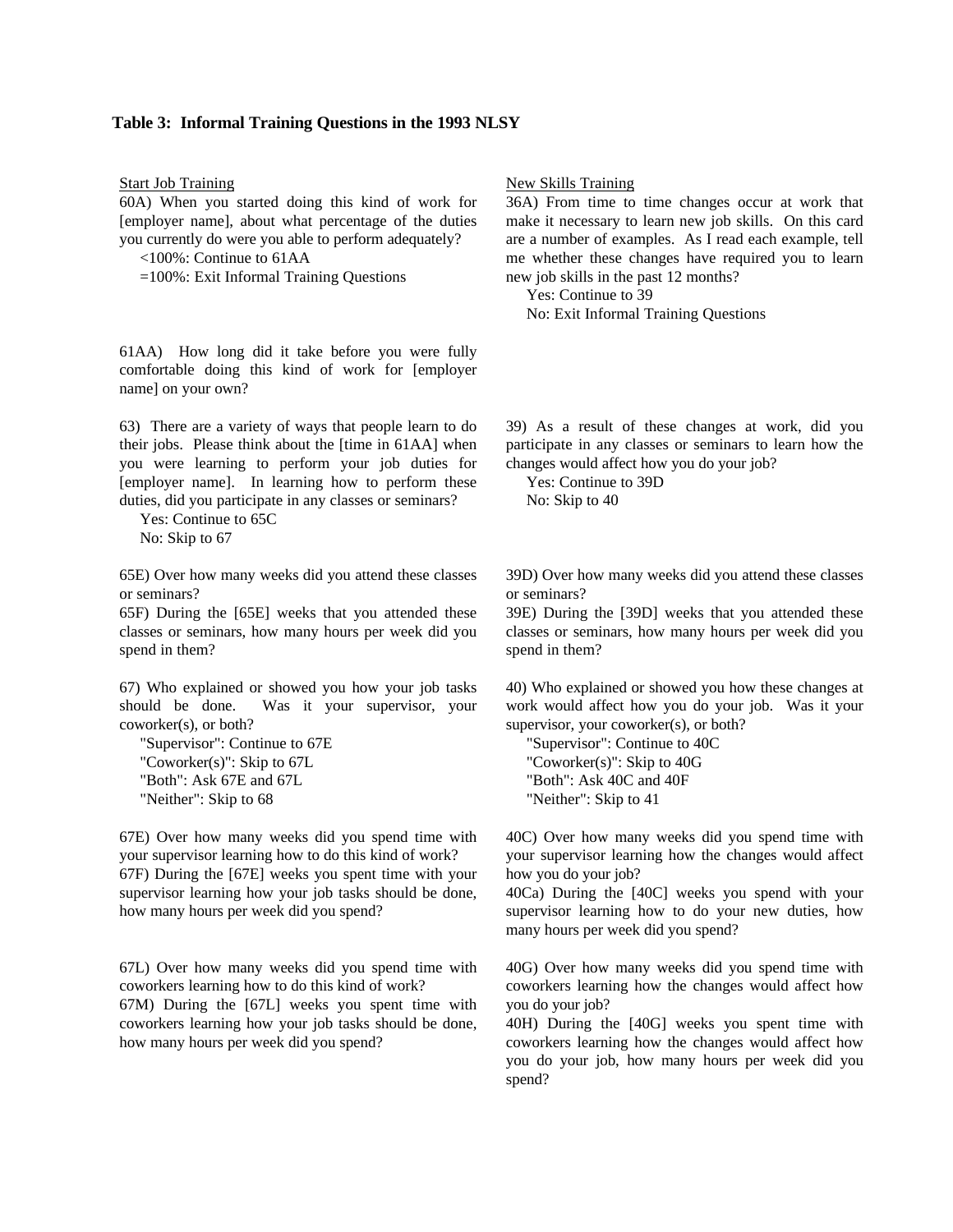instructional packages, such as manuals, workbooks, or computer-assisted teaching programs?

 Yes: Continue to 68E No: Skip to 69A

self-teaching packages?

68F) During the [68E] weeks when you were using selfteaching packages, how many hours per week did you spend?

to do the kind of work you are doing for [employer how the changes would affect your job?name]?

68) In learning to do the kind of work you are now doing, 41) In learning how these changes at work would affect did you make use of any self-study material or self-how you do your job, did you make use of any self-study material or self-instructional packages, such as manuals, workbooks, or computer-assisted teaching programs?

> Yes: Continue to 41C No: Skip to 42A

68E) Over how many weeks did you spend time using 41C) Over how many weeks did you spend time using self-teaching packages?

> 41D) During the [41C] weeks when you were using selfteaching materials, how many hours per week did you spend?

69A) Besides what we've talked about so far, can you 42A) Besides what we've talked about so far, can you think of anything else that you did that helped you learn think of anything else that you did that helped you learn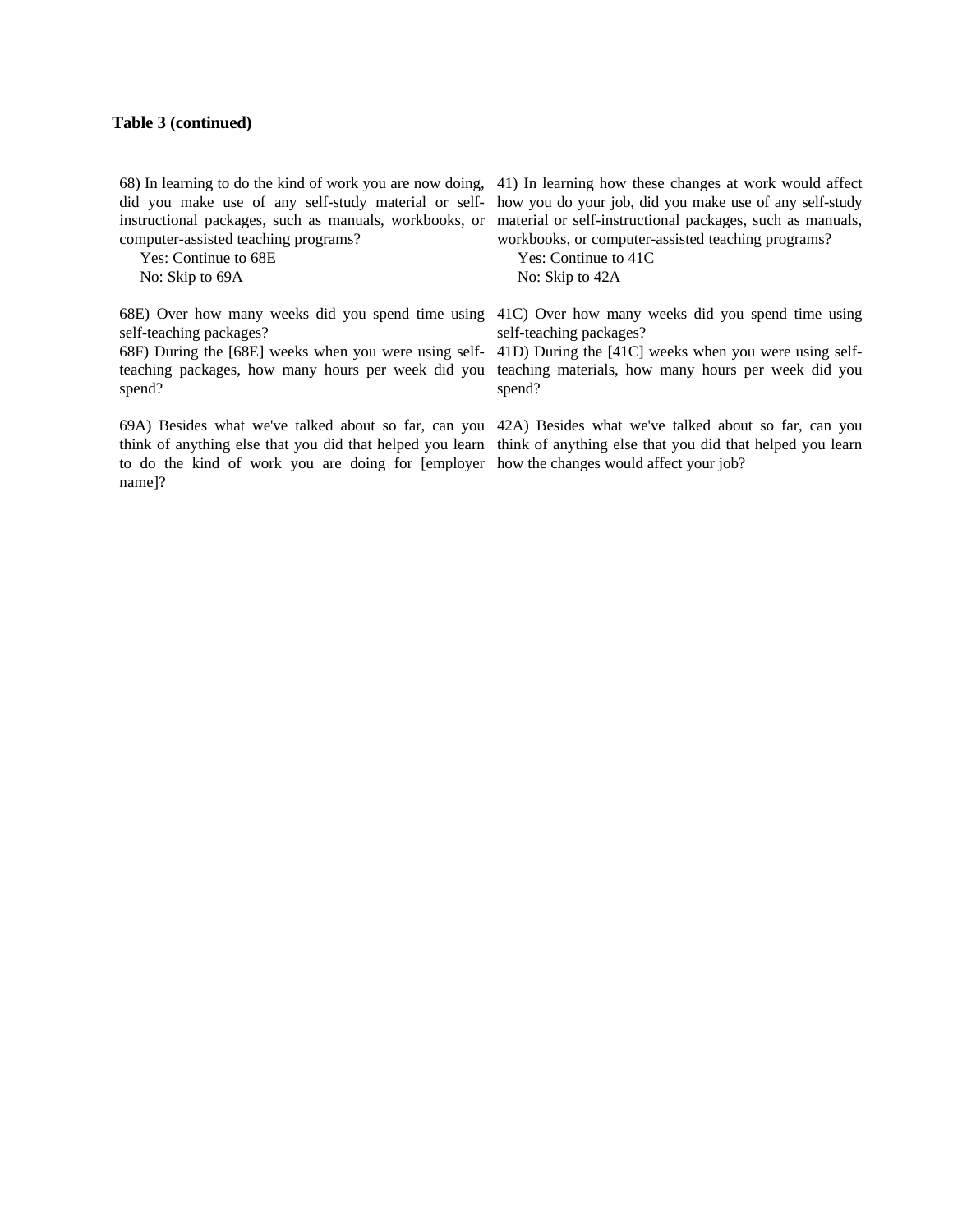# **Table 4a: Descriptive Statistics, 1993-1994 NLSY data**

|                         |                        |                        | Means Conditional on Receiving Training |         |                    |  |  |
|-------------------------|------------------------|------------------------|-----------------------------------------|---------|--------------------|--|--|
| 1993 Start Job Training | Incidence <sup>a</sup> | Incidence <sup>b</sup> | Hours/Week                              | # Weeks | <b>Total Hours</b> |  |  |
| Total                   | 27.10%                 | 98.18%                 | 18.85                                   | 6.68    | 123.60             |  |  |
|                         |                        |                        | (14.97)                                 | (9.15)  | (194.10)           |  |  |
| Classes/Seminars        | 0.38%                  | 1.36%                  | 24.00                                   | 1.33    | 26.67              |  |  |
|                         |                        |                        | (16.00)                                 | (0.58)  | (12.22)            |  |  |
| Supervisor Show You     | 19.57%                 | 70.91%                 | 19.05                                   | 2.50    | 47.84              |  |  |
|                         |                        |                        | (16.93)                                 | (3.32)  | (69.44)            |  |  |
| Coworkers Show You      | 19.57%                 | 70.91%                 | 21.58                                   | 3.93    | 87.63              |  |  |
|                         |                        |                        | (17.21)                                 | (5.26)  | (136.77)           |  |  |
| Self-Study              | 12.92%                 | 46.82%                 | 12.61                                   | 4.33    | 56.18              |  |  |
|                         |                        |                        | (13.07)                                 | (7.81)  | (138.91)           |  |  |

Data restricted to those in their first year of tenure. Standard deviations in parentheses. "Other" training not reported.

<sup>a</sup> Sample Size=797 (Those who initially performed less than 100% are assumed to have not received training).

<sup>b</sup> Sample Size=220 (Those who initially performed less than 100% of their current duties adequately).

|                         |           | Means Conditional on Receiving Training |         |                    |  |  |
|-------------------------|-----------|-----------------------------------------|---------|--------------------|--|--|
| 1994 Start Job Training | Incidence | Hours/Week                              | # Weeks | <b>Total Hours</b> |  |  |
| Total                   | 79.89%    | 16.12                                   | 6.11    | 96.05              |  |  |
|                         |           | (14.28)                                 | (10.40) | (176.64)           |  |  |
| Classes/Seminars        | 1.11%     | 12.13                                   | 7.00    | 24.63              |  |  |
|                         |           | (9.55)                                  | (10.03) | (13.38)            |  |  |
| Supervisor Show You     | 57.28%    | 15.18                                   | 3.12    | 51.69              |  |  |
|                         |           | (15.51)                                 | (5.84)  | (132.65)           |  |  |
| Coworkers Show You      | 46.32%    | 18.63                                   | 3.55    | 69.11              |  |  |
|                         |           | (16.10)                                 | (5.43)  | (118.87)           |  |  |
| Self-Study              | 24.55%    | 12.26                                   | 5.54    | 66.26              |  |  |
|                         |           | (12.44)                                 | (8.70)  | (142.63)           |  |  |

Data restricted to those in their first year of tenure. Standard deviations in parentheses. "Other" training not reported. Sample Size=721.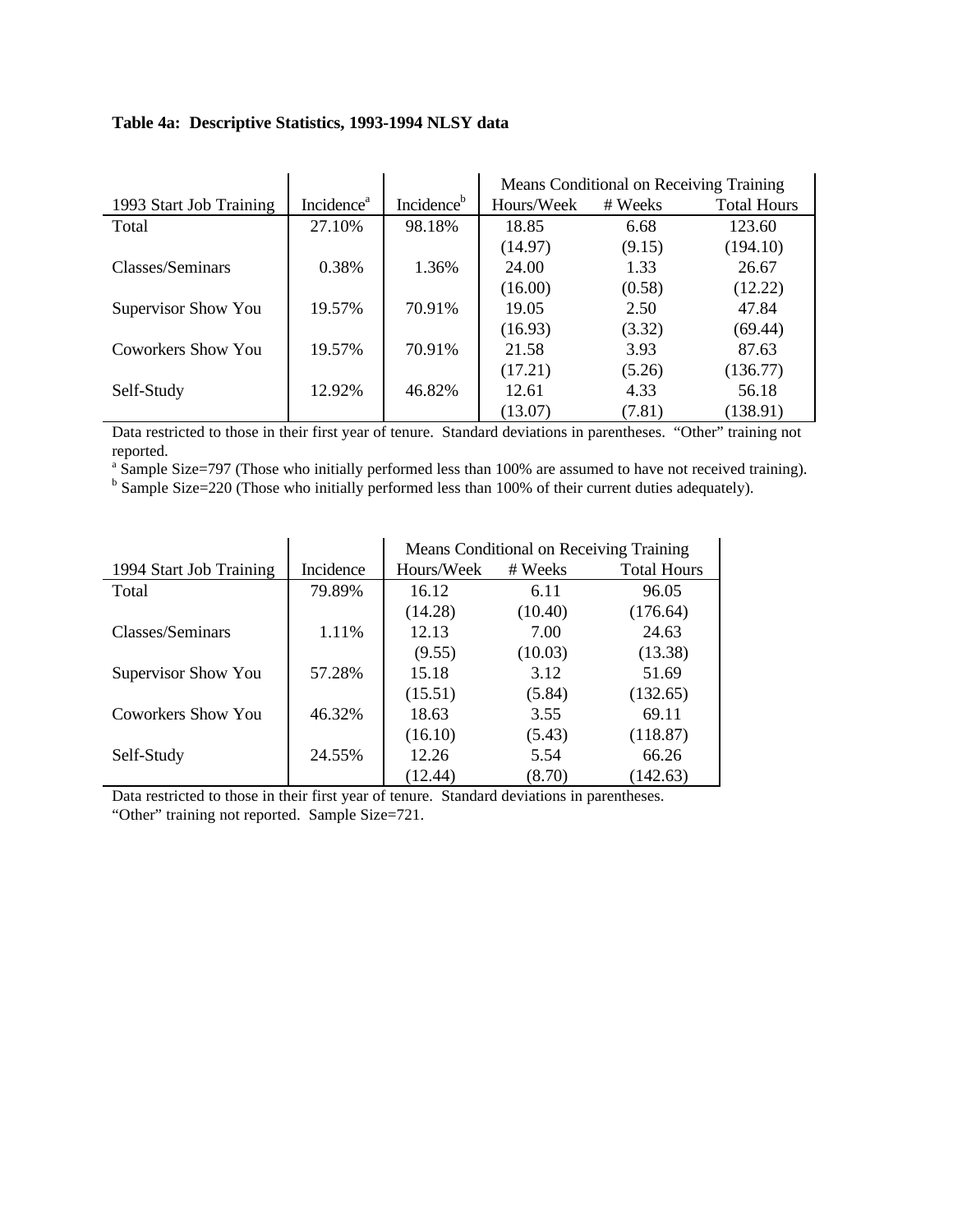|                     |                        |                        | Means Conditional on Receiving Training |         |                    |  |  |
|---------------------|------------------------|------------------------|-----------------------------------------|---------|--------------------|--|--|
| New Skills Training | Incidence <sup>a</sup> | Incidence <sup>b</sup> | Hours/Week                              | # Weeks | <b>Total Hours</b> |  |  |
| Total               | 40.43%                 | 91.74%                 | 13.24                                   | 5.51    | 56.74              |  |  |
|                     |                        |                        | (26.99)                                 | (13.51) | (168.15)           |  |  |
| Classes/Seminars    | 9.79%                  | 22.22%                 | 11.50                                   | 2.23    | 18.35              |  |  |
|                     |                        |                        | (13.44)                                 | (5.32)  | (35.50)            |  |  |
| Supervisor Show You | 25.67%                 | 58.24%                 | 7.32                                    | 2.56    | 22.02              |  |  |
|                     |                        |                        | (10.36)                                 | (6.82)  | (114.27)           |  |  |
| Coworkers Show You  | 13.25%                 | 30.05%                 | 10.11                                   | 3.04    | 30.94              |  |  |
|                     |                        |                        | (12.83)                                 | (7.11)  | (98.05)            |  |  |
| Self-Study          | 19.99%                 | 45.35%                 | 8.08                                    | 4.45    | 33.66              |  |  |
|                     |                        |                        | (10.32)                                 | (9.66)  | (115.74)           |  |  |

 $\ddot{\phantom{a}}$ 

Standard deviations in parentheses. "Other" training not reported.<br><sup>a</sup> Sample Size=9362 (Those not requiring new skills are assumed to have not received training).<br><sup>b</sup> Sample Size=4126 (Those for whom workplace changes req

|                         |           | Means Conditional on Receiving Training |         |                    |  |  |
|-------------------------|-----------|-----------------------------------------|---------|--------------------|--|--|
| Formal Training         | Incidence | Hours/Week                              | # Weeks | <b>Total Hours</b> |  |  |
| Total                   | 17.25%    | 18.76                                   | 3.15    | 48.19              |  |  |
|                         |           | (14.98)                                 | (5.74)  | (126.87)           |  |  |
| Apprentice, Business    | 1.53%     | 13.74                                   | 7.86    | 78.38              |  |  |
| School, Voc-Tech        |           | (12.00)                                 | (11.35) | (183.27)           |  |  |
| On-the-Job Training     | 7.64%     | 20.28                                   | 2.86    | 50.17              |  |  |
|                         |           | (15.73)                                 | (4.52)  | (108.74)           |  |  |
| Inside Seminars         | 3.31%     | 17.60                                   | 3.03    | 36.24              |  |  |
|                         |           | (13.90)                                 | (6.35)  | (70.93)            |  |  |
| <b>Outside Seminars</b> | 3.82%     | 18.52                                   | 2.42    | 38.35              |  |  |
|                         |           | (14.00)                                 | (4.52)  | (107.25)           |  |  |

Standard deviations in parentheses. Sample Size=9362. "Other" training not reported. Training durations reported only for spells not ongoing at the date of the interview.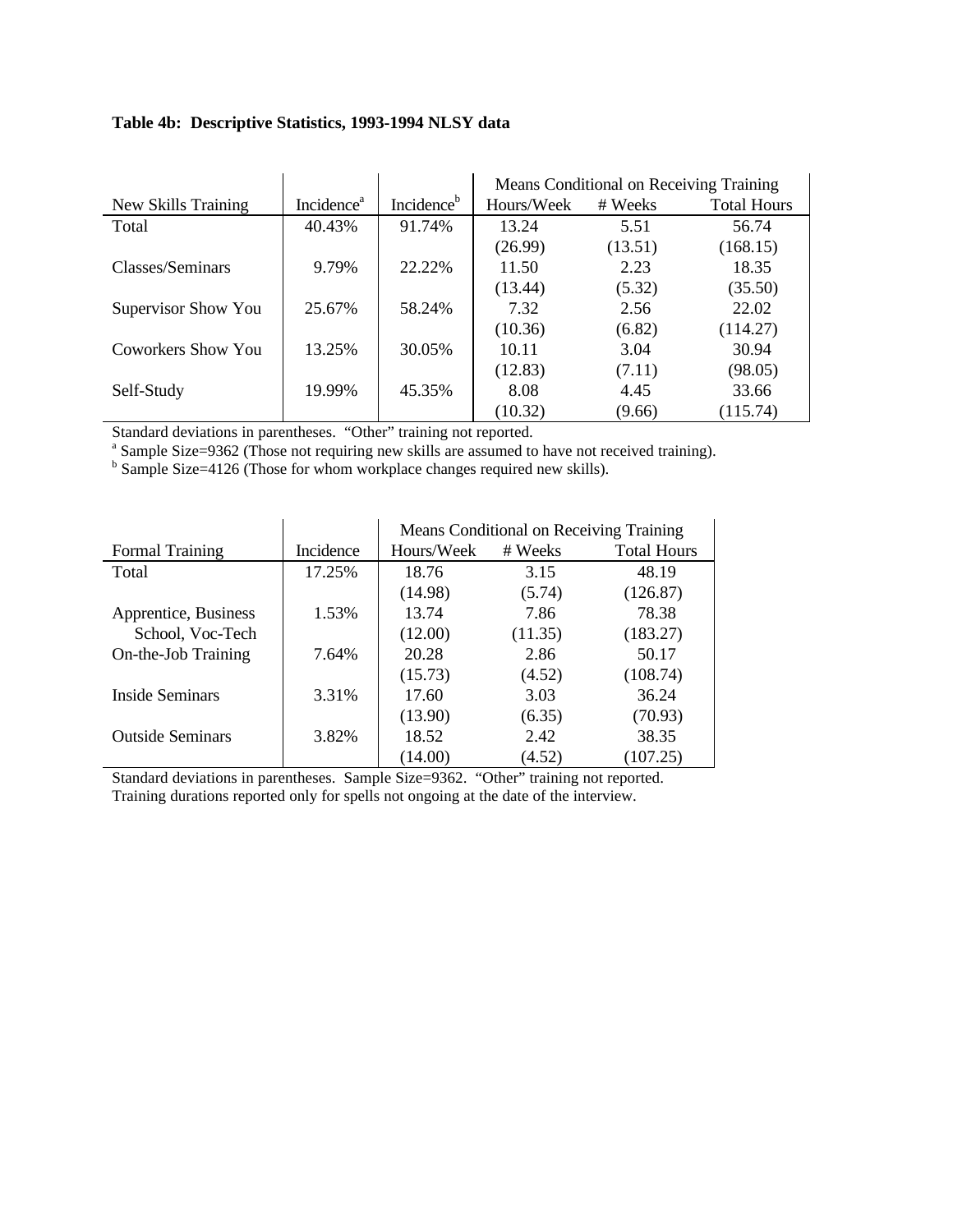|                             |       | New Skills      | Formal    |
|-----------------------------|-------|-----------------|-----------|
|                             | Mean  | <b>Training</b> | Training  |
| 1 if Formal Training        | .1725 | $.2153*$        |           |
|                             |       | (.0139)         |           |
| 1 if "New Skills Training"  | .4043 |                 | $.1181*$  |
|                             |       |                 | (.0075)   |
| <b>AFQT</b> (Ability)       | 65.59 | $.0013*$        | $.0013*$  |
|                             |       | (.0003)         | (.0002)   |
| 1 if Female                 | .4687 | $.0269*$        | $.0302*$  |
|                             |       | (.0110)         | (.0078)   |
| 1 if Hispanic               | .1830 | $.0407 *$       | $-.0020$  |
|                             |       | (.0157)         | (.0113)   |
| 1 if Black                  | .2763 | $-.0039$        | $-.0059$  |
|                             |       | (.0146)         | (.0105)   |
| 1 if Education <12          | .0936 | $-.0347$        | $-.0789*$ |
|                             |       | (.0206)         | (.0186)   |
| 1 if Education 13-15        | .2410 | $.0657*$        | $.0414*$  |
|                             |       | (.0138)         | (.0097)   |
| 1 if Education $=16$        | .1430 | $.0606*$        | $.0533*$  |
|                             |       | (.0172)         | (.0117)   |
| 1 if Education $>16$        | .0819 | .0292           | $.0400*$  |
|                             |       | (.0218)         | (.0147)   |
| 1 if Multiple Site Employer | .7143 | $.0953*$        | $.0471*$  |
|                             |       | (.0124)         | (.0093)   |
| Ln(Firm Size)               | 4.146 | $.0158*$        | $.0070*$  |
|                             |       | (.0027)         | (.0019)   |
| Tenure (years)              | 5.205 | $.0242*$        | $.0112*$  |
|                             |       | (.0043)         | (.0032)   |
| <b>Tenure Squared</b>       | 44.91 | $-.0013*$       | $-.0007*$ |
|                             |       | (.0003)         | (.0002)   |
| Sample Size                 | 9362  | 9362            | 9362      |
| Mean of Dependent Variable  |       | .4043           | .1725     |

## **Table 4c: Training Incidence Regressions, 1993-1994 NLSY data**

Probit coefficients (standard errors) refer to the effect of the explanatory variable on the training probability evaluated at the sample mean. \* implies statistically significant at the 5% level.

Start Job Training regressions are restricted to those in their first year of tenure. New Skills Training regressions and Formal Training regressions are based on the full sample.

All equations include an intercept, age, enrollment status, a quadratic in experience, marital status, number of children, number of previous jobs, indicators for government employment and part-time employment, union, local area unemployment rate, urban residence, and SMSA.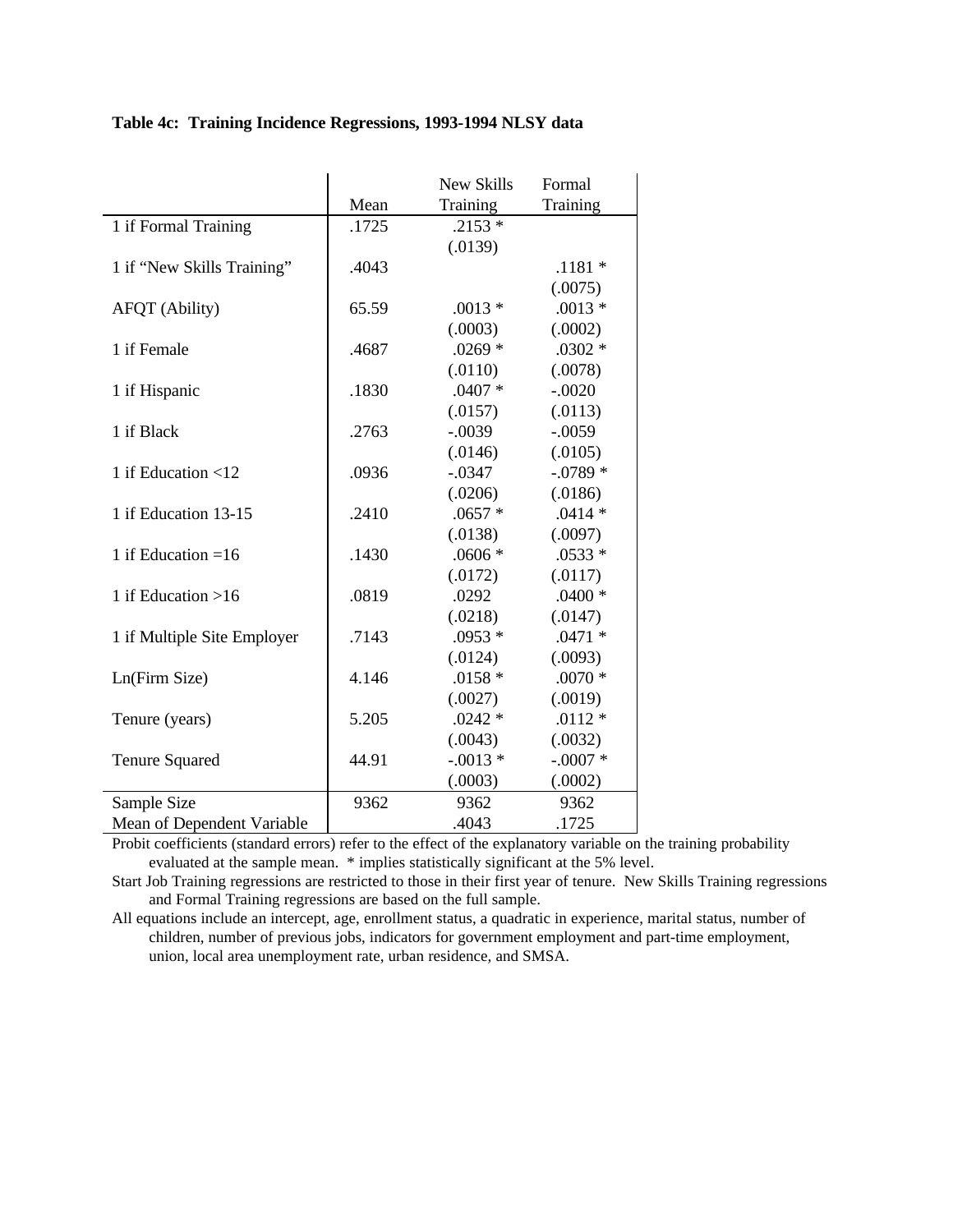# **Table 4d: Training Incidence Regressions, 1994 NLSY data**

|                             |       |                |          | Perform        |
|-----------------------------|-------|----------------|----------|----------------|
|                             |       |                |          | $<$ 100% of    |
|                             |       |                |          | initial duties |
|                             |       | Perform        |          | adequately     |
|                             |       | $<$ 100% of    |          | conditional    |
|                             |       | initial duties | Informal | on Informal    |
|                             | Mean  | adequately     | Training | Training       |
| 1 if Formal Training        | .0915 | $.1786*$       | $-.0040$ | $.2619*$       |
|                             |       | (.0599)        | (.0550)  | (.0758)        |
| 1 if "New Skills Training"  | .2469 | $.0934*$       | $.1723*$ | .0397          |
|                             |       | (.0403)        | (.0410)  | (.0475)        |
| <b>AFQT</b> (Ability)       | 61.66 | $.0037 *$      | .0012    | $.0041 *$      |
|                             |       | (.0010)        | (.0008)  | (.0012)        |
| 1 if Female                 | .4105 | .0136          | .0262    | .0083          |
|                             |       | (.0374)        | (.0321)  | (.0449)        |
| 1 if Hispanic               | .1567 | .0792          | .0411    | .0785          |
|                             |       | (.0557)        | (.0478)  | (.0687)        |
| 1 if Black                  | .3093 | .0058          | .0446    | $-.0089$       |
|                             |       | (.0486)        | (.0402)  | (.0598)        |
| 1 if Education <12          | .1290 | $-.1070$       | $-.0200$ | $-.1259$       |
|                             |       | (.0641)        | (.0467)  | (.0772)        |
| 1 if Education 13-15        | .2205 | $-.0895$       | $-.0936$ | $-.0670$       |
|                             |       | (.0487)        | (.0388)  | (.0592)        |
| 1 if Education $=16$        | .1207 | $-.0023$       | .0307    | $-.0197$       |
|                             |       | (.0623)        | (.0581)  | (.0734)        |
| 1 if Education >16          | .0735 | .1000          | .0499    | .1124          |
|                             |       | (.0742)        | (.0721)  | (.0883)        |
| 1 if Multiple Site Employer | .6019 | $-.0013$       | .0207    | $-0.0189$      |
|                             |       | (.0376)        | (.0311)  | (.0451)        |
| Ln(Firm Size)               | 3.465 | .0150          | .0137    | .0131          |
|                             |       | (.0094)        | (.0080)  | (.0115)        |
| Sample Size                 | 721   | 721            | 721      | 576            |
| Mean of Dependent Variable  |       | .3065          | .7989    | .3837          |

Probit coefficients (standard errors) refer to the effect of the explanatory variable on the training probability evaluated at the sample mean. \* implies statistically significant at the 5% level.

All equations include an intercept, age, enrollment status, a quadratic in experience, marital status, number of children, number of previous jobs, indicators for government employment and part-time employment, union, local area unemployment rate, urban residence, and SMSA.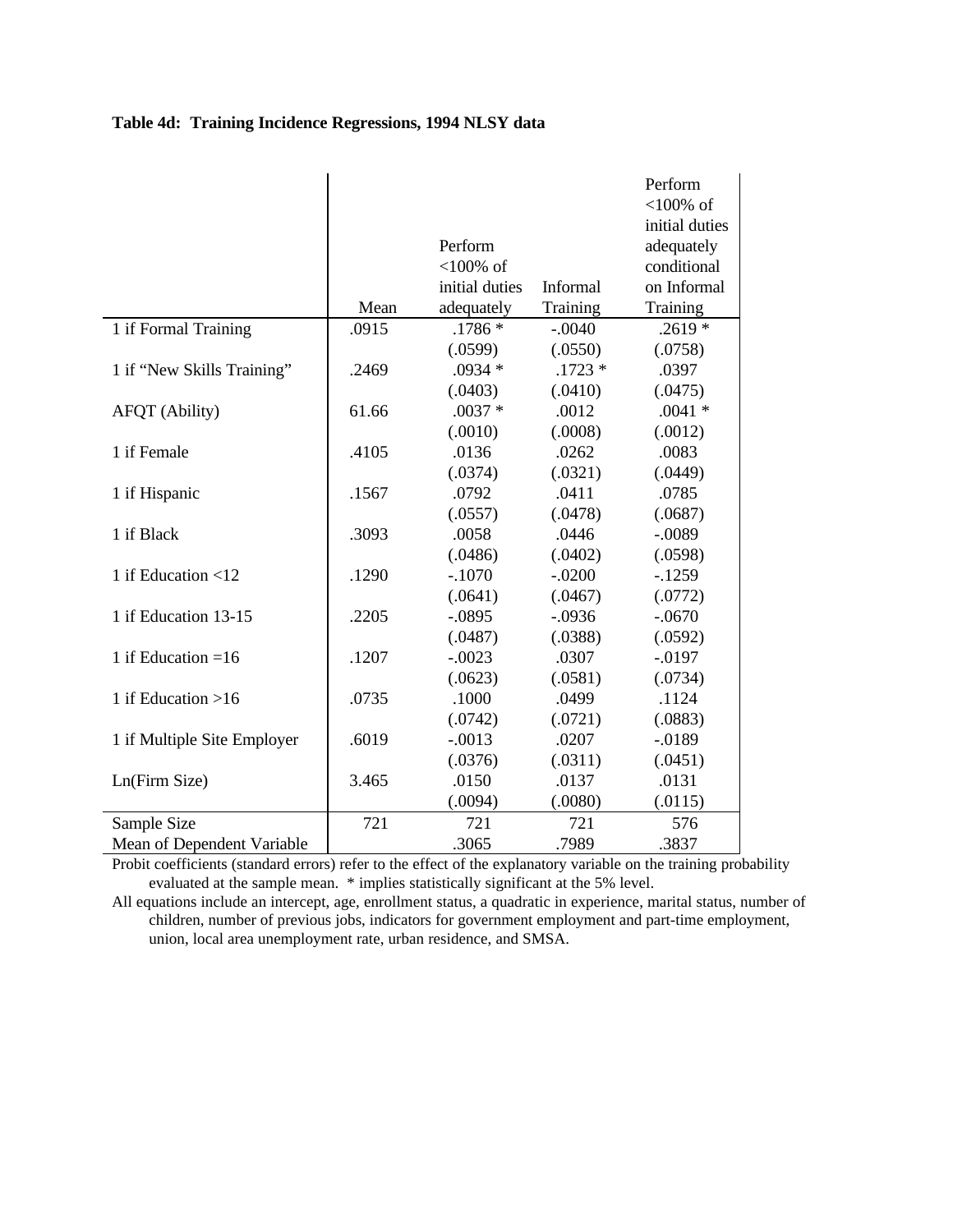|  |  |  |  | Table 5: Within Job Wage Growth Regressions, NLSY data |  |  |
|--|--|--|--|--------------------------------------------------------|--|--|
|--|--|--|--|--------------------------------------------------------|--|--|

|                     | Mean  | (1)      | (2)            | (3)            | (4)      |
|---------------------|-------|----------|----------------|----------------|----------|
| $T$ enure= $2$      |       |          |                |                |          |
| Intercept           | .1524 | $.0457*$ | $.0363*$       | $.0252*$       | $.0260*$ |
|                     |       | (.0061)  | (.0066)        | (.0077)        | (.0077)  |
| Formal Training     | .0254 |          | $.0554*$       | $.0465*$       | $.0452*$ |
|                     |       |          | (.0152)        | (.0156)        | (.0156)  |
| "Informal" Training | .0581 |          |                | $.0327*$       | $.0324*$ |
|                     |       |          |                | (.0119)        | (.0119)  |
| $T$ enure $>2$      |       |          |                |                |          |
| Intercept           | .8476 | $.0247*$ | $.0236*$       | $.0188*$       | $.0194*$ |
|                     |       | (.0034)  | (.0036)        | (.0041)        | (.0041)  |
| Formal Training     | .1592 |          | .0050          | .0019          | .0009    |
|                     |       |          | (.0062)        | (.0063)        | (.0063)  |
| "Informal" Training | .3719 |          |                | $.0120*$       | $.0111*$ |
|                     |       |          |                | (.0050)        | (.0050)  |
| Gender, Race, AFQT  |       | No.      | N <sub>0</sub> | N <sub>0</sub> | Yes      |

1992-1994 NLSY. Sample size=7745. Dependent variable is log real wage growth. Mean (standard deviation) of dependent variable in the second year of tenure is .0499 (.2395); Mean (standard deviation) of dependent variable beyond the second year of tenure is .0291 (.1859). OLS regression coefficients, standard errors in parentheses. \* implies statistically different from zero at the 5% level of significance (two tailed test). All equations control for, in first differences, marital status, number of children, enrollment status, highest grade

 completed, and the local area unemployment rate. All equations also include an indicator for year. Gender, Race, and AFQT are defined as deviations from sample means.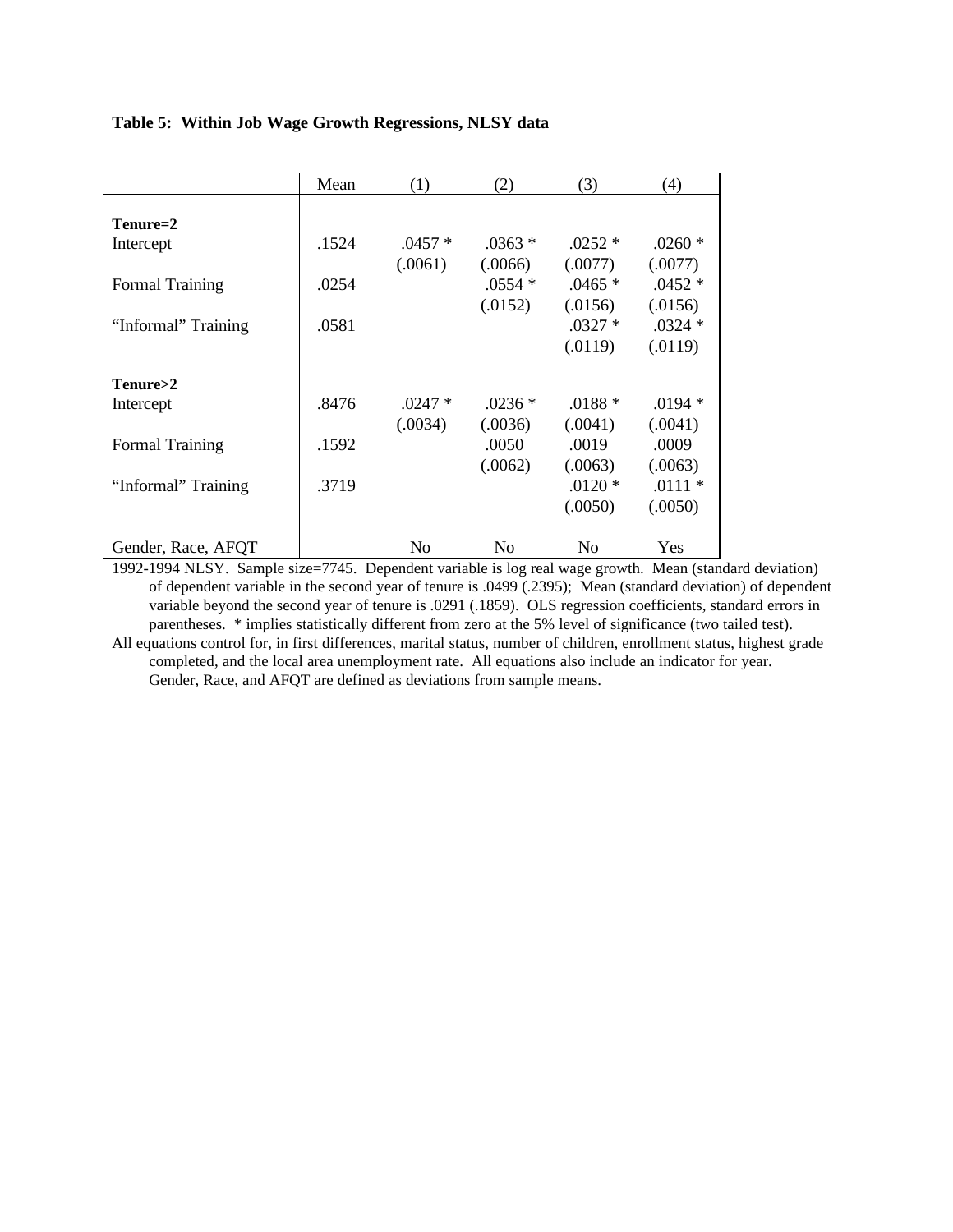# **Table 6: Within Job Wage Growth Regressions, EOPP data**

|                     | Mean  |          | 2)       | 3)        |
|---------------------|-------|----------|----------|-----------|
| Intercept           |       | $.3816*$ | $.3876*$ | $.3237*$  |
|                     |       | (.0591)  | (.0587)  | (.0606)   |
| Formal Training     | .4257 |          | $.0209*$ | $.0184*$  |
| $Ln(1+Hours)$       |       |          | (.0045)  | (.0045)   |
| "Informal" Training | 4.140 |          |          | $.0151$ * |
| $Ln(1+Hours)$       |       |          |          | 0.0038    |

1982 EOPP. Sample size=1527. Dependent variable is log real wage growth measured over the first two years of employment. Mean (standard deviation) of dependent variable is .1889 (.2109). OLS regression coefficients, standard errors in parentheses. \* implies statistically different from zero at the 5% level of significance (two tailed test). All equations control for a quadratic in age, a quadratic in experience, education, gender, union, seasonal employment, employer size, and industry and occupation.